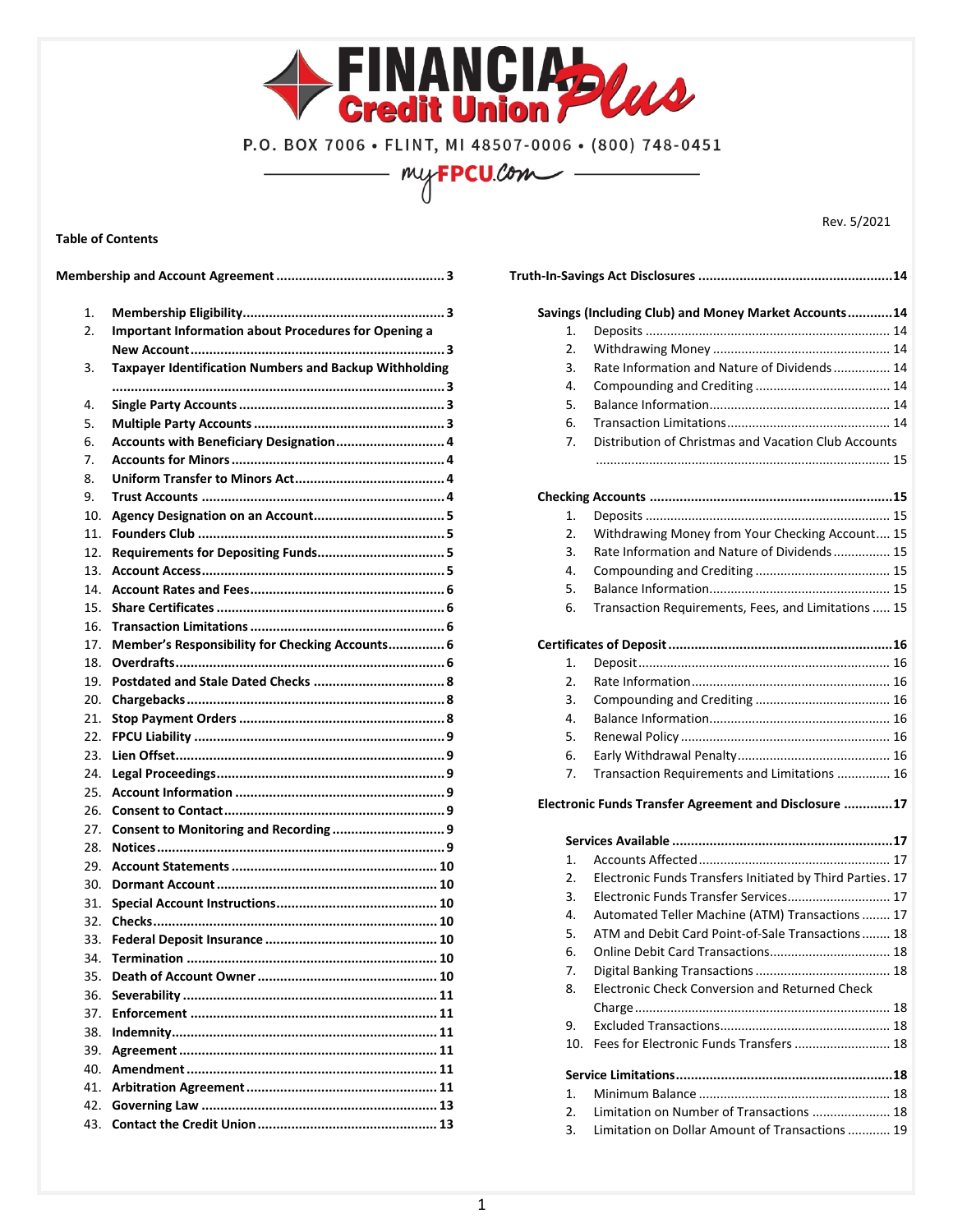| 1.  | Notification of Regulator Authorities 19                  |
|-----|-----------------------------------------------------------|
| 2.  | Electronic Funds Transfer (ATM/Visa Debit) Card  19       |
|     |                                                           |
|     |                                                           |
| 1.  |                                                           |
| 2.  |                                                           |
| 3.  |                                                           |
|     |                                                           |
|     | Your Right to Stop Payment of Preauthorized Transfers. 19 |
| 1.  | Rights and Procedure to Stop Payments 19                  |
| 2.  |                                                           |
| 3.  | Liability for Failure to Stop Payment of Preauthorized    |
|     |                                                           |
| 4.  |                                                           |
| 5.  |                                                           |
| 6.  |                                                           |
| 7.  |                                                           |
| 8.  |                                                           |
|     |                                                           |
| 9.  | Special Liability Protection Rules for Visa Debit Card    |
|     |                                                           |
| 10. | Your Liability for Unauthorized Transfers  20             |
| 11. | Cooperation in Loss Recovery Efforts  20                  |
| 12. |                                                           |
| 13. | Disclosure of Account Information to Third Parties 21     |
| 14. | Liability for the Failure to Complete EFT Transfers 21    |
| 15. |                                                           |
| 16. | Termination of Prior Agreements  21                       |
|     |                                                           |
|     |                                                           |
|     |                                                           |
|     |                                                           |
|     |                                                           |
|     |                                                           |
|     |                                                           |
|     |                                                           |
|     | Deposits at Proprietary ATMs                              |
|     |                                                           |
|     |                                                           |
|     |                                                           |
|     |                                                           |
|     |                                                           |
|     |                                                           |
|     |                                                           |
|     |                                                           |
|     |                                                           |
|     |                                                           |
|     |                                                           |
|     | Hardware and Software Requirements  25                    |
|     |                                                           |
|     |                                                           |
|     |                                                           |
|     |                                                           |
|     |                                                           |
|     |                                                           |
|     |                                                           |
|     |                                                           |
|     |                                                           |
|     | Financial Plus Credit Union's Responsibilities 28         |

| Financial Plus Credit Union's Performance 28       |
|----------------------------------------------------|
|                                                    |
|                                                    |
|                                                    |
|                                                    |
|                                                    |
|                                                    |
|                                                    |
|                                                    |
|                                                    |
| Electronic Delivery of Disclosures and Notices  31 |
|                                                    |
|                                                    |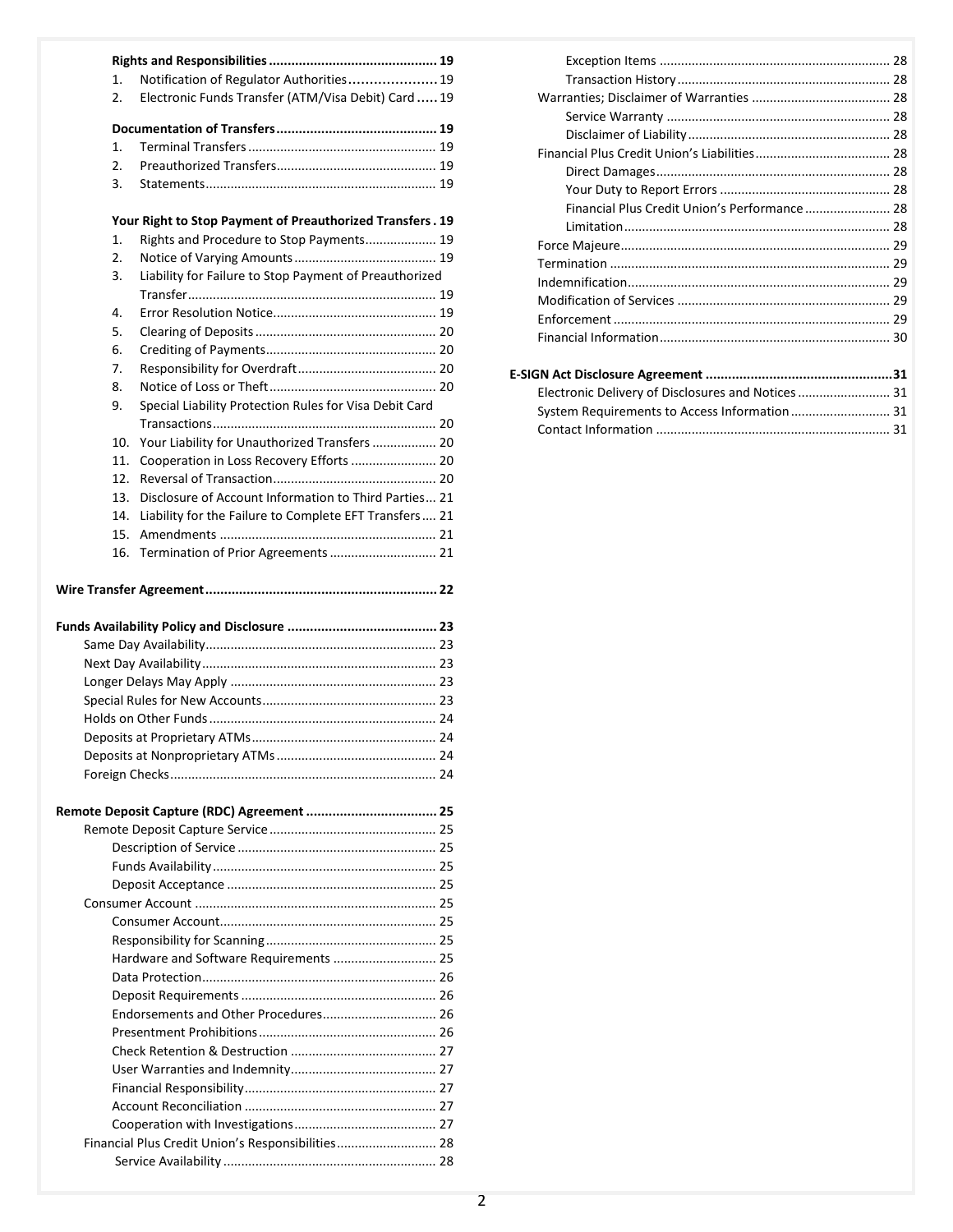This Membership and Account Agreement ("Agreement") covers your and our rights and responsibilities concerning accounts that Financial Plus Credit Union ("FPCU" or "Credit Union"), a Michigan State Chartered Credit Union, offers. In this Agreement, the words "we", "us", and "our" refer to FPCU. The words "you" and "yours" mean any member of FPCU. The word "account" means any one or more share or other accounts you have with the Credit Union. By establishing an account with the Credit Union, you agree that this Agreement is a binding contract between you and the Credit Union. The words "Checking Account" refer to all of our various types of checking accounts except where the context would indicate otherwise.

Your account type(s) and ownership features are designated on your Membership Account Authorization and Signature Card ("Signature Card"). By signing a Signature Card, each of you, jointly and severally, agree to the terms and conditions in this Agreement, the Signature Card, the Fee Schedule, any account receipt accompanying this Agreement, the Credit Union's Bylaws and policies and any amendments to these documents from time to time which collectively govern your membership and accounts.

You should retain a copy of this Agreement and feel free to contact us if you have any questions. This Agreement also includes certain disclosures required under the Truth in Savings Act, National Credit Union Administration regulations, the Electronic Funds Transfer Act (Regulation E), and the Expedited Funds Availability Act (Federal Reserve Board Regulation CC), and Privacy Notice. It also includes your EFT Agreement and Disclosure. By signing a Signature Card, you acknowledge the receipt of these disclosures, including separate documents, which are incorporated within them by reference.

You agree to check all records related to your account periodically (not less than once per year) to ensure that all ownership and beneficiary arrangements are set up the way that you desire. You agree to contact the Credit Union immediately if any ownership or beneficiary arrangement is not how you wish it to be. You further agree to hold the Credit Union harmless from any claims that any ownership or beneficiary arrangement related to your account is not set up as you desire.

# **NOTICE OF ARBITRATION PROVISION**

This Agreement contains an Arbitration Provision which provides that you or the Credit Union may elect to all disputes resolved by **BINDING ARBITRATION INSTEAD OF IN COURT**.

You should read the Arbitration Provision below carefully. It provides, among other terms:

You **GIVE UP YOUR RIGHT TO GO TO COURT** to assert or defend your rights under the Agreement (**EXCEPT** for matters that may be taken to **SMALL CLAIMS COURT**).

> Your rights will be determined by a **NEUTRAL ARBITRATOR** and **NOT** a judge or jury.

You are entitled to a **FAIR HEARING**, BUT the arbitration procedures are **SIMPLER AND MORE LIMITED THAN RULES APPLICABLE IN COURT**.

Arbitrator decisions are as enforceable as any court order and are subject to **VERY LIMITED REVIEW BY A COURT.**

**YOU MAY NOT PARTICIPATE AS A CLASS REPRESENTATIVE OR MEMBER IN ARBITRATION OR IN ANY OTHER CONSOLIDATED PROCEEDING**.

- **1. Membership Eligibility.**Membership in the Credit Union is open to applicants within the field of membership as defined in the Credit Union Bylaws. To join the Credit Union, you must meet the membership requirements including purchase and maintenance of at least one (1) share ("membership share") as set forth in the Credit Union's bylaws. You authorize us to check your account, credit and employment history and to obtain reports from third parties, including consumer (credit) reporting agencies, to verify your eligibility for the accounts and services you request as allowable by the Fair Credit Reporting Act.
- **2. Important Information about Procedures for Opening a New Account.** 
	- **a.** To help the government fight the funding of terrorism and money laundering activities, Federal law requires all financial institutions to obtain, verify and record information that identifies each person who opens an account. What this means for you: When you open a new account, we will ask for your name, address, date of birth, and other information that will allow us to identify you. We may also ask to see and retain images of any identification used to open or apply for products and services at the Credit Union.
	- **b.** In accordance with Federal regulations, FPCU will not permit its members to use credit union accounts for the purpose of Internet gambling (legal or illegal) or any illegal activities in general. Attempted transactions in violation of this provision may be blocked, and repeated attempts may result in account closure.
- **3. Taxpayer Identification Numbers and Backup Withholding.** If you cannot furnish your Taxpayer Identification Number ("TIN") to us, we will not permit you to open an account. Incorrect TINs may cause backup withholding. Backup withholding on your account requires us to deduct a percentage of your dividends, interest, and certain other payments and remit such amount to the Internal Revenue Service (IRS). You may be subject to withholding if your W-8BEN form is expired.
- **4. Single Party Accounts.** An account with only one owner is defined as a single party account. An owner is an individual who is eligible for membership. If the account owner dies, the ownership of the account passes to the decedent's estate, Payable on Death (POD) beneficiary/payee, or trust beneficiary, subject to other terms of this Agreement and applicable law relating to the processing of payments, transfers, and withdrawal requests of an owner, or owner's agent, before we are notified of an owner's death.
- **5. Multiple Party Accounts.** An account with two or more people or entities jointly owning an account is considered a multiple party account and creates a "joint tenancy with rights of survivorship." Except as modified in this Agreement, joint accounts shall be subject to and governed by PA 41 of the Public Acts of 1968, as amended, being MCLA 490.51, and commonly known as the Credit Union Multiple-Party AccountsAct.
	- **a. Control of Multiple Party Accounts.** Any owner is allowed and deemed to have the authority to act on behalf of any other account owner(s) with respect to any and all account transactions. Each owner guarantees the signature of any other owner(s). Each owner appoints the other owner to be his/her irrevocable attorney. An owner does not need permission from the other owner(s) in order to withdraw funds, request stop payment on items or authorize a transfer of all, or any part, of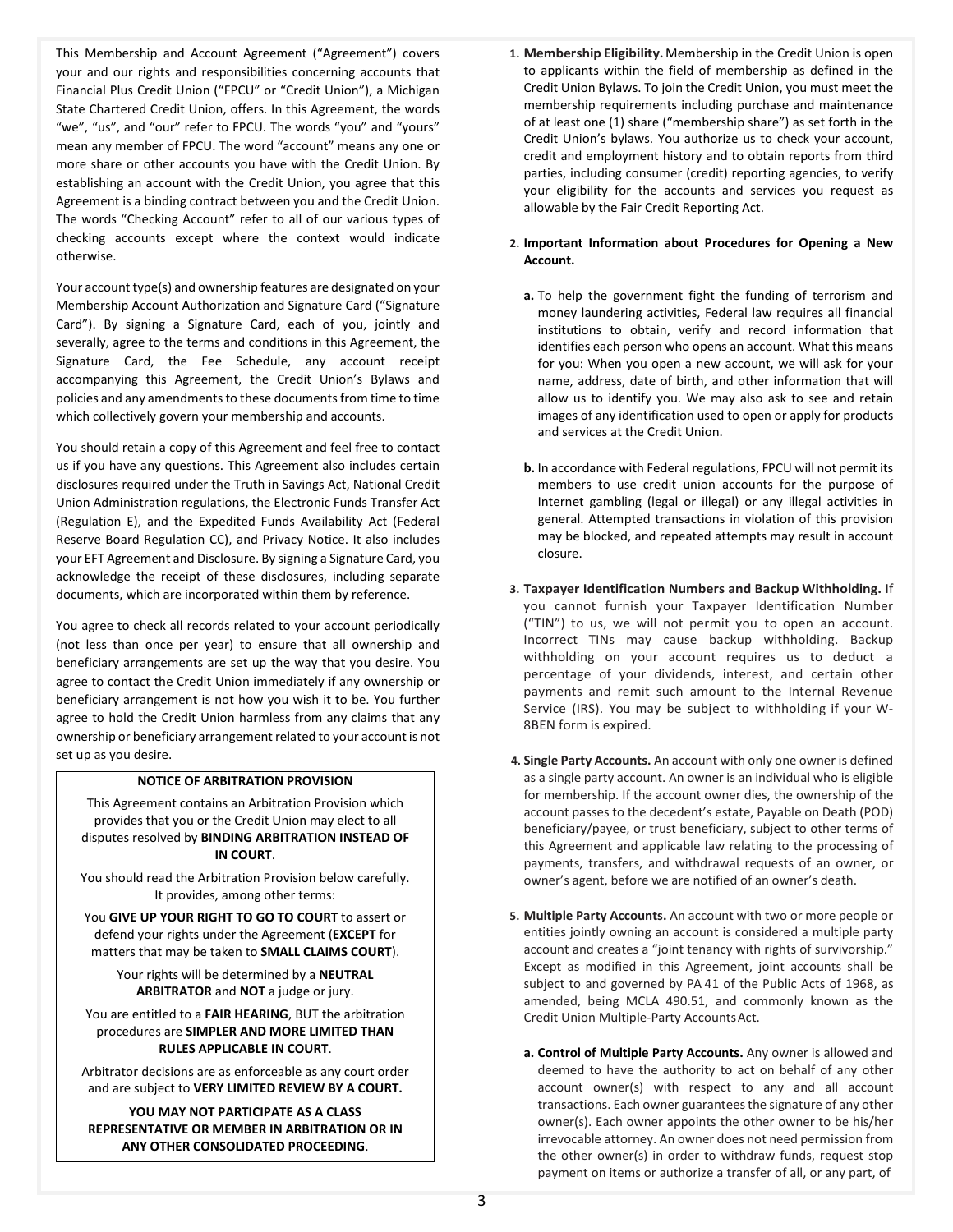the savings. We are not obligated to inform any owner(s) about any transaction, except as required by law. We may require signatures from all owners authorizing any material changes to the account that are requested by one or more owner. If we are informed, in writing, of a disagreement between account owners, or if there is a conflict in directions between owners, on how to handle an account, we may place a hold on all funds in the account, close the account, or require a court order or written permission from all owners before taking any action with respect to the account.

- **b. Multiple Party Account Liability.** If a deposited item in a multiple party account is returned due to insufficient funds, the account is overdrawn, or a final payment is not made on a transaction, the owners, jointly and individually, are responsible for reimbursing us the amount of the returned item, overdraft, or unpaid item and any fees that may be assessed, no matter who approved or initiated the transaction. We may exercise our rights against any account of any owner to obtain reimbursement from any account owner indebted to us, regardless of who contributed such funds to the account.
- **c. Rights of Survivorship.** Unless otherwise stated on the Signature Card, a multiple party account includes the rights of survivorship. This means when one owner dies, all sums in the account will pass to the surviving owner(s), unless otherwise authorized in the Membership Agreement. Any owner who is a surviving owner agrees that the Credit Union may set off any money in the account against any obligation of a deceased owner, unless such a setoff would not have been allowed during the deceased individual's lifetime (such as would be the case with certain tax favored accounts). All owners who are surviving owners also agree that their interests in the account are subject to any security interest or pledge granted by a deceased owner, even if they individually did not consent to it.
- **6. Accounts with Beneficiary Designation.** If you have listed any beneficiaries on a Beneficiary Designation Card, upon the death of the owner, or the last surviving owner if there is more than one, the funds in the account, less any amounts owed to the Credit Union, shall become the property of any beneficiary(ies) living at the time. Any owner may, with the Credit Union's consent, add or remove beneficiaries on the account.

If no beneficiaries are living at the time of the death of the last owner, the funds become the property of the estate of the account owner last surviving. The Credit Union makes no representation as to whether the use of the beneficiary designation is appropriate for any person establishing such an account. Once the owner (or the last owner if there is more than one) has died, the Credit Union is entitled to pay funds in an account as provided herein to any person designated as a beneficiary on the account and shall not be liable to the person(s) establishing the account, their heirs, representatives, or any other person by reason of such payment as long as the Credit Union has taken reasonable steps to identify the beneficiary receiving payment. If there is more than one beneficiary, each beneficiary shall have the power to withdraw only that beneficiary's share together with any accumulations on that amount. This Agreement's provisions on survivorship and joint control shall not apply to the ownership interest of the beneficiaries. No beneficiary shall have the right to change the terms and conditions of this account. The interests of the beneficiary(ies) is subject to the right of the Credit Union, to the extent allowed by law, to set off any money in the account against any obligation of

the deceased owner (or the last owner to die, if there was more than one) as previously described in "Rights of Survivorship").

- **7. Accounts for Minors.** We may require any account established by a minor to be a multiple party account (joint account) with an account owner who has reached the age of majority under Michigan law and who shall be jointly and severally liable to usfor any unauthorized usage or fraudulent acts, returned items, overdrafts, fees or other unpaid charges, losses, obligations or amounts on such account. We may pay funds directly to a minor without regard to his or her minority. Unless a guardian, parent, or other individual is an account owner, the guardian, parent, or other individual shall not have any account access rights. We have no duty to inquire about the use or purpose of any transaction. We will not change the account status when the minor reaches the age of majority, unless authorized in writing by all account owners and such notice shall not become effective until ten (10) days after it is received by the Credit Union, and will have no effect on transactions prior to the date that the notice is effective.
- **8. Uniform Transfers to Minors Account.** A Uniform Transfers to Minors Account (UTMA) is set up by a member, who shall be recognized as the custodian of the account, who deposits funds into the account as a gift to a minor. The minor is the recipient of the custodial funds in the account. The custodian holds proprietary rights and control of the account for the sole privilege and advantage of the minor and until the minor reaches the age of majority. The custodian is the only party authorized to contribute or withdraw funds or close the account, unless otherwise ordered by the court. We are not required to question the use or purpose of any transaction. We may delay any withdrawals from the account if the custodian dies, until we have been instructed by any person permitted by law to withdraw funds, or a court orders us to make awithdrawal.
- **9. Trusts Accounts.** An account owned by and titled in the name of a trust is a trust account. Individuals may open a separate membership account for a Revocable Trust, provided that any settlors of the Trust are eligible for membership in the Credit Union, or if none of the settlors are living at the time of application, one or more beneficiaries are individually eligible for membership, and the person(s) opening the account has been appointed and has accepted the responsibility to act as Trustee(s).
	- **a. Control of Trust Accounts:** All sums paid to the Credit Union on savings or deposits (less setoff allowed by law or provided for by contract) shall be paid on proper withdrawal demand. Such demand must be made by at least one of the Trustees. The Credit Union has no obligation to follow the application of funds withdrawn from the account.
	- **b. Trust Document Provisions:** The Credit Union will act in accordance with the terms and conditions of the most recent information presented to the Credit Union regarding the provisions of the trust document. Furthermore, the Credit Union is not bound by any changes to the trust document of which it has not received written notice.
	- **c. Multiple Trustees:** If there is more than one Trustee, the Credit Union is hereby authorized to recognize any of the signatures on the Signature Card in the payment of funds of the transaction of any business for the account. The Trustees of the account agree with each other and the Credit Union that all sums paid into the account at any time by any or all of said Trustees with all accumulations on such sums are and shall be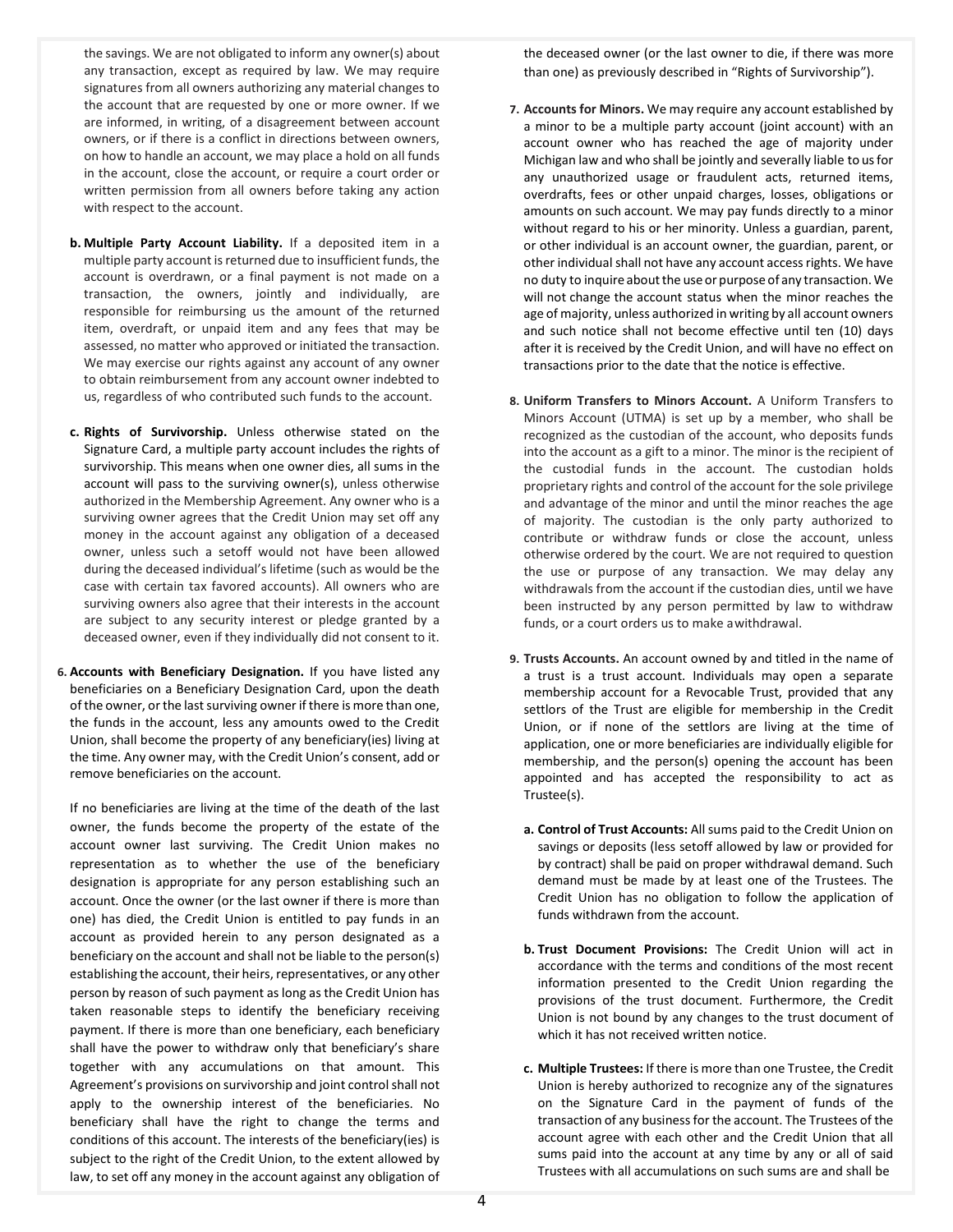subject to the withdrawal or receipt of any of them, and payment to any of them shall be valid and discharge the Credit Union from any liability for such payment.

- **d. Notice to Change Authority:** The Authority of the Credit Union shall not be changed or terminated by any of said trustees, jointly or single, except by written notice to the Credit Union. Such written notice to the Credit Union shall not affect transactions made prior to the time such notice is received by the Credit Union.
- **10. Agency Designation on an Account.** An agency designation on an account is an instruction to us that the owner authorizes another person to make transactions as agent for the account owner regarding the accounts designated. An agent has no ownership interest in the account(s) or Credit Union voting rights. We have no duty to inquire about the use or purpose of any transaction made by the agent. The Credit Union may refuse to honor any agency designation done by you, whether done by a power of attorney or otherwise. If an individual ceases to be an owner of the account, any agency designation made by that individual shall immediately cease to be effective.
- **11. Founders Club.** The Founders Club membership is a special package of benefits provided to members who are retired and enrolled for Direct Deposit of their pension or Social Security benefits to their FPCU account.
- **12. Requirements for Depositing Funds.** You may deposit funds into any account using any approved method consistent with the conditions set forth by FPCU in the Truth-in-Savings Disclosure.
	- **a. Endorsements.** We may accept transfers, checks, and other items for deposit into any of your accounts if they are payable to, or to the order of, one or more account owners, even if they are not endorsed by all payees. You authorize us to supply missing endorsements of any owners if we choose. If a check or item that is payable to two or more persons is ambiguous as to whether it is payable to either or all, we may process the check or item as though it is payable to any person named as a payee. If an insurance, government, or other checks requires an endorsement as set forth on the back of the check, we may require endorsement as set forth on that item. Any loss we incur from a delay or processing error resulting from an irregular endorsement or other markings by you or any prior endorser will be your responsibility.
	- **b. Collection of Items.** We act only as your agent and we are not responsible for handling items for deposit or collection beyond the exercise of ordinary care. Deposits made by mail or at nonstaffed facilities are not our responsibility until we receive them. We are not liable for the negligence of any correspondent or for loss in transit, and each correspondent will only be liable for its own negligence. We may send any item for collection. Items drawn on an institution located outside the United States are handled on a collection basis only. You waive any notice of nonpayment, dishonor or protest regarding items we purchase or receive for credit or collection to your account.
	- **c. Final Payment.** Until we collect final payment, all items or Automated Clearing House (ACH) transfers posted to your account are provisional. We may charge your account the total amount of such items or ACH transfers and assess a return item fee to your account, as stated in the Fee Schedule, if final fee if

final payment is not received. Any collection charges we incur may be charged to your account. We reserve the right to reject or return any item or funds transfer or to close your account.

- **d. Direct Deposits.** We may accept direct deposits (e.g. payroll checks, retirement checks, Social Security or other government checks) or preapproved transfers from other accounts. You must approve each direct deposit or Automated transfer beforehand with the organization from which you receive the payment. To cancel or modify a direct deposit or Automated transfer, you must notify the organization from which the payment is originated. If you file for bankruptcy, all direct deposits that you have authorized will remain unchanged unless you cancel them. If it becomes mandatory that we reimburse the U.S. government for any payment made directly to your account, we may take the amount to be remunerated from any of your accounts, unless restricted by law.
- **e. Crediting of Deposits.** Deposits made after the deposit cutoff time and made on either holidays or days that are not our business days will generally be considered credited to your account the next business day. Referto our Funds Availability Policy Disclosure and Truth-in-Savings Disclosure for information regarding the crediting and availability of deposits.

## **13. Account Access.**

- **a. Authorized Signature.** Your signature on the Signature Card authorizes your account access. We will not be liable for refusing to honor any item or instruction if we believe the signature is not genuine. You authorize us to honor transactions initiated by a third party to whom you have given your account number other than through physical delivery of a paper check even if you do not authorize a particular transaction.
- **b. Access Methods.** You may withdraw or transfer funds from your account(s) by any method we offer, (e.g. via ATM, Visa Debit Card, check, in person, by mail, Automated transfer, telephone, or FPCU Mobile app) as applicable. We may refuse to honor any draft drawn on a form we do not supply, and you are liable for any loss we incur handling such an item. We have the right to examine and authorize any form of power of attorney, and we may limit account withdrawals or transfers. We are not required to recognize any power of attorney. If any of your accounts become delinquent or overdrawn, we may restrict use of any and all access methods until such accounts are brought current.
- **c.ACH and Wire Transfers.** You may originate or collect debits or credits to your account through ACH or wire transfers. We are not obligated to inform you at the time funds are received through an ACH or wire transfer; however, the transfer will be listed on your periodic statement. We may provisionally credit your account for an ACH transfer before we obtain final payment. We may reverse the provisional credit, or you will reimburse us for the amount credited to your account, if we do not obtain final payment. When you request a wire transfer, you may specify either the recipient or any financial institution by name, an account number, or identifying number. FPCU, and other financial institutions, may accept the account number or identifying number as the true identification of the recipient, even if the name and financial institution do not agree with the information you provide us. Your signature may be required to complete a wire transfer from your account. Wire transfers are governed by Federal Reserve Regulation J if the transfer is cleared through the Federal Reserve. ACH transactions are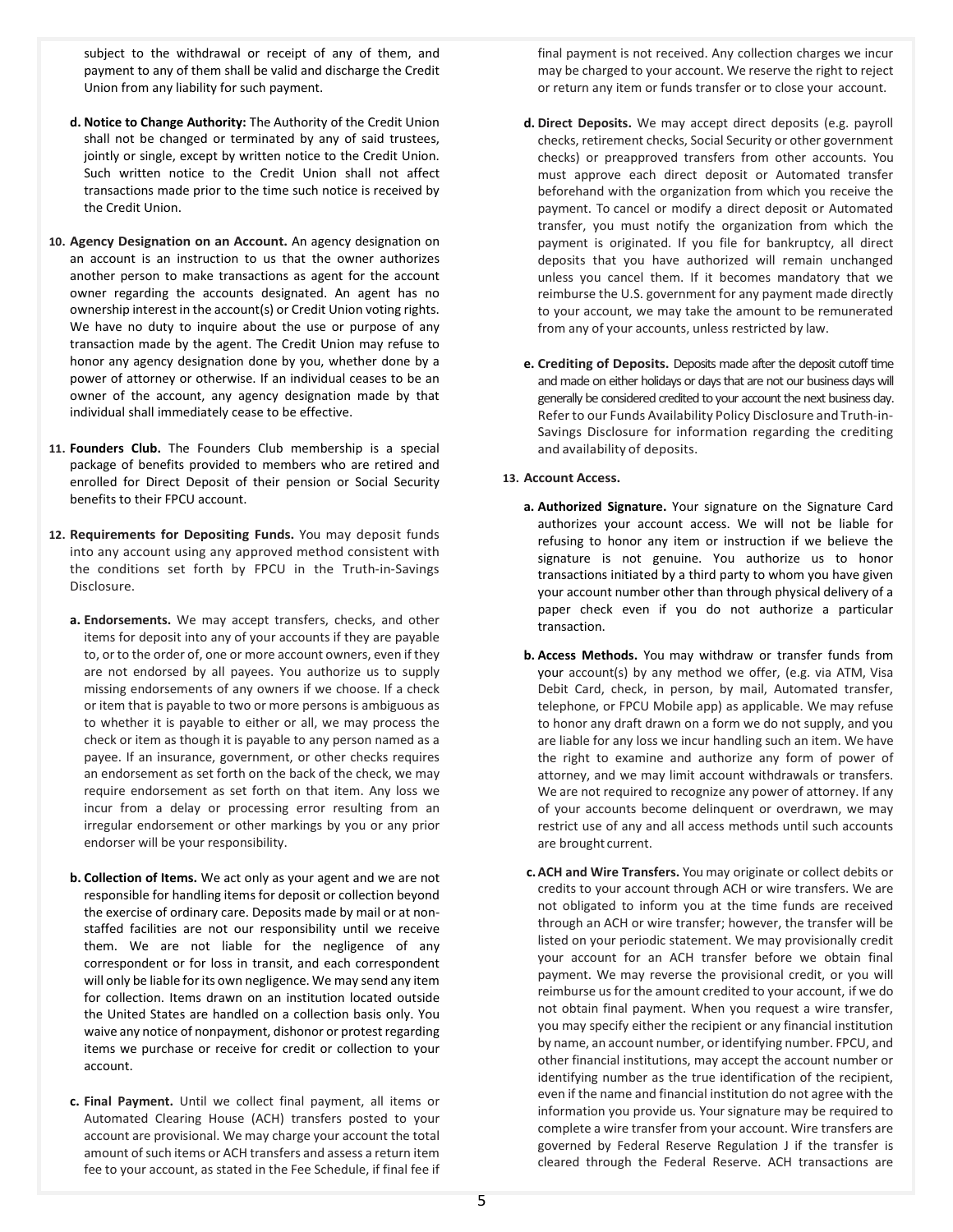governed by the National Automated Clearinghouse Association and applicable local ACH rules.

- **d. Transactions by Mail.** Except as otherwise provided in this Agreement, FPCU may permit you to make deposits, transfers, and withdrawals by mail. Transfers and withdrawals by mail will require a signed request by you. Such transactions will be posted to your account as of the day the transaction is processed at FPCU.
- **14. Account Rates and Fees.** We pay dividends and charge fees against your account as stated in our current Rate Sheet and Fee Schedule. We may revise the Rate Sheet and Fee Schedule at any time, and we will inform you of those changes as required by law. You hereby agree that FPCU may impose fees and charges for the deposit account services provided to you and you agree to pay all such fees. You hereby acknowledge receipt of the current Rate Sheet and Fee Schedules, which have been provided to you separately.
- **15. Share Certificates.** Any Share Certificate we offer is bound by the terms of this Agreement, the Truth-in-Savings Disclosure, and the Rate and Fee Schedules for each account, the details of which are incorporated herein by reference.
- **16. Transaction Limitations.** You are allowed an unrestricted number of transactions in your account, including, but not limited to, deposits, withdrawals, loan payments, and transfers.

We permit withdrawals only if your account has an available balance sufficient to cover the entire amount of the withdrawal, or if you have set up an overdraft protection plan or you have Courtesy Pay. Checks, other transfers, or payment orders drawn against an insufficient available balance may be subject to fees in accordance with our Fee Schedule, which is incorporated into this Agreement by reference. Fees may be assessed each time a transaction is presented, even if a transaction is rejected and presented for payment again. You agree your account may be charged an NSF (non-sufficient funds) fee when we return or reject transactions presented or submitted against your account that would exceed your available balance. You understand and agree a transaction you authorized (including, but not limited to, a check or electronic funds transfer) may be presented or submitted to us multiple times and you could be charged multiple NSF fees if we return or reject the transaction multiple times. If there are sufficient available funds to cover some, but not all, of your withdrawals, we may clear those withdrawals for which there are sufficient available funds in any order at our discretion. All of your accounts are subject to FPCU's right to require advance notice of any withdrawal as provided in the Bylaws.

#### **17. Member's Responsibility for Checking Accounts.**

- **a.** You must keep your checking records up to date so that you are aware of what funds you have in your checking account at all times. You must not write checks that exceed the amount in your checking account unless the amount is available via the optional overdraft protection.
- **b.** Your checking account should be reconciled each month. There will be a fee charged for assistance to reconcile your account. Please see the Fee Schedule.
- **18.** Overdrafts. This section describes when you have an overdraft in your account and when FPCU will pay or reject the transaction that caused the overdraft.

"Overdraft" means the available balance in your account is insufficient to pay for a transaction at the time the transaction is presented to FPCU for payment. Should an overdraft occur and you have overdraft protection, then we may honor the transaction and transfer the amount of the overdraft from your other share accounts or, if applicable, a line of credit, Visa Credit Card and/or home equity plan up to your approved limit. Transfers from your savings account(s), will be made in increments of \$100.00 and deposited to your checking account to cover an overdraft. If funds are not available from these sources, then we may decline to authorize or pay for the transaction, or we may pay it using our Courtesy Pay or Courtesy Pay for Debit services.

Courtesy Pay applies when FPCU pays overdraft checks, Automated Clearing House (ACH) transactions, recurring debit card transactions, and bill pay transactions. Courtesy Pay for Debit applies when we pay overdraft for everyday debit card transactions. Subject to certain conditions and limitations, which are described below, Courtesy Pay will automatically apply to your checking account. You may request to remove Courtesy Pay from your account at any time. However, you must affirmatively consent before Courtesy Pay for Debit will apply to your account. Without your consent, we may not authorize everyday debit card transactions when there is an insufficient available balance in your account and the transaction(s) will be declined.

If we pay an overdraft transaction, then we will charge you an Overdraft Fee as provided in FPCU's current Fee Schedule. If we decline to pay an overdraft transaction, such as when a check or ACH payment is returned unpaid, then we will charge a Non-Sufficient Funds (NSF) fee.

**Please note**: Transactions that are declined may be presented to FPCU for payment multiple times until paid. You may be charged an Overdraft Fee or NSF fee each time the transaction is presented for payment, even if the transaction was previously declined and a fee was previously charged. We do not determine whether and when a transaction will be presented or submitted for payment.

The following is important information regarding your account balances, how transactions are posted to your account, and when an Overdraft or NSF fee will be charged.

**a. Your Checking Account Balance**. Your checking account has two kinds of balances: the "balance" and the "available balance." Both can be checked when you review your account online, on your mobile banking application, at an ATM, by phone, or at a branch. It isimportant to understand how the two balances work so that you know how much money is in your account at any given time.

Your actual balance is the full amount of all deposits, even though some portion of a deposit may be on hold and may not be available to you, less payment transactions that have been presented and "posted" to your account, but not payment transactions that have been authorized and are pending. Thus, while the term balance may seem as though the number you see is the amount in your account that is available for you to spend, that is not always the case. Any holds for purchase transactions, holds on deposits, or other checks, payments and fees that have not yet posted will not appear in your balance. For example, if you have a \$50 balance, but you just wrote a check for \$40, then your balance is still shown as \$50 but it does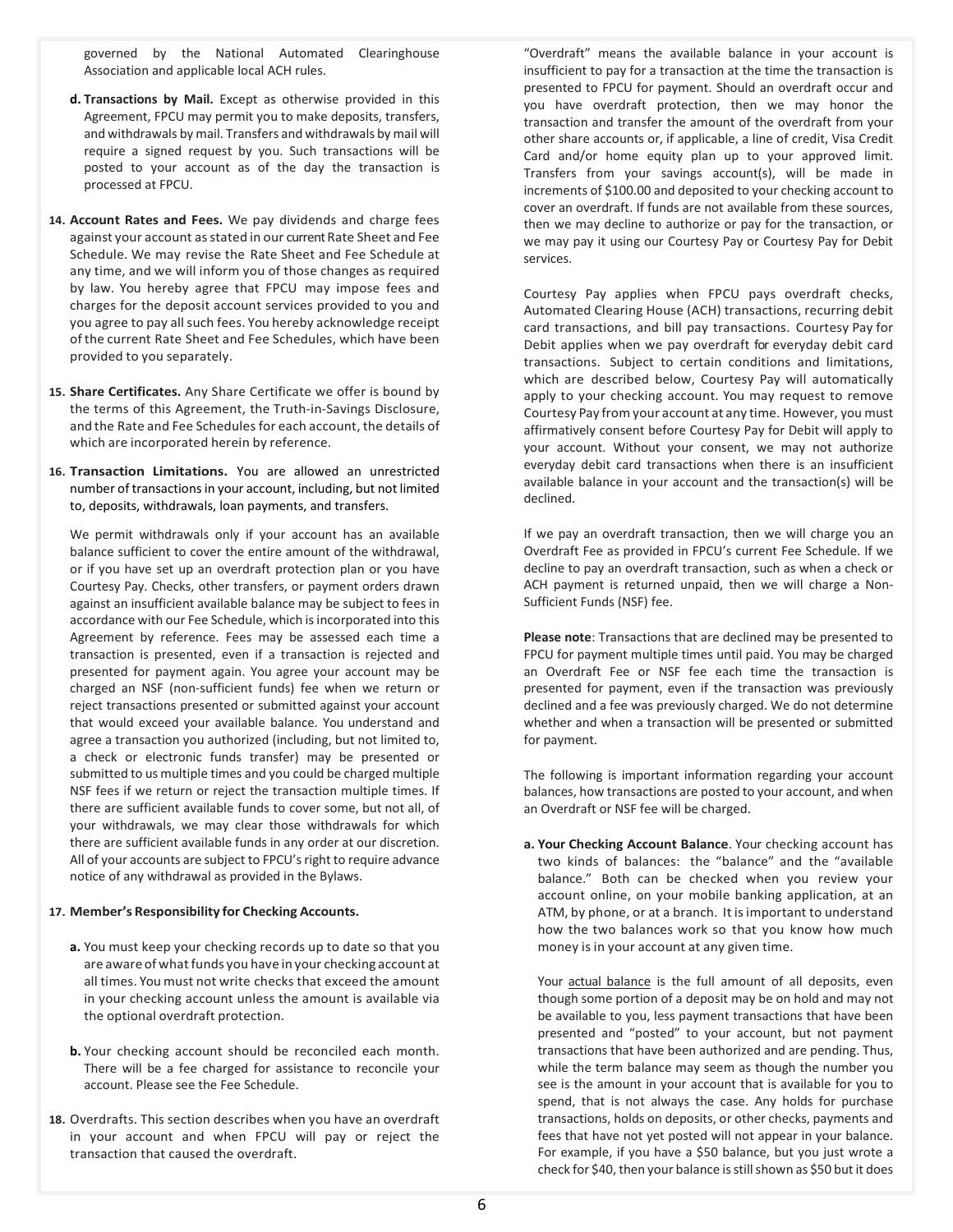not reflect the pending check transaction. At that point, you actually have \$50, but you have already spent \$40.

Your available balance is the amount of money in your account that is available for you to use. The available balance is the balance less things like holds placed on deposits and pending transactions (such as pending debit card purchases) that FPCU has authorized but that have not yet posted to your account. For example, assume you have a balance of \$50 and an available balance of \$50. If you were to use your debit card at a restaurant to buy lunch for \$20, then that merchant could ask FPCU to authorize the payment. In that case, FPCU will reduce your available balance by \$20 because once we authorize the payment, we are obligated to pay it. Your balance would still be \$50 because this transaction has not yet been presented to us and posted to your account, but your available balance would be \$30 because you have committed to pay the restaurant \$20. When the restaurant presents its bill for payment (which could be several days later), FPCU will post the transaction to your account and your actual balance will be reduced by \$20, and both your balance and your available balance will be \$30.

Available balance **at the time transactions are presented to FPCU and posted to your account (not when they are authorized)** is used to determine when your account is overdrawn. The following example illustrates how this works:

Assume your balance and available balance are each \$100, and you use your debit card to pay a \$60 bill at a restaurant. As a result, your available balance will be reduced by \$60, so your available balance is now \$40. However, your balance is still \$100. Before the restaurant charge is presented to FPCU for posting, a check that you wrote for \$50 posts. Because you have only \$40 available (you have committed to pay the restaurant \$60), your account will be overdrawn by \$10, even though your balance was \$100 before the check posted and is still \$50 after the check posts. In this case, FPCU may pay the \$50 check, but you will be charged an overdraft fee. That fee will be deducted from your account, further reducing the balance and available balance. Also, when the \$60 restaurant charge is presented to FPCU and posted to your account, your available balance is insufficient because of the intervening check, and you will be charged a fee forthat transaction as well, even though your available balance was sufficient to pay it when it was authorized.

It is very important to understand that you may still overdraw your account even though the available balance appears to show there are sufficient funds to cover a transaction that you want to make. This is because your available balance may not reflect all the outstanding checks and automatic bill payments that you have authorized, or other outstanding transactions that have not been authorized or paid from your account.

In the example above, the outstanding check will not be reflected in your available balance until it is presented to FPCU and posted to your account.

In addition, your available balance may not reflect all of your debit card transactions. For example, if a merchant obtains FPCU's prior authorization but does not submit a one-time or everyday debit card transaction for payment within three (3) business days of authorization (or for up to thirty (30) business days for certain types of debit card transactions), FPCU must release the authorization hold on the transaction. If the

authorization hold is released, then your available balance will not reflect this pending transaction until it has been presented to FPCU for payment and posted to your account.

**b.How Transactions Are Posted To Your Account**. There are two types of transactions in your account: credits or deposits of money into your account, and debits or payments out of your account. It is important to understand how each is applied to your account so that you know how much money is available to you at any given time. This section explains generally how and when FPCU posts transactions to your account.

**Credits.** Most deposits are added to your account when FPCU receives them. Credits to the account may include deposits such as cash, checks, ACH, and remittances. In some cases, deposited funds may not be made immediately available for use. Thus, the available balance may not reflect themostrecent deposits into the account. For details on the availability of funds, see the Truth-in-Savings and Funds Availability Disclosure.

**Debits.** There are several types of debit transactions. The most frequent types of debit transactions are described generally below. Keep in mind that there are many ways transactions are presented for posting to your account and FPCU is not in control of when transactions are received.

- **Checks.** Most checks are processed through the Federal Reserve System. FPCU receives data files of cashed checks from the Federal Reserve each business day. The checks drawn on your account are compiled from these data files and posted to your account each business day. FPCU processes these payments from low to high dollar value.
- **ACH Payments.** FPCU receives and processes multiple data files throughout each business day from the Federal Reserve including Automated Clearing House (ACH) transactions. These also include automatic bill payments you have signed up for. Each file received by FPCU is processed separately during each business day. Within each ACH data file, ACH debit transactions for your account are grouped together and posted in low to high dollar value.
- **Point of Sale (POS) Debit Card PIN Transactions.** These are transactions in which you use your debit card to make a purchase and you enter your PIN number at the time of the sale. These types of debit card purchases are similar to ATM withdrawals because money is usually deducted from your account immediately (thus reducing your balance and your available balance) at the time of the transaction. However, some POS PIN transactions are not presented for payment immediately; it depends on the merchant.

**Point of Sale (POS) Signature Debit Card Transactions.**  These are transactions in which you make a purchase with your debit card and you are asked to sign for the purchase as you would with a credit card. As described above, in these situations, the merchant may seek authorization for the payment. When that happens, FPCU generally places a temporary hold against the available funds in your account. We refer to this temporary hold as an "authorization hold," and the amount of the authorization hold will be subtracted from your available balance. Authorization holds are deducted from your available balance (but not your balance) as they are received by FPCU throughout each day. At some point after you sign for the transaction, the transaction is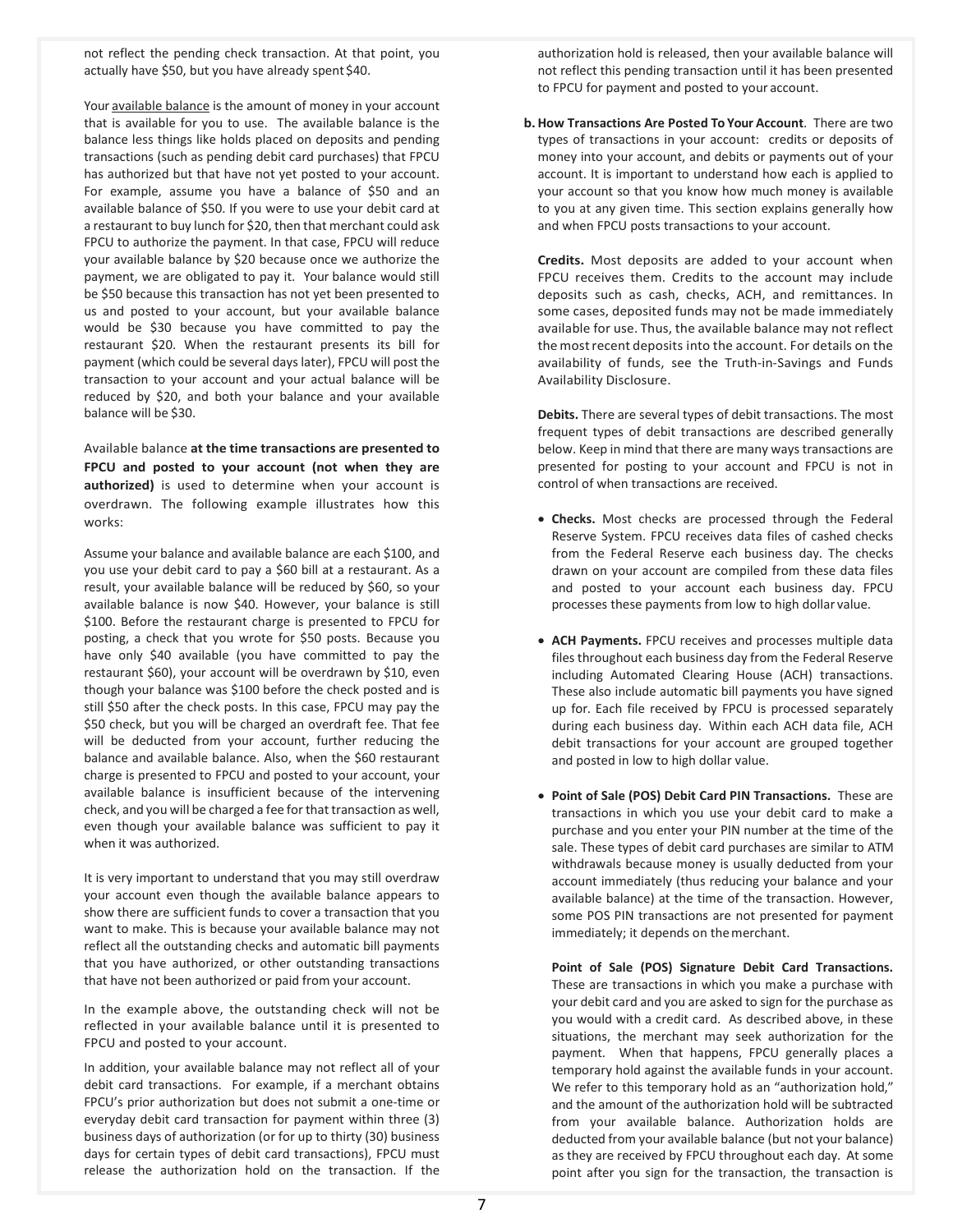processed by the merchant and presented to us for posting to your account. This can happen hours, or sometimes days, after you signed for the transaction, depending on the merchant and its processing company. These payment requests are presented in real time throughout the day and are posted to your account as they are received.

**Please note:** The amount of an authorization hold may differ from the actual payment because the final transaction amount may not yet be known to the merchant when the authorization request is submitted. For example, if you use your card at a restaurant, a hold may be placed in the amount of the bill presented to you, but when the transaction posts it will include any tip that you may have added to the bill. This may also be the case where you use your debit card at gas stations and hotels and certain other retail establishments. FPCU cannot control how much a merchant asks us to authorize, or when a merchant submits a transaction for payment. The fact that we put an authorization hold on your available balance does not mean the authorization is set aside and made available to pay the specific transaction authorized. The hold is simply a reduction in your available balance based on the fact that we have authorized a transaction and are therefore obligated to pay the transaction when presented.

Debit card transactions can be recurring or nonrecurring. Recurring transactions occur when you use your debit card to set up a recurring monthly or periodic payment, such as for a gym membership or insurance payment. Nonrecurring transactions are one-time or everyday transactions that are authorized each time you use your debit card. Using your debit card at a restaurant is an example of a one-time or everyday (nonrecurring) transaction.

This is a general description of how certain types of transactions are posted. These practices may change and FPCU reserves the right to pay items in any order FPCU chooses as permitted by law.

FPCU may receive multiple deposit and withdrawal transactions on your account in many different forms throughout each business day. This means that you may be charged more than one Overdraft and/or NSF fee if we pay or reject multiple transactions when your account is overdrawn.

The best way to know how much money you have and avoid paying overdraft fees is to record and track all of your transactions closely.

If you prefer not to have Courtesy Pay or if you have opted in and want to discontinue Courtesy Pay for ATM and everyday debit transactions, then please contact FPCU using the contact options provided in Section 43 of this agreement. Courtesy Pay for ATM and everyday debit card transactions can also be canceled on the FPCU website.

**c. Additional Terms.** The Courtesy Pay and Courtesy Pay for Debit services are not loans or other credit products and require no application or credit approval process. FPCU is not obligated to authorize transactions or pay any overdraft, even if you have Courtesy Pay. We will decide to pay overdrafts on a case-by-case basis, in our sole and absolute discretion. FPCU may refuse to pay any items

without first notifying you, even though your account is in good standing and even if we have paid previous overdrafts.

For your overdraftsthat arepaid, youpromisetoimmediately pay us all sums, including the fees and charges for this service advanced to you or any other person you permit to use your checking account and/or who causes an overdraft on your checking account.

You understand and agree that FPCU may transfer funds to your checking account from any of your other account(s) with FPCU (excluding IRA accounts), including account(s) upon which you are a joint owner, in an amount equal to the overdrawn check, item, or other transaction we may pay, and the related fees. In addition to any other rights that we may have, you agree that any deposits or future deposits or other credits to any account in which you may now or in the future may have an interest are subject to our right of off-set for any liabilities, obligations, or other amounts owed to us by you (overdrafts and any related fees and charges) and such is applicable irrespective of any contribution to the account or source of funds in the account.

We may terminate or suspend Courtesy Pay services at any time without prior notice and we may adjust your Courtesy Pay limits based on criteria we establish. In no event shall any termination relieve you of your obligation to repay such sums already paid.

You agree we may use subsequent deposits, including direct deposits of Social Security or other government benefits, to cover overdrafts and overdraft fees. If you receive a direct deposit of your monthly Social Security payment into your checking account and do not want the Courtesy Pay service, you must inform FPCU in writing to stop FPCU from paying your overdrafts with these funds.

- **19. Postdated and Stale Dated Checks.** We may honor any draft without consideration of the date. We will honor your written request not to pay a postdated check until the date on the check, but only if such written request is received prior to the check being presented to FPCU. We are not required to honor any check drawn on your account that is presented more than six months beyond the date of the check.
- **20. Chargebacks.** You are responsible for all checks you cash or deposit into your account. If we cash a check for you or accept it for deposit to your account, and it is returned to us unpaid, we will charge any of your accounts for the amount of the unpaid check. We may, at our option, resubmit the returned check without notification to you.

## **21. Stop Payment Orders.**

**a.** Stop Payment Requests. You may ask us to stop payment on any check drawn on your account. To be effective, you must provide the account number, check number, and the exact amount ofthe check.The stop payment will be instituted only if FPCU receives the request in time to implement the order. You acknowledge that accurate information is required for FPCU's computer system to distinguish the check. We are not liable for failing to stop payment on a check if you provide inaccurate or incomplete information to us. If we re-credit your account after honoring a check over a legitimate and timely stop payment request, you promise to sign a statement detailing the disagreement with the payee, to assign to us all of your rights against the payee or other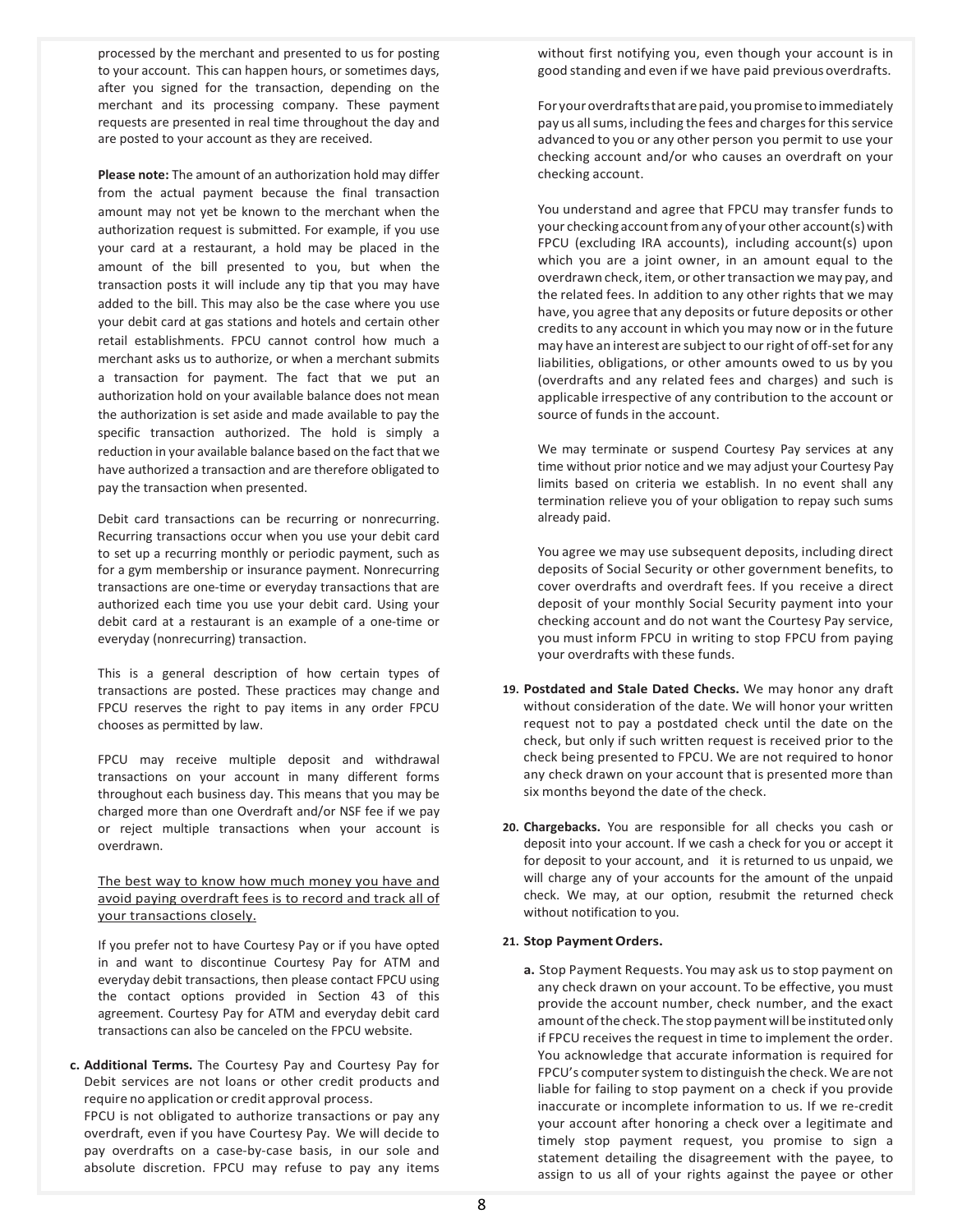holders of the check and to aid us in any legal proceedings.

- **b. Duration of Order.** A stop payment request is valid for six months and may be renewed upon request for an additional six months. We are not obligated to inform you when a stop payment request expires.
- **c. Liability.** Fees for stop payment requests are stated in the Fee Schedule. Requests for stop payments on cashier's checks, FPCU checks, or any check or payment guaranteed by us are not permitted. Although a stop payment request has been honored, you may continue to be obligated to pay any holder of the item, including FPCU. You agree to indemnify and hold FPCU harmless from all costs, including attorney's fees, damages, or claims due to our stopping payment of an item, including claims of any multiple party account owner, payee, or endorser in failing to stop payment on an item as a consequence of inaccurate information provided by you.
- **22. FPCU Liability.** We will be responsible for your losses or damages, up to the amount of a transaction, if we fail to execute a transaction properly by the use of ordinary care, unless otherwise provided by law. We will not be liable if: (1) the available balance in your account is insufficient for the transaction; (2) situations of which we have no control prevent us from completing the transaction; (3) you or another financial institution's negligence causes the loss; or (4) your account is subject to a legal proceeding or other claim. We are not responsible for consequential damages, except liability, for wrongly rejecting payment of items. You grant us the right, in making payments of deposited funds, to rely exclusively on the form of the account and the terms of this Agreement. Any conflict between oral representations made by you or FPCU employees and any written form will be resolved by reference to this Agreement and applicable written form. We will be deemed to have exercised ordinary care if our actions or non-actions follow applicable state or federal law, Federal Reserve regulations and operating letters, clearinghouse rules, and general banking practices. Ordinary care shall also be measured by the standard of the reasonableness of policies and procedures established for the transaction involved. Mere clerical error, computer malfunction, inadvertence, or oversight without malice or an honest mistake of judgment shall not be considered a failure to perform such obligations or a failure to exercise ordinary care, and in no case shall be deemed wrongful.
- **23. Lien and Offset.** You may not withdraw funds that are pledged as required security on loans without the written approval of a loan officer, except to the extent that such funds exceed your total primary and contingent liability to FPCU. If you are indebted to us as a borrower, guarantor, endorser or otherwise, we have a lien on funds in any account (except IRAs/ HSAs) in which you are a primary or joint owner, despite the source of those funds, unless restricted by law. We may access those funds in order to pay off the remaining amount you owe us, including any costs or attorney's fees incurred by FPCU in enforcing its rights.

If we do not enforce our lien, we do not waive our right to enforce our lien at a later date. Furthermore, you agree that FPCU has security interest in all funds in your account regardless of their source, and we may access your account funds to repay any debt or amount now, or in the future, owed to FPCU, including costs or attorney's fees incurred by FPCU in enforcing its rights, except for debts secured by your primary residence, unless restricted by law. All accounts are non-assignable and non-transferable to third parties. You agree to hold us harmless from any claim arising as a result of our exercise of our right to set off.

- **24. Legal Proceedings.** If legal proceedings are brought against your account, we may pay funds as ordered by the court or withhold payments until the disagreement is settled. We may charge against your account for any expenses or legal fees we incur in connection with such legal proceedings, unless restricted by applicable law. Any legal process brought against your account is subject to our lien and security interest.
- **25. Account Information.** If you request, we will provide you with the name and address of each company from which we receive a credit report concerning your account. We agree not to give any account information to third parties, except for those situations described in our Privacy Notice and Disclosure. Refer to the FPCU Privacy Notice for detailed descriptions of our policy and procedures regarding your personal information.
- **26. Consent to Contact.** You agree that we may contact you using your contact information listed in our records, including your email address and telephone number(s). You authorize FPCU and agents performing services on our behalf to contact you using any phone number(s) (including any mobile number) and email addresses you have previously provided to FPCU or that you may subsequently provide to FPCU. Additionally, you expressly consent to receive autodialed or prerecorded calls, texts messages and electronic correspondence from FPCU or any affiliates or agents performing services on our behalf. You consent to receiving calls, text messages and electronic correspondence: (1) to notify you about any of your accounts, loans, services, or products at FPCU; (2) to provide you with transaction notifications, fraud alerts, and other similar messages; (3) to collect a debt or other obligation; or (4) as otherwise necessary to service your accounts, loans, services, or otherproducts.
- **27. Consent to Monitoring and Recording.** You provide your express consent to our monitoring and recording of our conversations and other communications with you. Your consent applies to our monitoring and recording of telephone conversations, electronic messages, electronic records, or other data transmissions between you and us regarding your accounts, loans, or other products and services offered by us. Your consent applies regardless of whether you or we initiated the contact.Unlessrequired by applicablelaw, you agreewe can rely on your consent to monitor and record our communications provided herein and we are not obligated to notify you of each time prior to our recording. We monitor and record conversations and communications for quality control, fraud prevention, and training purposes.

# **28. Notices.**

- **a. Name and Address Change.** You are required to notify us when you have a name or address change. FPCU is only obligated to try to correspond with you at the most current address we have on file for your account. Changes may be accepted over the phone or via the internet. In some cases, we may require an address or name change to be in writing and include your signature. Notice of Amendments. We may revise any of the terms of this Membership and Account Agreement at any time, unless restricted by applicable law. You will be informed, and may be required by law to be informed, of any revisions to account conditions, rates, and fees. We may waive any conditions in this Agreement, but by doing so, we are not prohibited from enforcing such terms in the future.
- **b. Effect of Notice.** Any written notification you provide to us is not valid until we receive it. A written notice from us to you is valid when it is placed in the U.S. mail, with postage paid and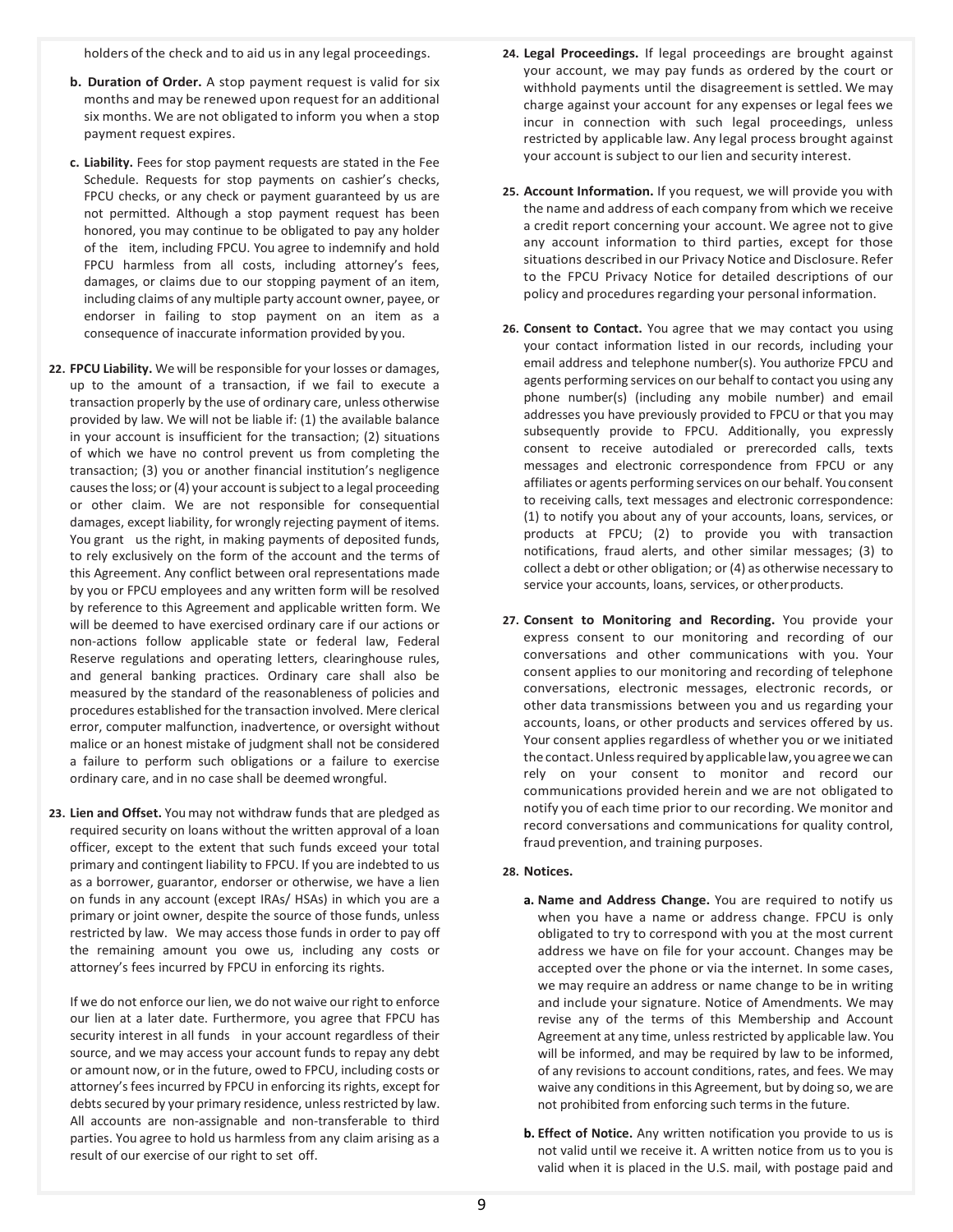addressed to you at the most current address we have on file for your account. On multiple party accounts, notification sent to any account owner is recognized as notification to all owners.

## **29. Account Statements**.

- **a. Contents.** We will provide you with a periodic statement detailing all transactions and activity posted to your account within the statement period, as required by law. You may elect to receive your periodic statement electronically. We will send you an email notice informing you that your e-Statement is ready to view. For multiple party accounts, we are only obligated to send one statement. For checking accounts, you acknowledge that we assume ownership of your original check as soon as the item has been paid, and we will not return the check to you. However, you may request copies of a check at any time. A fee may be assessed for check copies as stated in the Fee Schedule. Additional statements may be requested from FPCU, and a fee may be charged for additional statements as stated in the Fee Schedule.
- **b. Account Owner Inspection.** It is your responsibility to inspect each statement and inform us of any discrepancies between your records and the statement. You are in the best position to detect any unauthorized signature. You have the responsibility for any fraud loss if you fail to exercise reasonable care in examining the statement or fail to report forgeries or alterations to FPCU within 60 days of the mailing date of the earliest statement containing those items. We are not liable for any forged or altered items such that the fraud or alteration could not be detected by a reasonable financial institution.
- **c. NoticetoFPCU.**Yourobligation to reviewyourstatement and inform us of any discrepancies in a timely manner is not changed because we retain your check. We will assume all information contained in your statement is accurate, unless you notify us of discrepancies within the time limit set forth in the above paragraph. You are obligated to inform us when you have not received a statement within 14 days of when you usually receive it.
- **30. Dormant Account.** We will consider an account to be dormant if there are no deposits or withdrawals for a period of 18 months. Exceptions are loan accounts, Certificates, and IRAs/ HSAs.

When an account becomes dormant, we will charge a monthly dormant account fee as stated in the Fee Schedule, unless restricted by law. The fee will be charged until the account becomes active or there are no funds available to pay the fee. You authorize us to transfer funds from other accounts of yours to cover any service fees we may impose upon the account deemed dormant. To the extent allowed by law, we reserve the right to transfer account funds to an account payable and suspend any further account statements. We will attempt to notify you prior to your account becoming dormant. If a deposit or withdrawal has not been posted to your account for 36 consecutive months, and we have not had any other contact with you, we will consider your account abandoned. We will report and disburse the funds from an abandoned account in accordance with laws established by the State of Michigan. Dormant accounts receive only an annual account statement.

**31. Special Account Instructions.** You may establish accounts for a specific trust, will, or court-ordered guardianship or conservatorship. However, we are not authorized to advise you as to the legalities of establishing any such accounts and therefore cannot counsel you as to which account arrangement

most appropriately meets your specific requirements. You or any surviving beneficiary or owner agree(s) to indemnify and hold FPCU harmless from any claim or liability asserted against FPCU as a result of the disposition of funds in reliance on this Agreement and any account designations of yours. We may decline to abide by your directions, insist that you indemnify us, or request that you post a bond or alternative protection, if such directions make us susceptible to claims, lawsuits, expenses, liabilities, or damages, either directly or indirectly. Any account changes you wish to make must be specified on an account change form, including adding or terminating an account or service, and may require signatures of all account owners.

- **32. Checks.** If you choose to use checks from a direct mail company or source other than FPCU, you will be liable for charges or damages resulting from checks not reading properly on automatic equipment or being imprinted with the wrong information. If you have a problem with checks you do not receive from our check printing vendor or us, it will be your responsibility to resolve such problems, and it will not be the responsibility of FPCU. Checks may be purchased from us or our vendor for a fee. Original checks are stored electronically as a permanent record. Copies of such checks are available for a fee (Refer to the Fee Schedule) or through Digital Banking.
- **33. Federal Deposit Insurance.** Yoursavingsin FPCU are insured by the National Credit Union Share Insurance Fund, which is administered by the National Credit Union Administration, an agency of the U.S. government.

# **34. Termination**

- **a. Account.** We may close your account at any time without informing you, or may order you to close your account and open a newaccount if:(1) youwishtochange account owners or approved signers; (2) we have been informed of a fraud or forgery perpetrated against your account; (3) there is a disagreement asto who ownsthe account orthe fundsin the account; (4) any checks are lost or stolen; (5) there is an excessive amount of un-honored items that are not included under an overdraft protection account; (6) any information has been falsified or there has been any other misuse of your account; (7) we objectively conclude the account will cause a loss to us; or (8) you do not maintain one regular share account as set forth in the FPCU Bylaws. We are not required to honor any check, withdrawal, or other item following the closure of your account. However, you are required to reimburse us if we choose to honor an item after your account has been closed.
- **b. Membership.** You may terminate your membership by giving us notice. You may be denied services or expelled for any reason allowed by applicable law, including causing a loss to the Credit Union. If your Regular Share account balance drops below the \$1.00 minimum membership deposit required, as provided in the Credit Union's Bylaws, and is not replenished within forty-five (45) calendar days, your account will be charged a Membership Termination Fee equal to your account balance at that time and your membership will be terminated. Refer to our current Fee Schedule.
- **35. Death of an Account Owner.** You irrevocably waive the right to make a testamentary disposition of any account with FPCU now or in the future. You agree that upon your death, your account will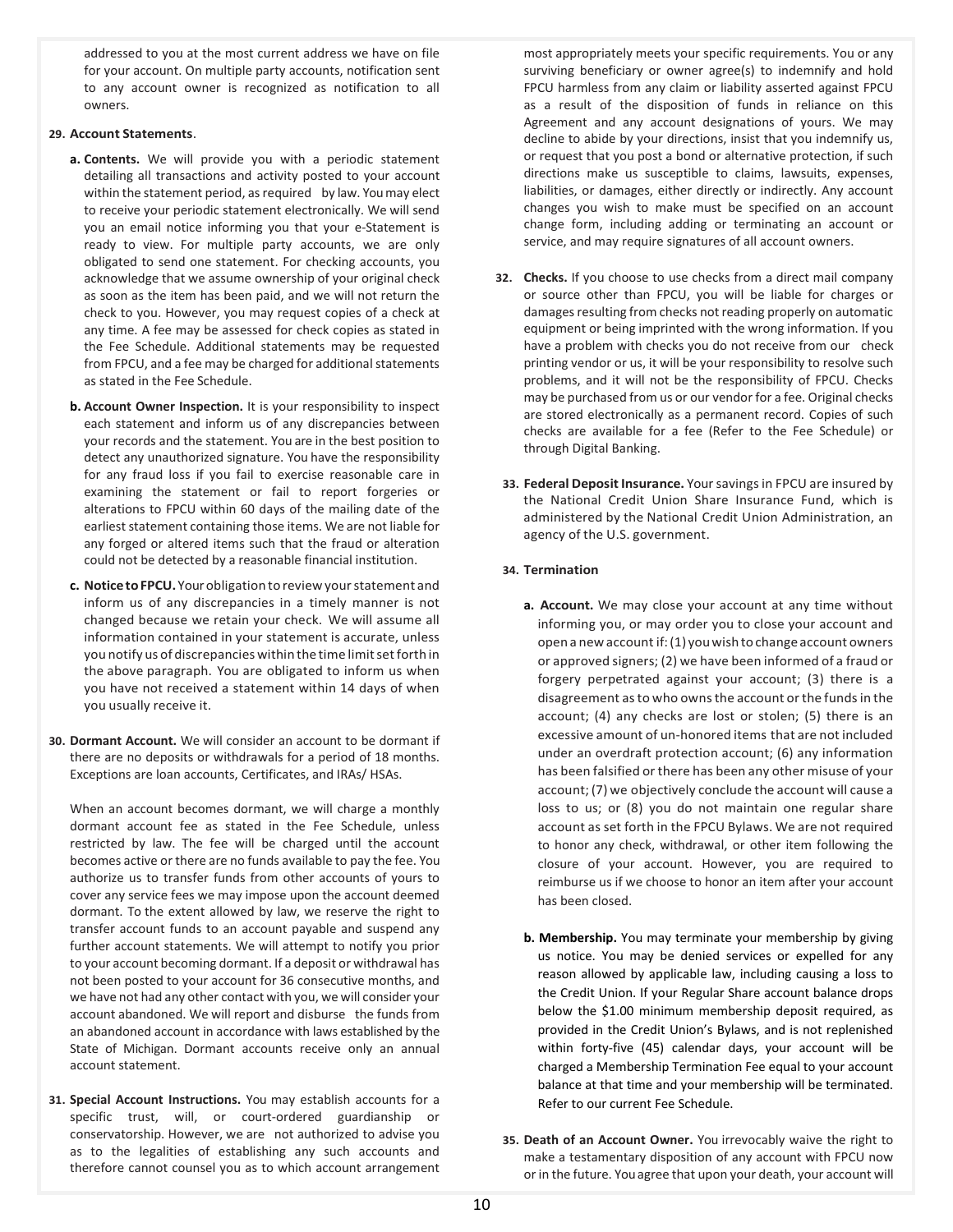be payable in accordance with any existing account designations and the terms of the Agreement. Upon the death of an account owner, funds in the account shall be payable to multiple party account owners or any Payable On Death (POD) beneficiaries in accordance with this Agreement and laws established by the State of Michigan. We may honor checks or accept payments or transfers drawn by you until 10 days after we learn of your death. We require any person claiming an interest in the deceased member's accounts to provide us proof of his/her right to the account and may require that person to indemnify us from any losses incurred as a result of honoring that claim. The conditions of this Membership and Account Agreement shall be binding upon any heirs, personal representatives, and successors of any account owner after his or herdeath.

- **36. Severability.** If a court refuses to recognize any segment of this Membership and Account Agreement as valid or enforceable, the remainder of this Agreement and other FPCU disclosures shall remain valid and enforceable and will be in complete effect.
- **37. Enforcement.** If you fail to abide by the terms, provisions, and conditions set forth in this Membership and Account Agreement, you are responsible to us for any loss, cost, or expense we incur resulting from your lack of compliance. To recoup any such loss, cost, or expense, you authorize us to deduct such amounts from funds in your account without prior notice to you. If we begin legal proceedings to collect any amount owed to us or to enforce this Agreement, we shall be entitled to recover reasonable attorney's fees, costs, and expenses, including fees incurred in connection with any appeal, bankruptcy proceedings, and post judgment collection action. Such fees, costs, and expenses are considered a debt owed to FPCU and subject to the right of offset as set forth in Section 22.
- **38. Indemnity.** If, by following your instructions, we are exposed to a claim or suit by an adverse claimant, you shall hold us harmless and indemnify us from any such losses, expenses, liabilities, or damages, including actual attorney'sfees.
- **39. Agreement.** The Agreement shall be effective as of the revision date, and except as otherwise expressly provided in this Agreement, governs all of your deposit accounts with us. By signing the Membership Agreement, making deposits or withdrawals, or leaving amounts on deposit, you agree to the terms of this Agreement. This Agreement shall supersede all previous agreements for such accounts.
- **40. Amendment.** We may change any items in this Agreement at any time without prior notice to you if the change is favorable to you. We may make changes that are adverse to you only if we provide you with notice required by law. You may close the account if you do not agree to changes we make. If you maintain your account and continue to use it after the effective date of the change, you will be deemed to have agreed to the changes.
- **41. BINDING ARBITRATION AND CLASS ACTION WAIVER – RESOLUTION OF DISPUTES BY ARBITRATION.** THIS SECTION CONTAINS IMPORTANT INFORMATION REGARDING YOUR ACCOUNTS AND ALL RELATED SERVICES. IT PROVIDES THAT EITHER YOU OR WE CAN REQUIRE THAT ANY DISPUTES BE RESOLVED BY BINDING ARBITRATION. ARBITRATION REPLACES THE RIGHT TO GO TO COURT, INCLUDING THE RIGHT TO A JURY TRIAL AND THE RIGHT TO PARTICIPATE IN A CLASS ACTION OR SIMILAR PROCEEDING. IN ARBITRATION, THE DISPUTE IS SUBMITTED TO A NEUTRAL PARTY,

AN ARBITRATOR, INSTEAD OF A JUDGE OR JURY. ARBITRATION PROCEDURES MAY BE MORE LIMITED THAN RULES APPLICABLE IN COURT.

**Agreement to Arbitrate Disputes.** Either You or We may elect, without the other's consent, to require that any dispute between us concerning Your membership, Your deposit accounts ("Accounts") and the services related to your membership and Accounts, including but not limited to all disputes that You may raise against Us, must be resolved by binding arbitration, except for those disputes specifically excluded below.

**No Class Action or Joinder of Parties.** YOU ACKNOWLEDGE THAT YOU AND WE AGREE THAT NO CLASS ACTION, CLASS-WIDE ARBITRATION, PRIVATE ATTORNEY GENERAL ACTION, OR OTHER PROCEEDING WHERE SOMEONE ACTS IN A REPRESENTATIVE CAPACITY, MAY BE PURSUED IN ANY ARBITRATION OR IN ANY COURT PROCEEDING, REGARDLESS OF WHEN THE CLAIM OR CAUSE OF ACTION AROSE OR ACCRUED, OR WHEN THE ALLEGATIONS OR FACTS UNDERLYING THE CLAIM OR CAUSE OF ACTION OCCURRED. Unless mutually agreed to by you and us, claims of two or more persons may not be joined, consolidated, or otherwise brought together in the same arbitration (unless those persons are joint account holders or beneficiaries on your account and/or related accounts, or parties to a single transaction or related transaction), whether or not the claim may have been assigned.

**Disputes Covered by Arbitration. YOU ACKNOWLEDGE THAT IN ARBITRATION THERE WILLBENORIGHT TOA JURY TRIAL.**Any claim or dispute relating to or arising out of Your Accounts or our relationship will be subject to arbitration, regardless of whether that dispute arose before or after your receipt of this notice. Disputes include claims made as part of a class action, private attorney general or other representative action, it being expressly understood and agreed to that the arbitration of such claims must proceed on an individual (non-class, non-representative) basis and the arbitratormay award relief only on an individual (non-class, nonrepresentative) basis. Disputes also include claims relating to the enforceability or interpretation of any of these arbitration provisions. Any questions about whether disputes are subject to arbitration shall be resolved by interpreting this arbitration provision in the broadest way the law will allow it to be enforced.

All disputes are subject to arbitration, no matter what legal theory they are based on, or what remedy (damages, or injunctive or declaratory relief) they seek. Disputes include any unresolved claims concerning any services relating to Your Accounts. Disputes include not only claims made directly by You, but also made by anyone connected with You or claiming through You, such as a joint account holder, account beneficiary, employee, representative, agent, predecessor or successor, heir, assignee, or trustee in bankruptcy. Disputes include not only claims that relate directly to the Credit Union, but also its affiliates, successors, assignees, officers, directors, employees, and agents, and claims for which We may be directly or indirectly liable, even if We are not properly named at the time the claim is made. Disputes include claims based on any theory of law, contract, statute, regulation, tort (including fraud or any intentional tort), or any other legal or equitable ground, and include claims asserted as counterclaims, cross-claims, third-party claims, interpleaders or otherwise; and claims made independently or with other claims. If party initiates a proceeding in court regarding a claim or dispute which is included under this Resolution of Disputes by Arbitration provision, the other party may elect to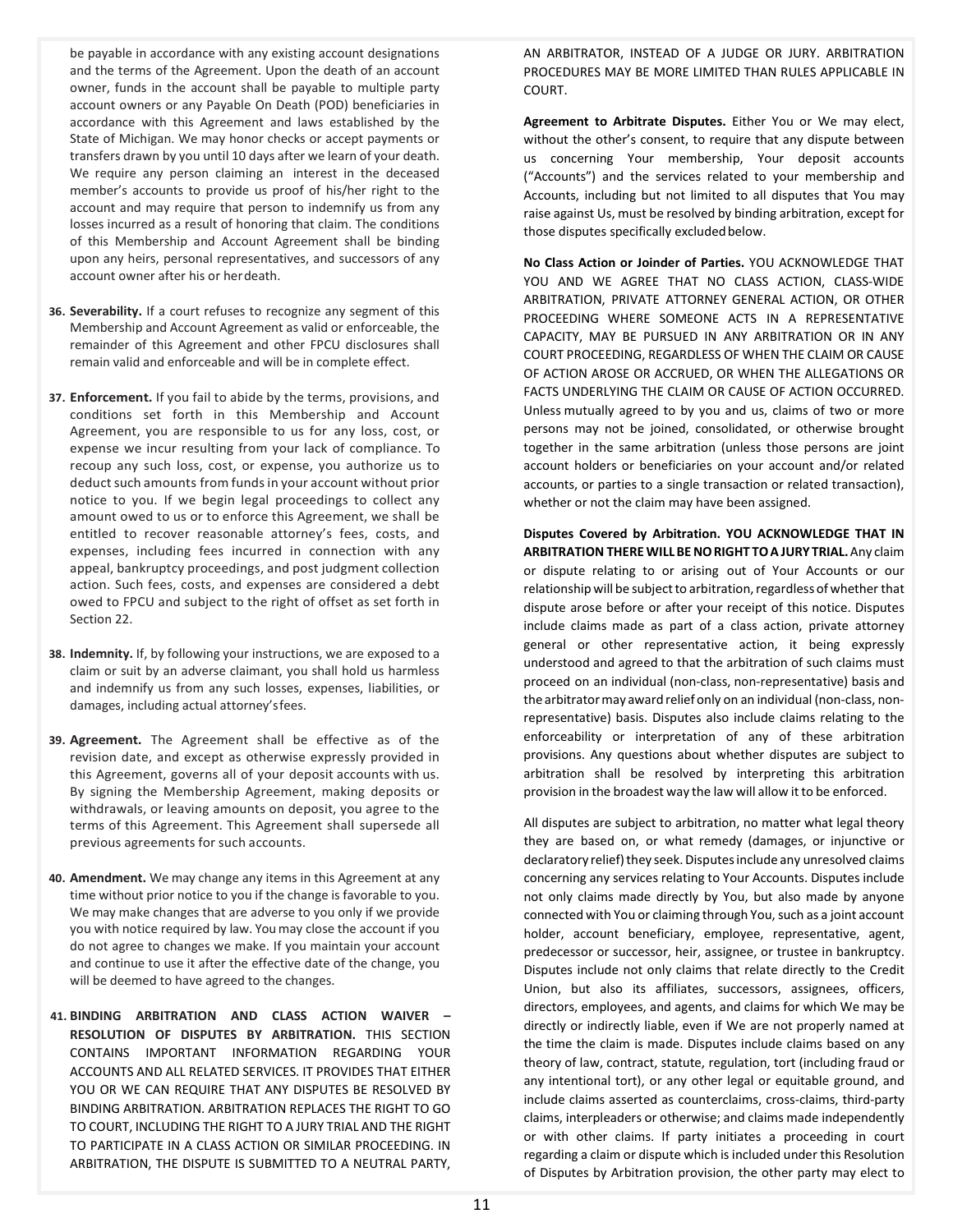proceed in arbitration pursuant to this Resolution of Disputes by Arbitration provision.

**Disputes Excluded from Arbitration.** Disputes filed by you or by us individually in a small claims court are not subject to arbitration, so long as the disputes remain in such court and advance only an individual (non-class, non-representative) claim for relief. However, if a matter in small claims court is removed, transferred, or appealed to a non- small claims court, that claim shall be subject to this Resolution of Disputes by Arbitration provision. Our Claims or disputes against You arising from your status as a borrower under any loan agreement with the Credit Union or to collect any funds you may owe Us are also excluded from this Resolution of Disputes by Arbitration provision.

**Commencing an Arbitration.** The arbitration must be filed with one of the following neutral arbitration forums and follow itsrules and procedures for initiating and pursuing an arbitration: American Arbitration Association or JAMS. If You initiate the arbitration, You must notify Us in writing at:

> **Financial Plus Credit Union Attention: Compliance Department P.O. Box 7006 Flint, Michigan 48507-0006**

If We initiate the arbitration, We will notify You in writing at Your last known address on file. You may obtain a copy of the arbitration rules for these forums, as well as additional information about initiating an arbitration by contacting these arbitration forums:

> American Arbitration Association 1-800-778-7879 (toll-free) www.adr.org

> > JAMS 1-800-352-5267 (toll-free) www.jamsadr.com

The arbitration shall be conducted in the same city as the U.S. District Court closest to Your home address, unless the parties agree to a different location in writing.

**Administration of Arbitration.** The arbitration shall be decided by a single, neutral arbitrator. The arbitrator will be either a lawyer with at least ten years of experience or a retired or former judge selected in accordance with the rules of the arbitration forum. The arbitrator shall follow procedures and rules of the arbitration forum in effect on the date the arbitration is filed unless those rules and procedures are inconsistent with this arbitration provision, in which case this arbitration provision will prevail. Those provisions and rules may limit the discovery available to You or Us. The arbitrator will take reasonable steps to protect customer account information and other confidential information if requested to do so by you or by us. The arbitrator shall decide the dispute in accordance with applicable substantive law consistent with the Federal Arbitration Act and applicable statutes of limitations, will honor claims of privilege recognized at law, and will be empowered to award any damages or other relief provided for under applicable law. The arbitrator will not have the power to award relief to, or against, any person who is not a party to the arbitration. An award in arbitration shall determine the rights and obligations between the named parties only, and only in respect of the claims in arbitration, and shall not have any bearing on the rights and obligations of any other person, or on the resolution of any other dispute. You or we may choose to have a hearing and be represented by counsel. The decision rendered by the arbitrator shall be in writing. At Your or Our request, the Arbitrator shall issue a written, reasoned decision following applicable law and relief granted must be relief that could be granted by the court under applicable law. Judgment on the arbitration award may be entered by any court of competent jurisdiction.

**Costs.** The party initiating the arbitration shall pay the initial filing fee. If You file the arbitration and an award is rendered in Your favor, We will reimburse You for Your filing fee. If there is a hearing, We will pay the fees and costs of the arbitration for the first day of that hearing. All other fees and costs will be allocated in accordance with the rules of the arbitration forum. However, We will advance or reimburse filing and other fees if the arbitrator rules that You cannot afford to pay them or finds other good cause for requiring Us to do so, or if you ask us in writing and we determine there is good reason for doing so. Each party shall bear the expense of their respective attorneys, experts, and witnesses and other expenses, regardless of who prevails, but a party may recover any or all costs and expenses from another party if the arbitrator, applying applicable law, so determines.

**Right to Resort to Provisional Remedies Preserved.** Nothing herein shall be deemed to limit or constrain our right to resort to self-help remedies, such as the right of set-off or the right to restrain funds in an account, to interplead funds in the event of a dispute, to exercise any security interest or lien we may hold in property, or to comply with legal process, or to obtain provisional remedies such as injunctive relief, attachment, or garnishment by a court having appropriate jurisdiction; provided, however, that you or we may elect to arbitrate any dispute related to such provisional remedies, except in an action by Us against You that has been initiated by Us to collect funds that you may owe to Us.

**Arbitration Award.** The arbitrator's award shall be final and binding unless a party appeals it in writing to the arbitration forum within fifteen days of notice of the award or pursuant to the rules of the arbitration forum, whichever is later. The appeal must request a new arbitration before a panel of three neutral arbitrators selected in accordance with the rules of the same arbitration forum. The panel will consider all factual and legal issues anew, follow the same rules that apply to a proceeding using a single arbitrator, and make decisions based on the vote of the majority. Costs will be allocated in the same manner as allocated before a single arbitrator. An award by a panel is final and binding on the parties after fifteen days of notice of the award or pursuant to the rules of the arbitration forum, whichever is later. A final and binding award is subject to judicial intervention or review only to the extent allowed under the Federal Arbitration Act or other applicable law. A party may seek to have a final and binding award entered as a judgment in any court having jurisdiction.

**Governing Law.** You and we agree that our relationship includes transactions involving interstate commerce and that these arbitration provisions are governed by, and enforceable under, the Federal Arbitration Act. To the extent state law is applicable, the laws of the State of Michigan shall apply.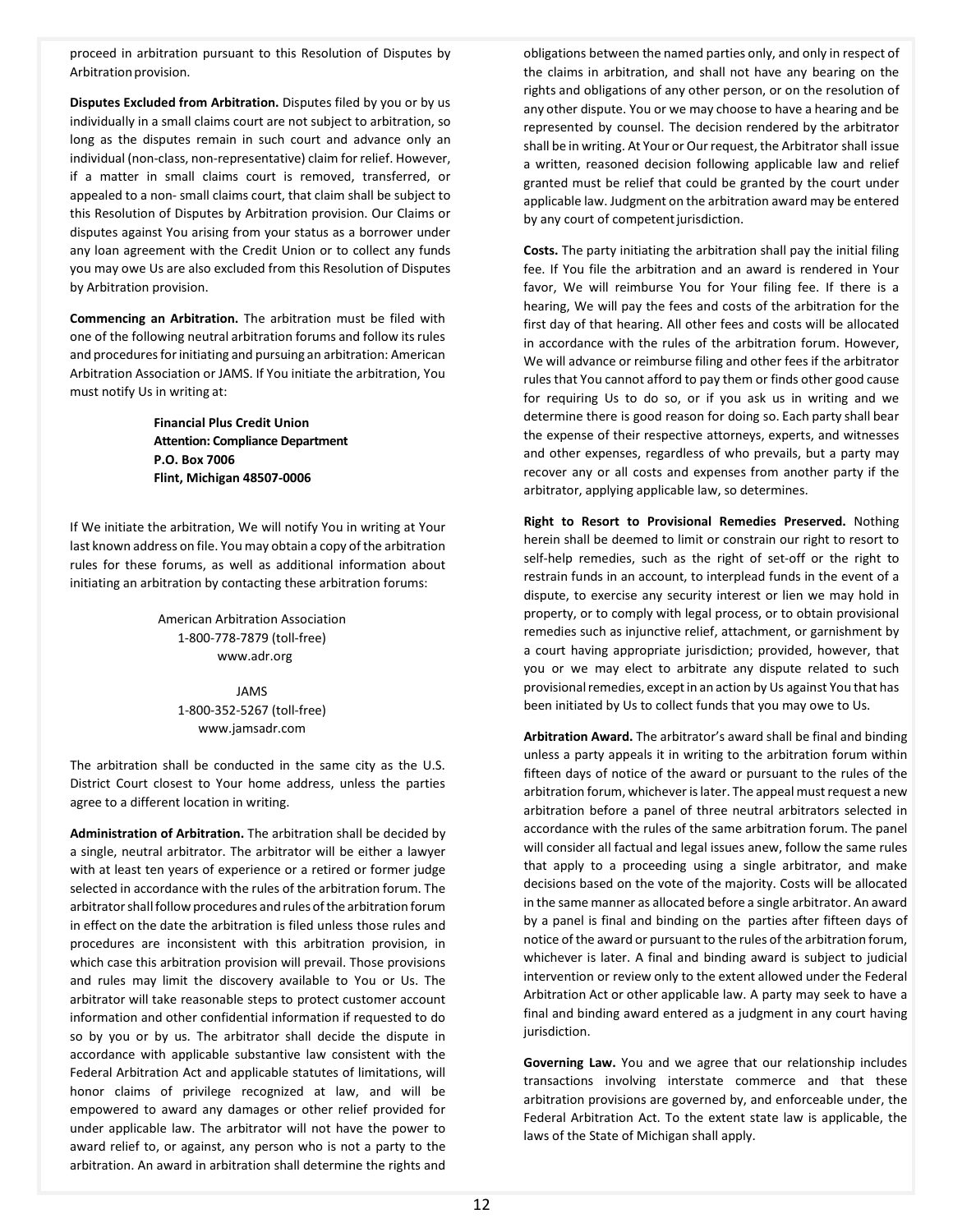**Severability, Survival.** These arbitration provisions shall survive (a) termination or changes to Your accounts or any related services; (b) the bankruptcy of any party; and (c) the transfer or assignment of your Accounts or any related services. If any portion of this Resolution of Disputes by Arbitration provision is deemed invalid or unenforceable, the remainder of this Resolution of Disputes by Arbitration provision shall remain in force. No portion of this Resolution of Disputes by Arbitration provision may be amended, severed, or waived absent a written agreement between You and Us.

**Right to Reject this Resolution of Disputes by Arbitration provision. YOU MAY CHOOSE TO REJECT THIS RESOLUTION OF DISPUTES BY ARBITRATION PROVISION BY SENDING US WRITTEN NOTICE AS DESCRIBED BELOW:**

**Agreement to the Resolution of Disputes by Arbitration provision:**

- 1. If you agree to be bound by the above Resolution of Disputes by Arbitration provision, then no action is needed on your part.
- 2. If you take no action, then effective immediately your Accounts will be bound by this Resolution of Disputes by Arbitration provision.

## **Rejection of the Resolution of Disputes by Arbitration provision:**

If you do not agree to be bound by this Resolution of Disputes by Arbitration provision, you must send us written notice that you reject the Resolution of Disputes by Arbitration provision within 30 days of account opening or within 30 days of receiving this notice, whichever is sooner, including the following information:

- a. Your written notice must include: your name, as listed on your account, your account number, and a statement that you reject the Resolution of Disputes by Arbitration provision, and;
- b. You must send Your written notice to Us at the following address:

**Financial Plus Credit Union Attention: Compliance Department P.O. Box 7006 Flint, Michigan 48507-0006**

- **42. Governing Law.** This Membership and Account Agreement shall be governed and construed under FPCU's Bylaws, applicable federal laws and regulations, the laws of the State of Michigan, and local clearinghouse rules, as modified or amended from time to time. You consent and agree that any dispute regarding this Agreement shall be subject to the exclusive jurisdiction and venue of the appropriate state court in Clinton County, Michigan, or the Federal District Court for the Western District of Michigan. Notwithstanding the foregoing or any other provision of this Agreement, the Federal Arbitration Act (Title 9 of the US Code) governs the interpretation and enforcement of the Arbitration Agreement.
- **43. Contact the CreditUnion.**
	- Visit our website a[t https://www.myfpcu.com/about](https://www.myfpcu.com/about-us/about/email-us)[us/about/email-us](https://www.myfpcu.com/about-us/about/email-us) and submitting a secure feedback form;
	- Call our Contact Center at (800)748-0451;
	- Write us at Financial Plus Credit Union, P.O. Box 7006, Flint, MI 48507-0006; or
	- Visit one of our branch locations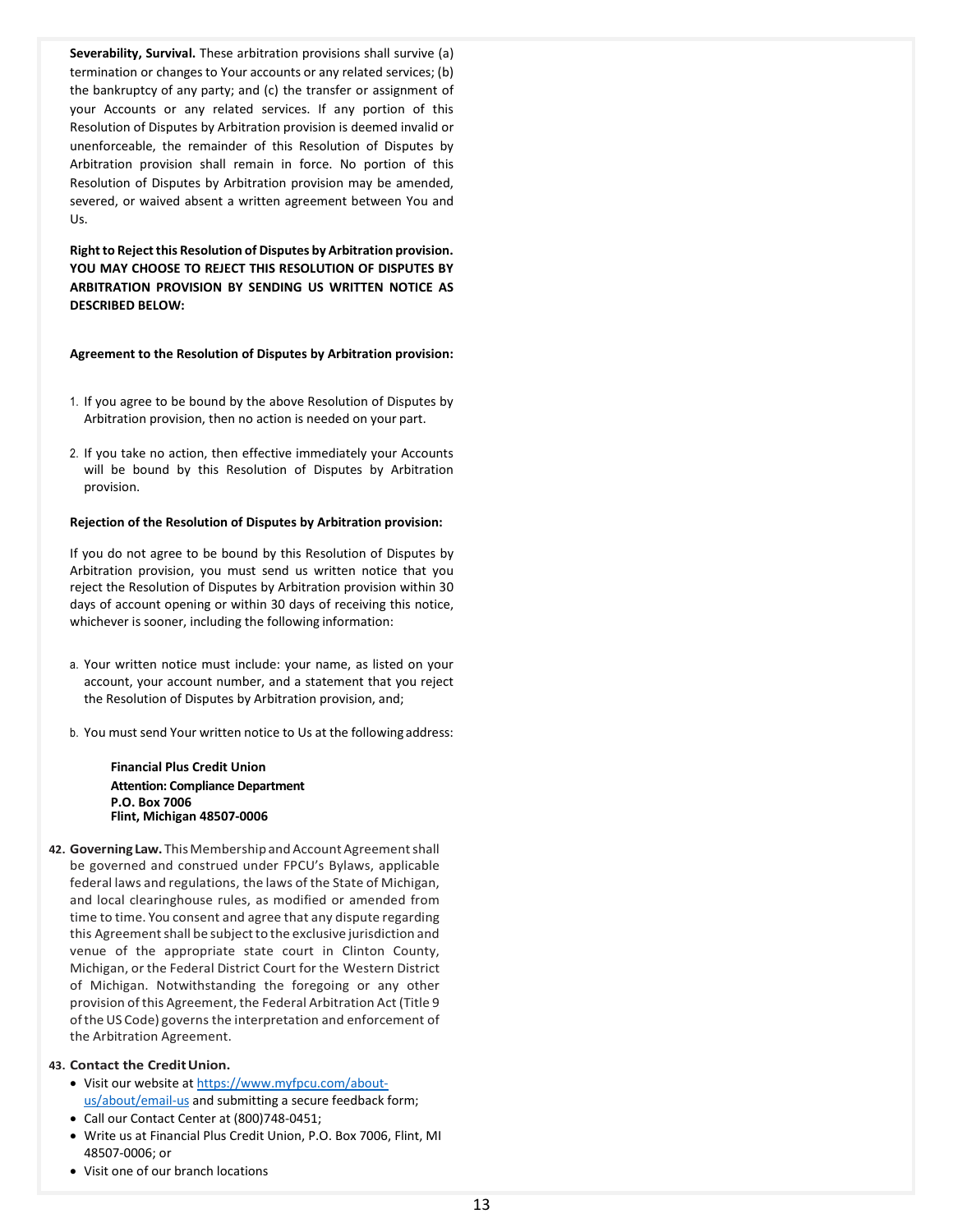# **TRUTH-IN-SAVINGS ACT DISCLOSURE**

The Truth in Savings Act (TISA) is a section of the Federal Deposit Insurance Corporation Improvement Act of 1991. The National Credit Union Administration (NCUA) is charged with enforcing this law as it applies to all credit unions. The purpose of TISA is to promote and simplify comparisons among accounts at all financial institutions. TISA enables consumers to make informed choices and comparisons among competing claims of financial institutions by requiring disclosure of the interest rates payable on the accounts and the fees payable/assessed on these accounts.

It is the intent of Financial Plus Credit Union (FPCU) to maintain compliance with this Federal law pertaining to full disclosure regarding the terms and conditions of all savings programs. The following disclosure information illustrates the various savings alternatives available at FPCU. Specific features, rates, and fees of Credit Union Services are subject to change without notice.

The current Rate Sheet and Fee Schedule referenced in this document set forth certain conditions, rates, fees, and charges applicable to your accounts at FPCU. The current Rate Sheet and Fee Schedule are available at [www.myfpcu.com](http://www.myfpcu.com/) and at our branch locations. If you would like to receive this information by mail, or if you have any questions regarding this disclosure or accounts offered by FPCU, please call our Contact Center at (800) 748-0451.

## **SAVINGS (INCLUDING CLUB) AND MONEY MARKET ACCOUNTS**

To retain a Savings (including Club) and/or Money Market account, the basic membership share of \$1.00 must be maintained in a Regular Share Account. The following subsections apply to all Savings (including Share and Club) and Money Market Accounts opened with the Credit Union, except as specifically expressly modified elsewhere in this Agreement. Savings (including Share and Club) and Money Market Accounts offered by FPCU include:

- Regular (Membership) Share Account (Including Kids Club and Founders Club)
- Miscellaneous Share Account
- Christmas Club and Vacation Club Account
- High Yield Plus Money Market Account (MMA)
- Individual Retirement Account (IRA) and Education Savings Account (ESA)
- **1. Deposits.** After you have established your Share, Savings or Money Market Account, you may make additional deposits into that account, or establish other types of accounts as described above, at any time and in any amount subject to the terms of this Agreement and any restrictions under federal law. You may make deposits to your account by any method approved by the Credit Union.
- **2. Withdrawing Money.** As long as you have funds available in your account, and subject to any applicable state or federal laws and regulations, the transaction limitations in the Membership and Account Agreement, and the Credit Union's Bylaws, funds may be withdrawn from your account by any method approved by the Credit Union. Withdrawals will reduce earnings on your accounts. Consultation with a tax advisor is recommended before withdrawals are made from and IRA or ESA, as tax penalties may result.
- **3. Rate Information and Nature of Dividends.** Dividends are paid from current income and available earnings after required transfers to reserves at the end of the dividend period. Refer to our current Investment Rates Schedule for the current anticipated dividend rate and Annual Percentage Yield (APY). All rate changes are solely at the discretion of the Credit Union and there are no limitations on the

amount the rate may change.

- **Regular Share Account and Miscellaneous Share Accounts.** These are tiered variable rate accounts on which the dividend rate and APY may change every month as determined by the Credit union.
- **IRA Savings, ESA Savings, and Christmas and Vacation Club Accounts.** These are variable rate accounts on which the dividend rate and APY may change every month as determined by the Credit Union.
- **High Yield Plus MMA.** These are tiered variable rate accounts on which the dividend rate and APY may change weekly as determined by the Credit Union.
- **4. Compounding and Crediting.** Dividends are calculated by the daily balance method, which applies a daily periodic rate to the balance in the account each day. If the account is closed before dividends are paid, you will not receive the accrued dividends.
	- **Regular Share Account and Miscellaneous Share Accounts.**  Dividends are paid on the entire daily balance of the account at the dividend rate and APY corresponding to the applicable balance tier. Dividends are compounded and credited to your account on the last day of each quarter. Dividend payment periods are from January through March, April through June, July through September, and October through December.
	- **Christmas Club Accounts.** Dividends are compounded and credited to the account on the last day of each quarter, except there is an additional dividend payment on the last day of October. Dividend payment periods are January through March, April through June, July through September, October, and November through December.
	- **Vacation Club Accounts.** Dividends are compounded and credited to the account on the last day of each quarter, except there is an additional dividend payment on the last day of May. Dividend payment periods are January through March, April through May, June, July through September, October through December.
	- **IRA and ESA Savings Accounts.** Dividends are compounded and credited to your account on the last day of each quarter. Dividend payment periods are from January through March, April through June, July through September, and October through December.
	- **High Yield Plus MMA.** Dividends are paid on the daily balance of the account at the dividend rate and APY corresponding to the applicable balance tier. Dividends are compounded and credited to your account on the last day of each month. The dividend payment period begins on the first day of the calendar month and continues through the last day of the calendar month.
- **5. Balance Information.** You must maintain a basic membership share of \$1.00 on deposit in your Regular Share Account to retain accounts in the Credit Union. Dividends will begin to accrue on the business day non-cash items are deposited (i.e. checks) to the account. We reserve the right to adjust minimum deposit balance requirements and account terms from time-to-time, or assess a fee in the future.
	- **Regular Share Account.** There is a minimum opening balance requirement of \$1.00, which must remain in the account to maintain eligibility for membership.
	- **Miscellaneous Share, Christmas and Vacation Club, IRA and ESA Savings Accounts.** There are no requirements to maintain a minimum balance in any of these savings accounts.
	- **High Yield Plus MMA.** There is a minimum balance requirement of \$1,500.00 to earn a dividend. No dividend will be paid on daily balances below \$1,500.00.

**6. Transaction Limitations.** The Credit Union reserves the right to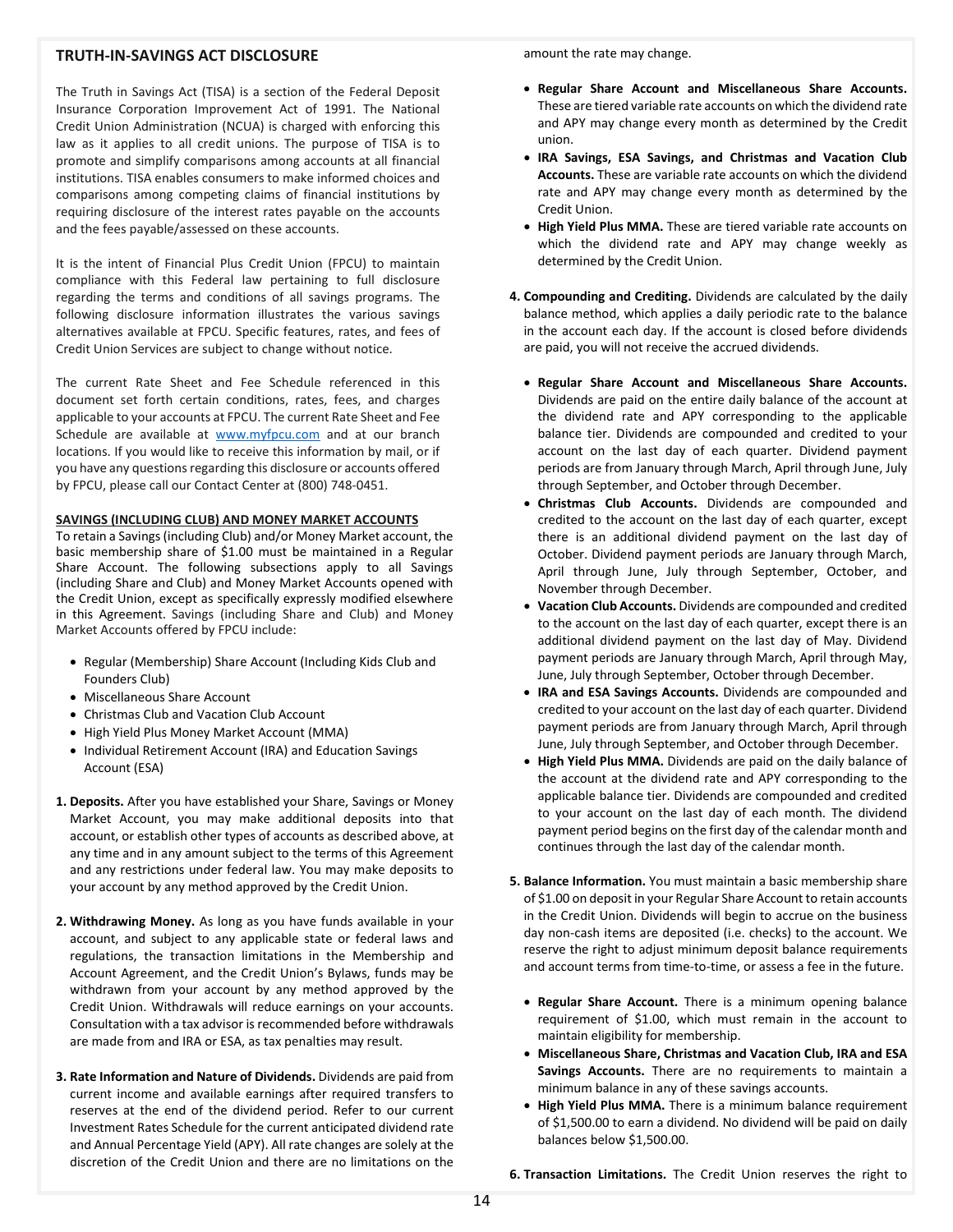require a member intending to make a withdrawal from any account give written notice of such intent up to sixty (60) days before such withdrawal. There are no limitations on the number of transactions that can be completed on your account

- **7. Distribution of Christmas and Vacation Club Accounts.** The balance of Christmas and Vacation Club accounts are distributed to your checking account (Regular Share if no checking account has been established) annually. As an alternative, these accounts can be setup to renew, in which case, there will be no automatic distribution.
	- **Christmas Club.** The balance of your Christmas Club account will be distributed on the last day of October.
	- **Vacation Club.** The balance of your Vacation Club will be distributed on the last day of May.

## **CHECKING ACCOUNTS**

To retain a checking account with the Credit Union, the basic membership share of \$1.00 must be maintained in your Regular Share Account. Checking accounts available at FPCU include:

- Free Checking
- E-Checking
- MyCollege Checking
- Tiered-Rate Checking
- High Rate Checking
- Elite Checking
- **1. Deposits.** After you have established your checking account, you may make additional deposits into that account at any time and in any amount subject to the terms of this Agreement. You may make deposits to your account by any method approved by the Credit Union.
- **2. Withdrawing Money from Your Checking Account.** As long as you have funds available in your checking account, and subject to the terms of this Agreement, any applicable state or federal laws and regulations, and the Credit Union's Bylaws, you may withdraw funds from your account by a check or any other method approved by the Credit Union. Withdrawals will reduce earnings on checking accounts.
- **3. Rate Information and Nature of Dividends.** Dividends are paid from current income and available earnings after required transfers to reserves at the end of the dividend period. Refer to our current Investment Rates Schedule for the current anticipated dividend rate and APY. Rater changes are solely at the discretion of the Credit Union and there are no limitations on the amount the rate may change.
	- **Free Checking.** Account does not pay dividends.
	- **Tiered-Rate and Elite Checking.** These are tiered variable rate accounts on which the dividend rate and APY may change every month as determined by the Credit Union.
	- **E-Checking, MyCollege Checking, and High-Rate Checking.** These are variable rate accounts on which the dividend rate and APY may change every month as determined by the Credit union.
- **4. Compounding and Crediting.** Dividends are calculated by the daily balance method, which applies a daily periodic rate to the balance in the account each day. If you close your account before dividends are paid, you will not receive the accrued dividends.
	- **Free Checking.** Account does not earn dividends.
	- **E-Checking and MyCollege Checking.** Dividends are paid on the

daily balance of the account at the declared dividend rate and APY corresponding to the applicable balance tier. Daily balances below \$500.00 earn no dividends. Dividends are compounded and credited to your account on the last day of each quarter. Dividend payment periods are from January through March, April through June, July through September, and October through December.

- **Tiered-Rate Checking.** Dividends are paid on the daily balance of the account at the declared dividend rate and APY corresponding to the applicable balance tier. Daily balances below \$1,000.00 earn no dividends. Dividends are compounded and credit to your account on the last day of each quarter. Dividend payment periods are from January through March, April through June, July through September, and October through December.
- **High-Rate Checking.** Dividends are paid on the daily balance of the account at the declared dividend rate and APY corresponding to the applicable balance tier. Dividends are compounded and credited to your account on the last day of each month.
- **Elite Checking.** Dividends are paid on the daily balance of the account at the declared dividend rate and APY corresponding to the applicable balance tier, provided all monthly account requirements are met (Refer to Section 9). Dividends are compounded and credited to your account on the last day of each month. The dividend payment period begins on the first day of the calendar month and ends on the last day of the calendar month.

### **8. Balance Information.**

- **Free Checking.** There are no requirements to maintain a minimum balance in the Free Checking account.
- **E-Checking and MyCollege Checking.** There is a minimum balance requirement of \$500.00 a month to earn a dividend. No dividend will be paid on daily balances.
- **Tiered-Rate Checking.** There is a minimum balance requirement of \$1,000.00 to earn a dividend and to avoid a monthly fee. No dividend will be paid on daily balances below \$1,000.00.
- **High-Rate Checking.** There is a minimum balance requirement of \$15,000.00 to avoid a monthly fee.
- **Elite Checking.** There is no requirement to maintain a minimum balance in the Elite Checking account at this time. However, all requirements must be met each month to earn the declared dividend and APY. No dividend will be paid on the account if all monthly account requirements (Refer to Section 9) are not met.
- **9. Transaction Requirements, Fees, and Limitations.** Your checking account may not be used for any illegal transactions, including illegal internet gambling transactions. ATM transactions are not considered debit card transactions for accounts that have a minimum requirement for debit card transaction cards each month.
	- **E-Checking and MyCollege Checking.** Accounts require the use of e-Statements to avoid a monthly fee. To enroll in e-Statements you must sign-in to your account using your Digital Banking information a[t www.myfpcu.com](http://www.myfpcu.com/) or via the mobile app. Accounts also require four (4) debit card purchase transactions be performed each month to avoid a fee. Refer to our Fee Schedule regarding Debit Card Transaction and e-Statement fees.
	- **Tiered-Rate and High-Rate Checking.** If during any month, your daily account balance falls below the required minimum balance, your account will be subject to a fee. Refer to our Fee Schedule for more information regarding this fee.
	- **Elite Checking.** Account requires:
		- o A minimum monthly direct deposit of \$2,500;
		- o Enrollment in Digital Banking;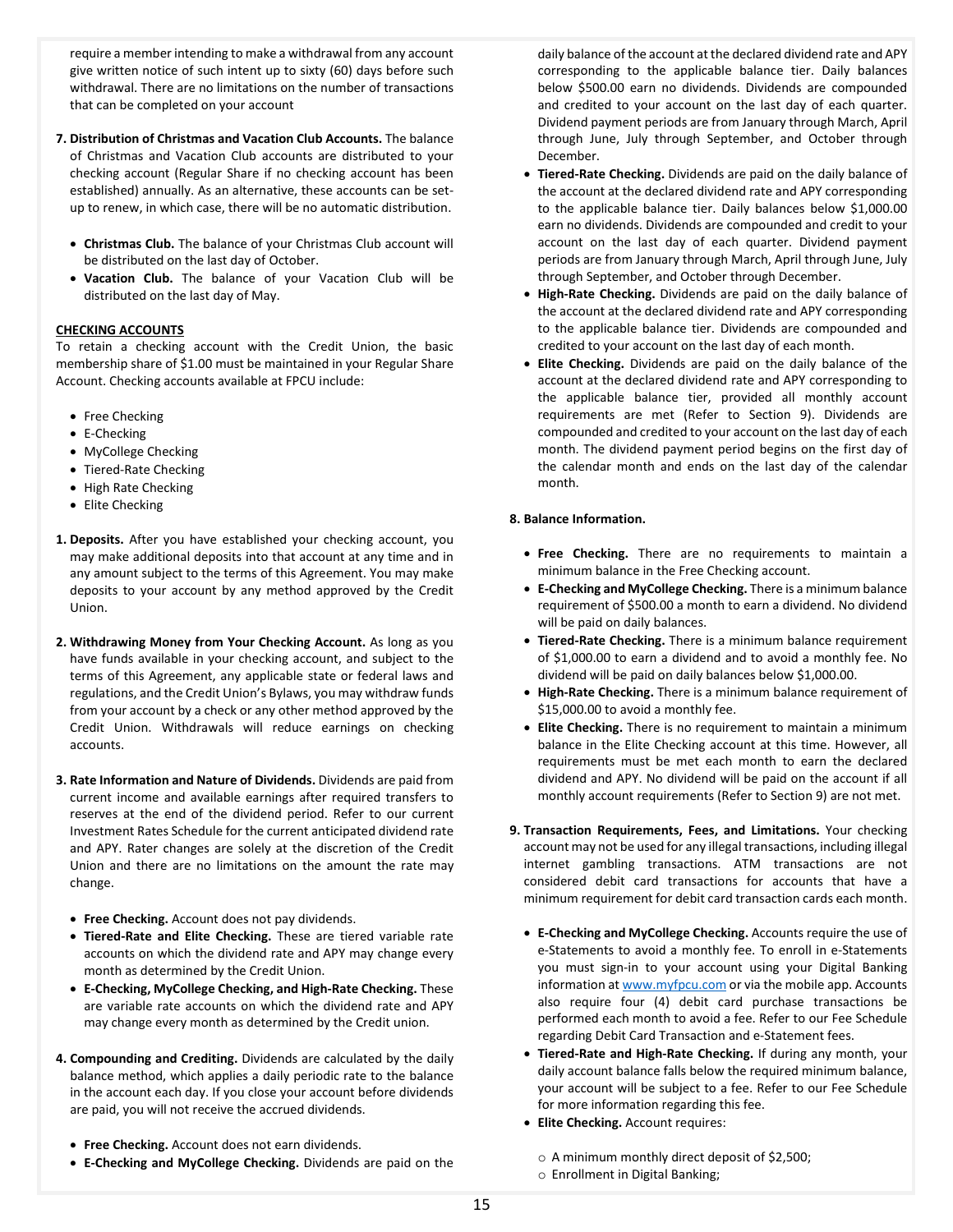- o Enrollment in e-Statements and e-Alerts; and
- o Fifteen (15) or more debit card purchase transactions each month in order to earn the declared dividend.

If requirements are not met in any month, no dividend will be paid for that month. If the monthly requirements for Elite Checking are not met for six (6) consecutive months, the checking account type will be changed to a Free Checking account.

# **CERTIFICATES OF DEPOSIT, INCLUDING INDIVIDUAL RETIREMENT ACCOUNTS (IRA) AND COVERDELL EDUCATION SAVINGS ACCOUNTS (ESA)**

To retain any certificate account, including IRA and ESA Certificates of Deposit, a basic membership share of \$1.00 must be maintained in your Regular Share Account.

- **1. Deposit.** Certificates of Deposit (Certificates) are savings accounts that generally earn a higher rate of interest than other savings accounts. A member may establish a Certificate account, with terms ranging from thirty (30) days to five (5) years, which include certificates designated as "Special Rate", "Start 'N Grow", and "Jumbo". All certificate types may be designated as IRA or ESA Certificates, except thirty (30) to one-hundred seventy-nine (179) day certificates. With the exception of the Start 'N Grow Certificate, after a certificate is opened you may not make deposits into the certificate until the stated maturity date. If you wish to deposit additional funds into a certificate, you may purchase another certificate at the then current rate. The Start 'N Grow Certificate requires an automatic transfer or direct deposit in an amount between \$50 and \$300 each month.
- **2. Rate Information.** All certificates are fixed rate accounts on which the interest rate and Annual Percentage Yield (APY) are fixed for the term of the certificate. Refer to our current Investment Rates Schedule for the current interest rate and APY.
- **3. Compounding and Crediting.** Interest is calculated by the daily balance method, which applies a daily periodic rate to the balance in the certificate each day. Interest is compounded and credited to certificate accounts on the last day of each quarter. Interest payment periods are from January through March, April through June, July through September, and October through December, and at maturity. If a certificate account is closed before interest is credited, accrued interest will be paid to date less an early withdrawal penalty, if applicable.
- **4. Balance Information.** Interest will begin to accrue on the business day non-cash items (i.e. checks) are deposited to a certificate account. Minimum opening balance requirements are as follows:
	- **30–179 Day Certificates**  \$10,000 minimum deposit;
	- **6-60 Month Certificates** \$500 minimum deposit;
	- **Start 'N Grow Certificate**  \$300 minimum deposit and an automatic transfer or direct deposit between \$50 and \$300 each month;
	- **Special Rate Certificates** Minimum opening balance and other requirements may vary. Refer to the terms of the certificate offer for details; and
- **5. Renewal Policy.** All certificate accounts will automatically be renewed on the initial or any subsequent renewal maturity date, unless otherwise directed by you, or the Credit Union shall, prior to maturity, give you written notice that the certificate will not be renewed. The interest rate and Annual Percentage Yield (APY) to be paid upon renewal shall be determined by the Credit Union at or

before maturity, and written notice of the renewal rate shall be mailed, or provided electronically, to you no later than two (two) business days after maturity. Other than Special Rate Certificates, all other terms and conditions, including the length of the term of the certificate, shall be the same as the original certificate unless the Credit Union, prior to maturity, provides written notice of a change in such terms and condition. The renewal terms for Special Rate Certificates will be provided in the terms of the offer and at the time the certificate is opened. There is a seven (7) day grace period for withdrawals from certificates after maturity. If the certificate is presented for payment on its maturity date or within seven (7) days thereafter, no penalty shall be imposed but no interest shall be earned after the maturity date. If the certificate is not renewed at maturity, the funds will be transferred to your regular share account in the Credit Union, or other account designated by you. If there is no such account at the time, the balance will be deposited to an Accounts Payable until time as you can be reached and disposition of the certificate is determined.

- **6. Early Withdrawal Penalty.** A substantial penalty is imposed if certificate funds, other than interest, are withdrawn prior to the original or subsequent renewal maturity date. If an early withdrawal reduces the principal balance below the original certificate amount of a subsequent renewal, the certificate will be cancelled, and a forfeiture will be imposed equal to the value of ninety (90) days interest on the entire amount evidenced by the certificate if the current term is one year or less, or the value of one-hundred eighty (180) days interest on that amount if the current term is more than one year. In any case of early withdrawal, if accrued interest is not sufficient to cover the applicable penalty, the penalty shall be deducted from the principal of the certificate. These penalties do not apply in these cases:
	- Withdrawals after the death of any owner of the certificate;
	- If the certificate is part of an IRA and the withdrawal is made as required by the Internal Revenue Code after attaining age 70½ or withdrawals following the participant owner(s) death or disability; and
	- Withdrawals resulting from the voluntary or involuntary liquidation of the Credit Union.

Consultation with a tax advisor is recommended before withdrawals are made from IRA or ESA certificates, as tax penalties may result.

**7. Transaction Requirements and Limitations.** As previously stated, the Start 'N Grow certificate requires an automatic transfer or direct deposit in an amount between \$50 and \$300 at least once per month. Deposits, other than these, or catch-up transfers/deposits will not be allowed. Automatic transfers may be temporarily discontinued and reinstated.

Other than the Start 'N Grow certificate, after a certificate is purchased, you may generally not make deposits to or withdrawals from that certificate until the maturity date. If a withdrawal must be made prior to the maturity date, the entire balance must be withdrawn and an early withdrawal penalty will be assessed. The Credit Union reserves the right to require a member intending to make a withdrawal from a certificate account to give written notice of such intent up to sixty (60) days before such withdrawal unless the withdrawal is made in the maturity date or within seven (7) days thereafter. Certificates may not be pledged, transferred, or assigned to any other party than the Credit Union. If a certificate disclosure is issued for a certificate account, the terms and conditions set forth on that disclosure shall, in any case of conflict, take precedence over the terms and conditions set forth in this disclosure.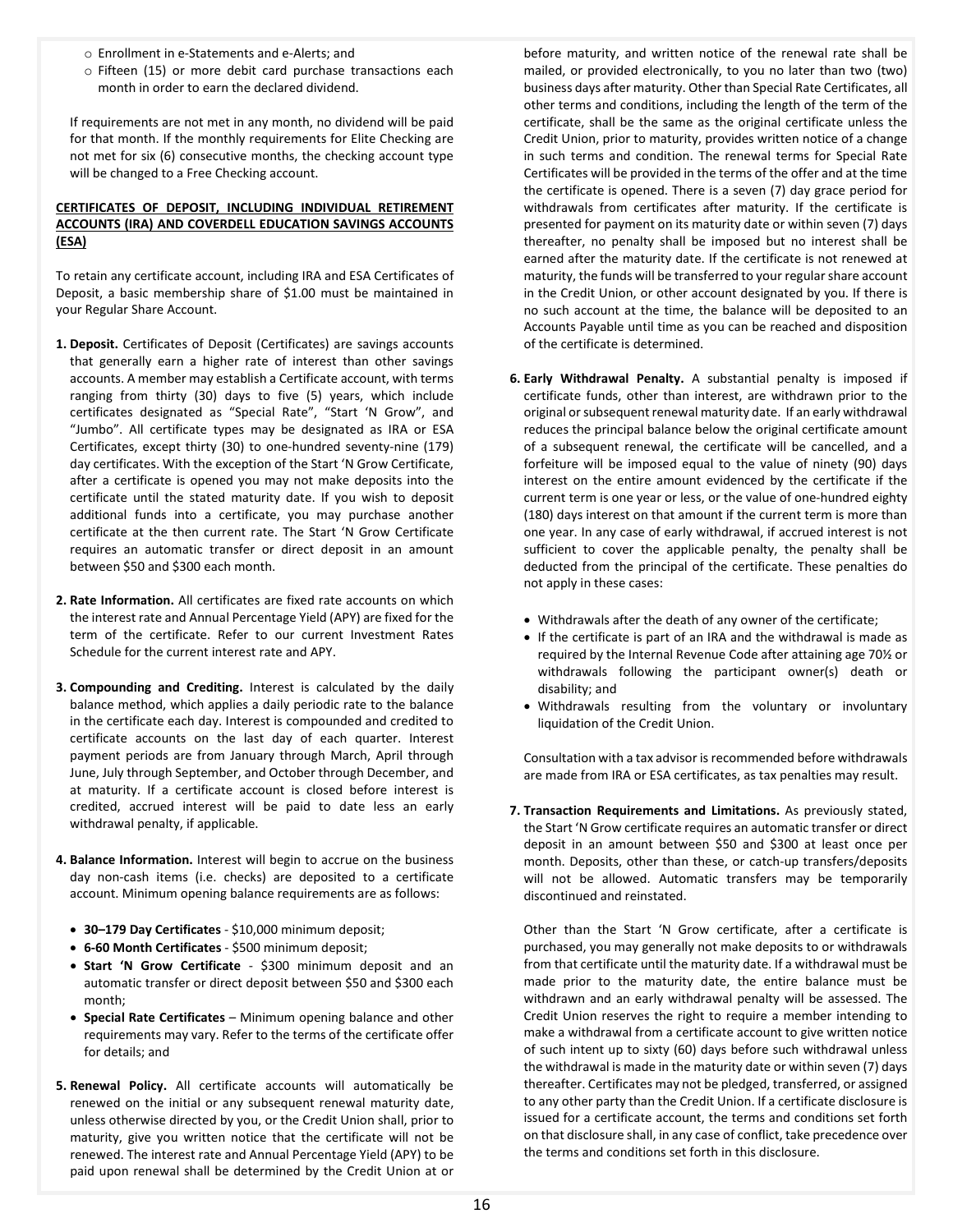# **Electronic Funds Transfer Agreement and Disclosure**

This Electronic Funds Transfer (EFT Agreement) is between the Credit Union member (designated at "you", "your") and Financial Plus Credit Union (designated as "we", "us", "our"). It applies to electronic funds transfers and supplements the Membership and Account Agreement with respect to such transactions.

This EFT Agreement describes the type of Electronic Funds Transfer ("EFT") services that we provide. This EFT Agreement should be reviewed carefully, since it informs you of the terms and conditions which apply to these services. The terms of this EFT Agreement pertain to consumer accounts only. Different provisions may apply to business account and transactions. You are bound by the terms of this EFT Agreement if you use the account(s) covered by the disclosure after the receipt of this EFT Agreement and/or if you ask us to provide you with an ATM card and/or a PIN and you thereafter use them to make such transactions.

Should any inconsistencies exist between the EFT Agreement and other provisions of the Membership and Account Agreement, the terms and conditions of the EFT Agreement govern with regard to EFT services. Please keep this EFT Agreement for future reference.

This EFT Agreement may be supplemented by other agreements for specific electronic services if you request such services, such as Digital Banking services.

# **SERVICES AVAILABLE**

- **1. Accounts Affected.** Each of the following types of accounts in the Credit Union can be subject to some kind of "Electronic Funds Transfer" service:
	- Regular (Membership) Share
	- Miscellaneous Share Account
	- Christmas and Vacation Club Accounts
	- Certificates of Deposit
	- IRA or ESA Savings Accounts
	- High Yield Plus Money Market Accounts
	- Checking Accounts
	- Lines-of-Credit

These types of account are referred to in this EFT disclosure as "account(s)". As is your right, you have previously designated which of your account(s) you want to be subject to any particular type of electronic funds transfer service. You may change those instructions in the future, and we will follow your new directions to the extent our electronic funds transfer programs permit at that time.

- **2. Electronic Funds Transfers Initiated by Third Parties.** You may authorize a third party to initiate EFTs between your account and another financial institution through the Automated Clearing House (ACH) system or other payment network. We are able to electronically transfer funds from your account to accounts at other financial institutions or receive funds from another financial institution to deposit into your account. Because you must authorize such transfers in advance, these transfers are called "Preauthorized Transfers".
- **3. Electronic Funds Transfer Services.** At the present time, the following types of Electronic Funds Transfers to or from your account(s) in the Credit Union may be authorized:
- **Preauthorized Transfers TO Your Accounts (Credits).** You may make arrangements for certain direct deposits, or other preauthorized transfers, to be accepted into your account(s).
	- o Direct deposit of Social Security and pension payments;
	- o Direct deposit of Veterans Administration benefits and Railroad Retirement benefits;
	- o Deposits of net paycheck or payroll deduction from various employers who have agreed to send such deposits to us;
	- o Direct deposit of military active duty pay or retirement benefits;
	- o Transfers between your accounts in the Credit Union;
	- o Automatic transfer from another person's account in the Credit Union; and
	- o Deposit(s) from any third party through the facilities of an Automated Clearing House (ACH), or other electronic network.
- **Preauthorized Transfers FROM Your Accounts (Debits).** You may make arrangements to pay certain recurring or one-time debits from your account(s)**.**
	- o Electronic Check Conversion You may authorize a merchant or other payee to make a one-time electronic payment from your checking account using information from your check to pay for purchases, pay bills, or other transactions;
	- o Payments of your house mortgage payments, insurance premiums and utility bills, as well as other types of payments to third parties through the facilities of an automated Clearing House (ACH) association;
	- o Automatic deduction from your account of premiums for insurance coverage available to our members;
	- o Automatic transfer from your account(s) to another person's account with us; and
	- o Automatic transfers from your account(s) to make payments on another person's loan owed to us.

As to transactions other than those made at an authorized ATM, there are, at the present time, no limitations as to how often you can make EFTs, nor are there any restrictions as to the dollar amount of any one EFT. However, no transfer or withdrawal from your share account will be made by phone if earlier this same month, six (6) transfers or withdrawals from the account have been made by phone or pursuant to an authorization you previously gave us.

- **4. Automated Teller Machine (ATM) Transactions.** You may use ATMs owned and operated by the Credit Union, and ATMs in the NYCE, CO-OP, and Plus networks. Other regional networks may also be available through network sharing agreements. If you have an ATM and/or debit card for which we have issued a Personal Identification Number (PIN), you can use it to make any or all of the following transactions at any ATM network which is part of an Electronic Funds Transfer service network to which we belong. (some transactions listed below may not be available to all networks).
	- Deposits to your regular share, checking, and High Yield Plus Money Market accounts. You may deposit no more than \$25,000 per day;
	- Cash withdrawals from your regular share, checking, and High Yield Plus Money Market accounts. You may withdraw no more than \$510 (including surcharges) per day, per ATM/Debit Card;
	- Transfers (non-cash) between regular share, checking, High Yield Plus Money Market accounts; and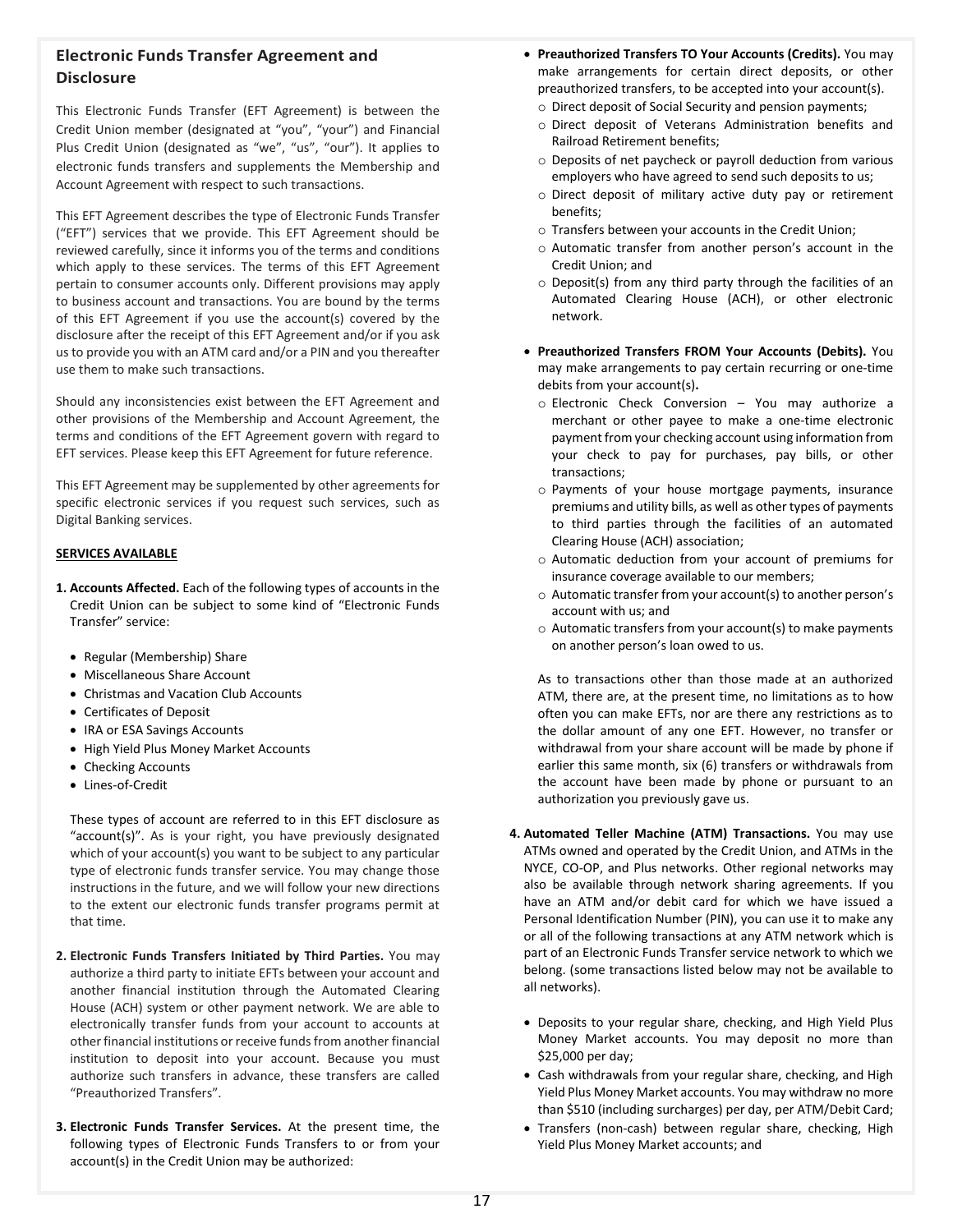• Transfers (non-cash) from your credit card or line-of-credit loan account(s) with us to your regular share, checking, and High Yield Plus Money Market accounts.

Some of the transactions listed may not be available on all networks. High Yield Plus Money Market account access is limited to ATMs owned and operated by the Credit Union and ATMs in the CO-OP network. At the option of the Credit Union, certain card(s) may have deposit restrictions, reduced cash withdrawal, and point-of-sale authorization limits; however, you will be notified if this is the case.

In order to assist us in maintaining the security of your account and the terminals, the Card remains the property of the Credit Union and can be restricted, revoked, or cancelled at any time we may establish.

**Your Option to Limit Cash Withdrawals.** In addition to dollar amount limitations for withdrawals using your ATM/debit card and/or code that we may establish, you have the option to limit the amount of cash that can be withdrawn by your cards and/or PIN to \$50.

**Notice Regarding ATM Fees By Others.** If you use an Automated Teller Machine that is not operated by the Credit Union or a machine that is in the NYCE, CO-OP or Plus network, you may be charged a fee by the operator of the machine and/or by an automated transfer network.

**5. ATM and Debit Card Point-of-Sale Transactions.** If you have an ATM/debit card (Card) for which we have issued a PIN, you may also use it to purchase goods or services from merchants who have arranged to accept your Card as a means of payment. These merchants are referred to as "Participating Merchants" and will display a logo or other symbol which identifies them as a merchant who will accept your card. Purchases made with your Card, including purchases where you receive cash back, are referred to as "point of sale" transactions or "POS" transactions and will cause your checking account to be debited for the amount of the purchase. Only checking accounts may be used in connection with point of sale transactions performed with your Card.

To protect against possible losses, your Cards will not allow you to obtain more than \$500 per ATM card or \$5,000 per debit card through any combination of transactions at point of sale terminals or purchases at participating merchants during a daily twenty-four (24) hour cycle. These limits are in addition to the ATM/debit card withdrawal limits previously stated.

- **6. Online Debit Card Transactions.** If you have a debit card, you may use your card to purchase goods and services from merchants online, subject to the point-of-sale limitations previously mentioned.
- **7. Digital Banking Transactions.** Our Digital Banking Services allow members to process electronic funds transfers between Credit Union accounts and make other transfer requests by use of a computer or mobile device connected to the internet. If you are enrolled in Digital Banking Services, you may log into Online or Mobile Banking that can be used to perform the following transactions:
	- Withdrawals from your accounts or line-of-credit loans in the Credit Union (a check will be mailed to your address on file);
	- Transfers between your accounts in the Credit Union, excluding

IRA, ESA, and certificate accounts;

- Transfers between your accounts (except IRA, ESA, or certificate accounts) and line-of-credit loans in the Credit Union;
- Transfers from your accounts (excluding IRA, ESA, or certificate accounts) or line-of-credit loans to make payments on your loans at the Credit Union; and
- Transfers from your accounts or line-of-credit loans in the Credit Union to another member account at the Credit Union, which you have previously authorized.
- **8. Electronic Check Conversion and Returned Check Charge.** You may authorize a merchant or other payee to make a one-time electronic payment from your checking account using information from your check to pay for purchases, pay bills, or other transactions. The check may be given to the merchant or other payee blank, partially completed, or fully completed and signed; may be presented at the point of sale or mailed to a merchant or other payee or lockbox and later converted to an EFT; or, may be retained by the consumer, the merchant or other payee, or the payee's financial institution. This may include the electronic payment of charges for checks returned for non-payment.
- **9. Excluded Transactions.** The terms and conditions of this disclosure only apply to those services and transfers which are electronic funds transfers as described in this disclosure. The terms and conditions and conditions of this disclosure do not apply to other transactions which, although electronic in nature, do not constitute electronic funds transfers as defined in this disclosure.
- **10. Fees for Electronic Funds Transfers.** We may charge you fees for EFT services as set forth in this EFT Disclosure or as set forth in our Fee Schedule. We reserve the right to impose, or change such fees, if we deem it necessary. We will give you at least twentyone (21) days advance notice before imposing or increasing any such fee.

When you use an ATM not owned by us, the ATM operator may charge you a fee for any network used, and you may be charged a fee for a balance inquiry even if you do not complete the funds transfer. You understand and agree that the ATM operator may charge you multiple fees for multiple transactions (for example, a fee for a balance inquiry and a fee for a funds transfer) during the same ATM session.

## **SERVICE LIMITATIONS**

- **1. Minimum Balance.** You must always maintain a basic membership share of \$1.00 in your Regular Share Account to be entitled to make Electronic Funds Transfers affecting your account. We reserve the right to adjust minimum deposit balance requirements or impose other restrictions in the future, but if we do so, we will give you at least twenty-one (21) days advance notice.
- **2. Limitation on Number of Transactions.** Transfers and withdrawals made via facsimile, telephone, Online or Mobile Banking, Automated Phone Banking, authorized third party, or to cover overdrafts will be limited to six (6) such transfers and withdrawals per account, per month. Transfers and withdrawals made by ATM, in person or by mail, and through our Bill Pay program are not subject to this limitation, nor are transfers from your checking account.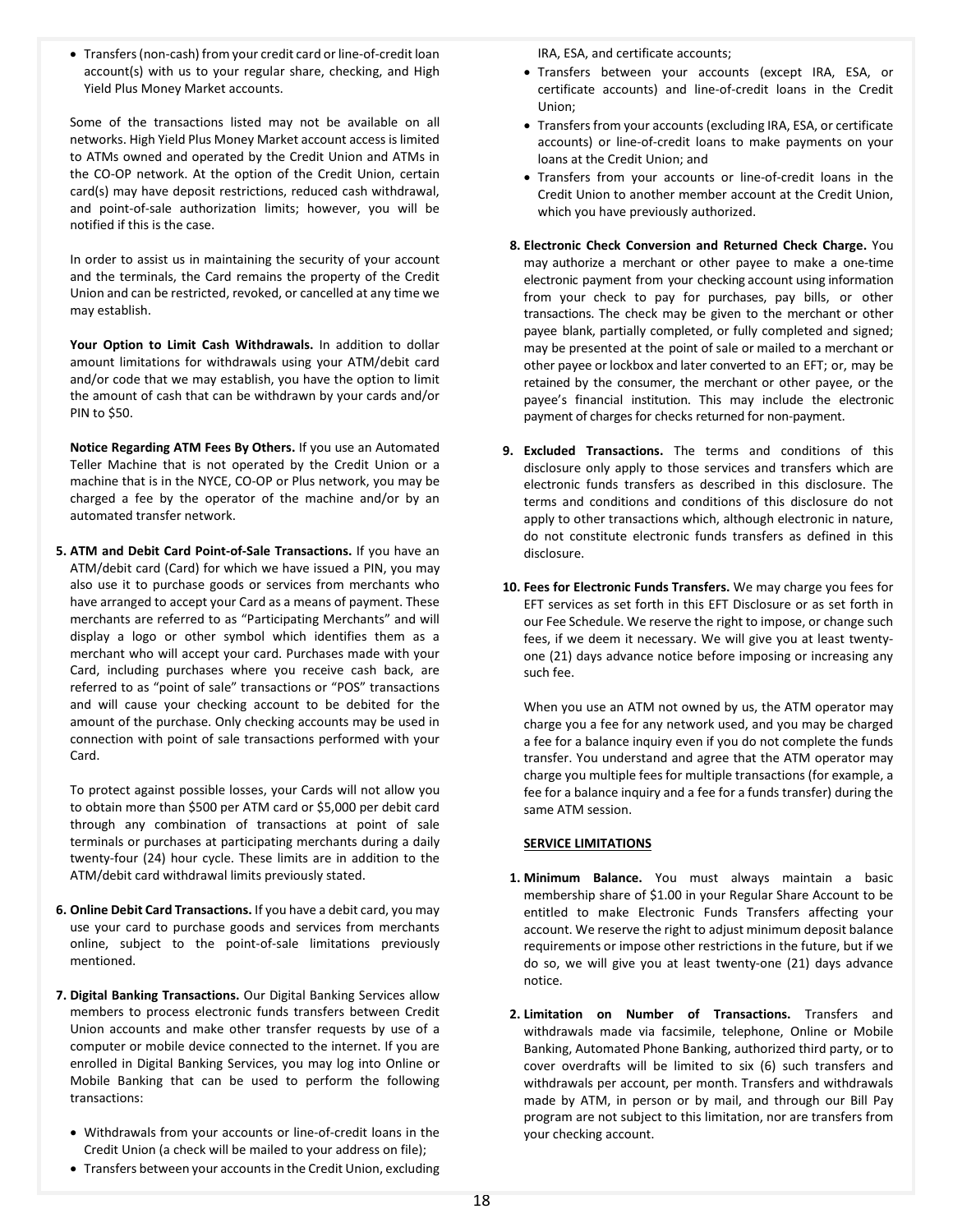## **3. Limitation on Dollar Amount of Transactions.**

- You may only deposit or transfer a max of \$25,000 in an ATM on a daily basis.
- You may withdraw no more than \$510 per day (including surcharges), per ATM/Debit Card.
- To protect against possible losses, your ATM Card(s) will not allow you to obtain more than \$500 in goods or services per ATM card, or \$5,000 per Debit Card, through any combination of transactions at point of sale terminals or purchases a Visa Merchants during a daily twenty-four (24) cycle. These limits are in addition to the ATM cash withdrawal limits previously stated.

#### **RIGHTS AND RESPONSIBILITIES**

**1. Notification of Regulatory Authorities.** This EFT Agreement and Disclosure and the EFT services provided in this EFT Agreement are governed by federal law and laws established by the State of Michigan. You may notify the State agency noted below of any violation of law:

Department of Insurance and Financial Services Office of Credit Unions P.O. Box 30224 Lansing, Michigan 30220

- **2. Electronic Funds Transfer (ATM/Visa Debit) Card.** If you have received an ATM or Visa Debit Card (Card) from us for the type of terminal transfers previously noted in this Agreement, the following provisions are applicable:
	- You agree not to use your Card for a transaction that would cause your account balance to go below zero except to the extent that you have contractual overdraft protection arrangements in place. The Card may only be used with your Personal Identification Number (PIN), which is used to identify you as an authorized user of the Card. Because the PIN is used for identification purposes, you will agree to notify us immediately if the Card is lost or if the secrecy of the PIN is compromised.
	- We will not be required to complete any improper transaction, but if we do, you agree to pay us the amount of the improper withdrawal transfer upon request.
	- You will also agree not to reveal your PIN to any person not authorized by you to use the Card.
	- You agree not to write the PIN on the Card or on any item kept with the Card. The security of your account depends upon you maintaining possession of your Card and the secrecy of your PIN.

### **DOCUMENTATION OF TRANSFERS**

- **1. Terminal Transfers.** You can get a transaction receipt at the time you make any transfer to, from or between your account(s) using an ATM, point-of-sale terminal or make a Card purchase transaction. A receipt may not be available if the transaction amount is \$15 or less.
- **2. Preauthorized Transfers.** If you have arranged to have direct deposit at least once every sixty (60) days from the same person or company:
	- In most cases, the person or company making the deposit will give you notice every time they send us money; but
- If that person or company does not give you such notice, you may use our Digital Banking services, or contact us at (800) 748- 0451 to find out whether or not the deposit was made.
- **3. Statements.** You will receive a statement every month in which you have EFT activity, and at least once per quarter for account(s) for which you have authorized any EFT service described in the "Services Available" section of this EFT Agreement.

#### **YOUR RIGHT TO STOP PAYMENT OF PREAUTHORIZED TRANSFERS**

**1. Rights and Procedure to Stop Payments.** If you have authorized payments from your account(s), or authorized an electronic check conversion, you can stop these payments. One-time and Recurring Bill Pay transactions that are not delivered by paper check, may be edited or cancelled prior to 8:00 a.m. Eastern Standard Time (EST) on the day that the payment is scheduled to be processed.

To place a stop payment on a preauthorized transfer, electronic check conversion, or Bill Pay payment issued by check you must visit one of our branch locations, call our Contact Center at (800) 748-0451, or write us at:

Financial Plus Credit Union Attention: Operations P.O. Box 7006 Flint, Michigan 48507-0006

This notice must be sent in time for us to receive your request three (3) or more business days before the payment is scheduled to be processed. Give us your name and account number, the name of the party receiving the payment, the amount of the payment, and date on which it is scheduled to be processed. If you call, you may be required to put your request in writing and to get it to us fourteen (14) days after you call. A written stop payment on a Bill Pay check is valid for six (6) months. A written stop payment on a preauthorized transfer or electronic check conversion is valid indefinitely.

We charge a fee for handling such stop payment orders and reserve the right, upon notice, to change such fees in the future. Refer to ACH, Check, and Bill Pay Stop Payment fees in our current Fee Schedule.

- **2. Notice of Varying Amounts.** If these regular payments may vary in amount, the payee you are going to pay should tell you, ten (10) days before each payment, when it will be made and how much it will be. You may choose instead to get this notice only when the payment will differ by more than a certain amount from the previous payment, or when the amount would fall outside certain limits that you set.
- **3. Liability for Failure to Stop Payment of Preauthorized Transfer.**  If you order us to stop a preauthorized payment, check conversion, or Bill Pay payment issued by check three (3) or more business days before the transfer is scheduled, and we do not do so, we will be liable for your actual losses or proven damages.
- **4. Error Resolution Notice.** In case of errors or questions about your EFT transactions, call us at (800) 748-0451 or write us at the address on your periodic statement or as previously indicated, as soon as you can, if you think your periodic statement or receipt is wrong or if you need more information about a transaction listed on the periodic statement or receipt to assert an error. For consumer accounts, we must hear from you no later than sixty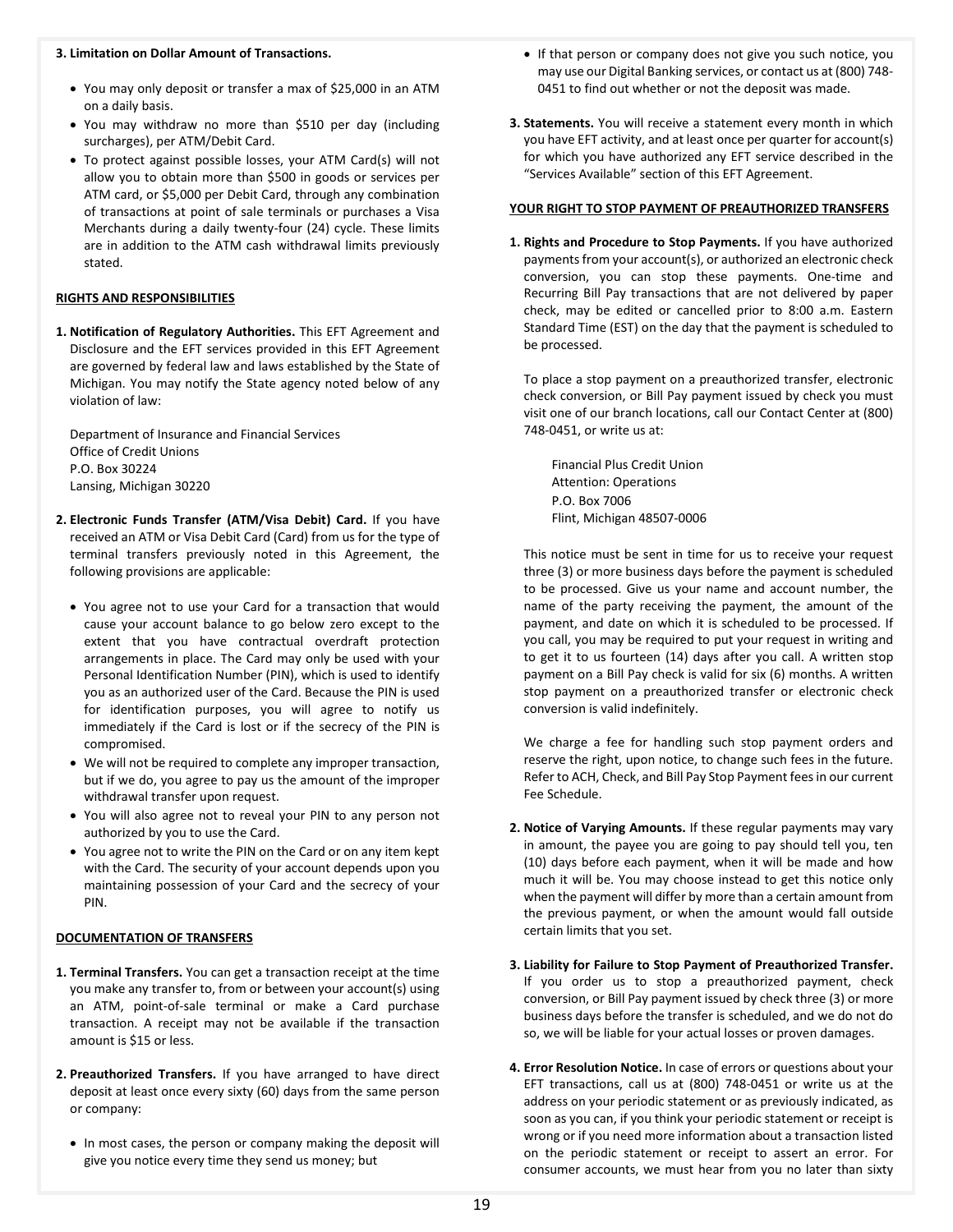(60) days after we send the FIRST periodic statement on which the problem or error appeared. You must do all of the following:

- Tell us your name and account number.
- Describe the error or transfer you are unsure about and explain as clearly as you can why you believe it is an error or why you need more information.
- Tell the dollar amount of the suspected error. If you tell us orally, we may require that you send us your complaint or question in writing within ten (10) business days. We will tell you the results of our investigation within ten (10) business days {or twenty (20) business days for claims made within thirty (30) calendar days of the first deposit into an account that is a new account}. If we need more time, however, we may take up to forty-five (45) calendar days {ninety (90) calendar days for point of sale transactions, foreign initiated transfers, or for a claim on a new account}. If we decide to do this, we will recredit your account within ten (10) business days {or twenty (20) business days on claims for new accounts} for the amount you think is in error, so you will have the use of the money during the time it takes us to complete our investigations.

We will tell you the results within three (3) business days after completing our investigation. If we decide that there was no error, we will send you a written explanation. You may ask for copies of the documents that we used in our investigation by contacting us at the telephone or address listed above.

- **5. Clearing of Deposits.** Deposits made at an ATM whether in cash, check, or money order are subject to our Funds Availability Policy. The policy is included in this disclosure agreement.
- **6. Crediting Payments.** Please note the following in regard to the crediting of payments:
	- Payments made at ATMs whether in cash, check, or money order are subject to verification and the posting of such payment to a loan account may be delayed until the funds can be collected.
	- Payments scheduled for a date that falls on a weekend (i.e. Saturday and/or Sunday) will be credited on the business day prior to the date the payment was scheduled.
	- Payments scheduled for a date that falls on a holiday (i.e. New Year's Day and the day preceding New Year's Day; Martin Luther King Jr. Day; President's Day; Good Friday; Memorial Day; Independence Day; Labor Day; Thanksgiving Day; Christmas Day and the day preceding Christmas day) will be credited on the business prior to the date he payment was scheduled.

Payments made at ATMs whether in cash, check, or money order are subject to verification and the posting of such payment to a loan account may be delayed until the funds can be collected.

- **7. Responsibility for Overdraft.** If you obtain cash from an ATM or withdraw via a Point of Sale transaction which creates an overdraft in your membership share account or Checking Account(s), the overdraft amount is due and payable upon our demand and you agree to pay the full amount of it to us, together with any applicable service charge when we so demand. You also authorize us in such case to apply from any other savings account, checking account, club account or line of credit you may have in the Credit Union such amount as to be necessary to pay the overdraft amount and service charge.
- **8. Notice of Loss or Theft.** If you believe your Card has been lost or stolen or that someone has transferred or may transfer money

from your account without your permission, please call the FPCU Contact Center at (800) 748-0451, or write us at:

> Financial Plus Credit Union ATTN: Operations P.O. Box 7006 Flint, MI 48507-0006

- **9. Special Liability Protection Rules for Visa Debit Card Transactions.** Unless you have been negligent in handling of your Visa Debit Card you will not be liable for any unauthorized transactions made with your lost or stolen card, when used for POS transactions (excluding transactions made at an ATM), as long as you report the loss or theft of your VISA Debit Card within two (2) business days of when you discover it is missing. If you do not tell us within two (2) business days, your liability is the lesser of \$50 or the amount of funds, property, labor or services obtained through the unauthorized use before you notified us. If your card was lost due to your negligence, or if you have handled your card fraudulently, these special rules do not apply, and your liability for the unauthorized use of your Visa Debit card are outlined in the previous section.
- **10. Your Liability for Unauthorized Transfers.** Tell us AT ONCE if you believe your Card and/or code has been lost or stolen. Calling is the best way of keeping your possible losses down. If you believe your card and/or code has been lost or stolen and you tell us within two (2) business days after you learn of the loss or theft, your liability will be limited to \$50.00 if someone used your card and/or code without your permission. If you do NOT tell us within two (2) business days after you learn of the loss or theft of your card and/or code, and we can prove we could have stopped someone from using your card and/or code without your permission if you have told us, you could lose as much as \$500.

Also, if your statement shows transfers that you did not make, tell us at once. If you do not tell us within sixty (60) days after the statement was mailed to you, you may not get back any money you lost after the sixty (60) days if we can prove that we could have stopped someone from taking the money if you had told us within the sixty (60) day period.

If a good reason (such as a log trip or hospital stay) kept you from telling us, we may extend the time periods.

- **11. Cooperation in Loss Recovery Efforts.** You agree to fully cooperate in any effort we undertake to recover funds that were taken from your account through an unauthorized electronic funds transfer transaction. For example, you will sign affidavits of loss or forgery that may be required by an insurance company. You also agree to cooperate fully in any prosecution that may be initiated by the proper authorities pursuant to us filing a complaint about unauthorized activities involving your account.
- **12. Reversal of Transaction.** If an EFT was a payment of \$50 or more for goods or services to a third party, you have the right to require us to reverse such transfer to credit your account with the full amount of the transfer if:
	- You provide us notice of having made a good faith attempt to seek redress and make an assurance to us of the return of related items in dispute, where returnable goods are involved;
	- The amount of the transaction is \$50.00 or more;
	- Within four (4) calendar days following the transaction, we receive from you during our normal business hours, a written or oral request for the reversal; and
	- You verify the reverse order, notice and assurance in writing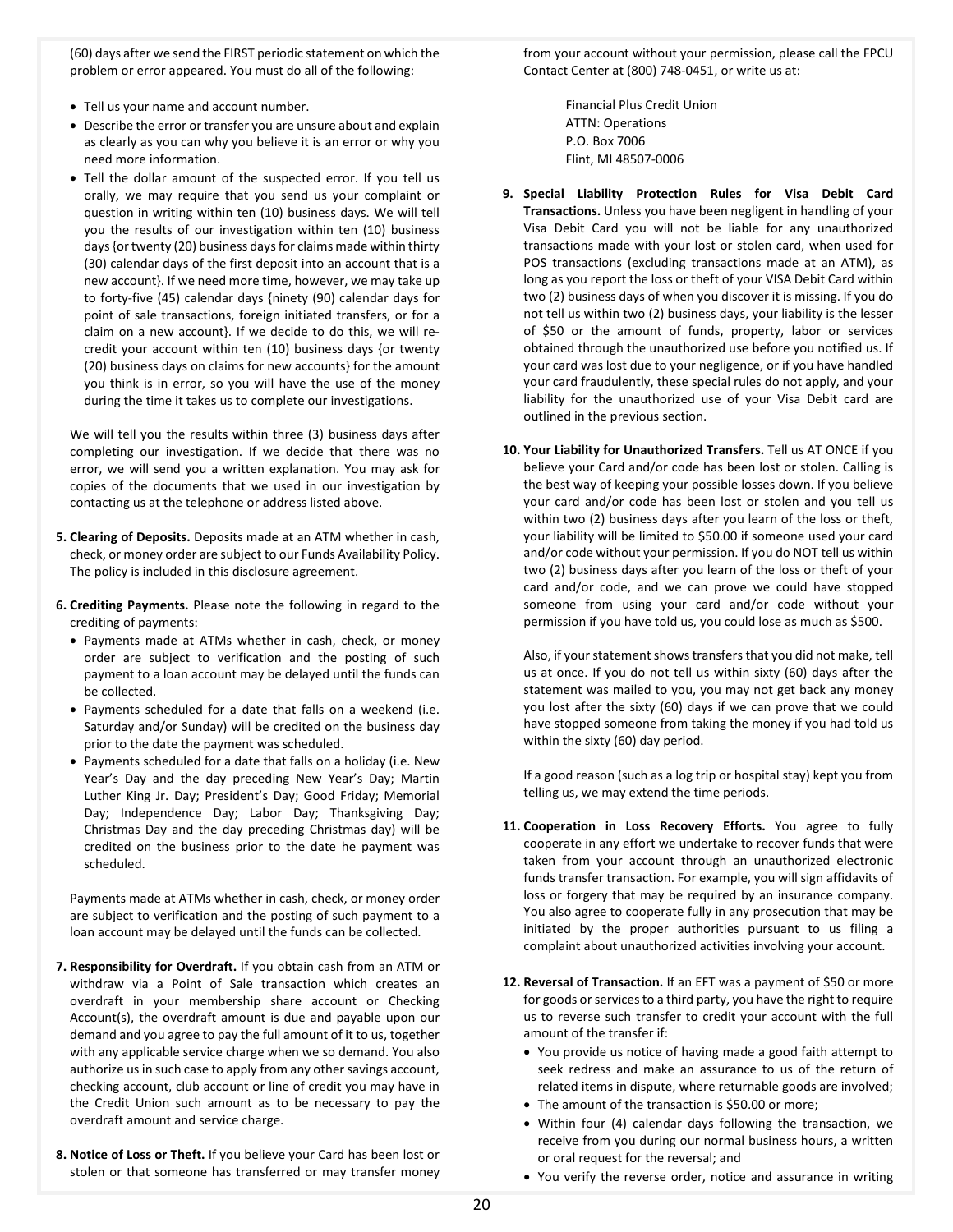within fourteen (14) calendar days following oral notification, or a form to be provided by us for that purpose. If written verification is not furnished, we shall reinstate the original debits and credits involved in the transaction to the extent of the available account balance. We reserve the right to impose a reasonable charge for handling such reversal requests, and to increase such charges thereafter. Refer to the ACH Reversal fee in our current Fee Schedule.

- **13. Disclosure of Account Information to Third Parties.** We will disclose information to third parties about your account or the transfers you make:
	- Where it is necessary for completing transfers;
	- In order to verify the existence and condition of your account for a third party, such as a credit bureau or merchant;
	- In order to comply with government agency or court orders;
	- If you give us your written permission; or
	- If the information relates to improper use of your account(s).
- **14. Liability for the Failure to Complete EFT Transfers.** If we do not properly complete an EFT transfer to or from your account on time or in the correct amount in accordance with the terms of this Agreement, we will be liable for your losses or damages. However, there are some exceptions. We will not be liable, for instance:
	- If, through no fault of ours, you do not have enough money in your account to make the transfer;
	- If we have terminated this Agreement or the transaction would have exceeded your established credit line;
	- If the terminal or any part of the system supporting the operation of the terminal was not working properly, and you knew of the breakdown when you began the transaction or at some time during the process of the transaction;
	- If the terminal where you attempted to make the transaction did not have enough cash to allow the transaction;
	- When your Card has been reported lost or stolen or we have reason to believe that something was wrong with the transaction;
	- When, despite reasonable precautions taken by us, an act of God or other circumstance beyond our control interfered with or prevented the transaction;
	- When we receive inaccurate or incomplete information needed to complete the transaction;
	- If any necessary authorization for completing the EFT transfer has been revoked by an operation of law;
	- In the case of preauthorized transfers, we will not be liable where there was a breakdown of the system which would normally handle the transfer at the time the transfer would have occurred; or
	- There may be other exceptions provided by applicable law.
- **15. Amendments.** We may change any of the items of this Agreement at any time without prior notice to you if the change is favorable to you. We may make changes that are adverse to you only if we provide you with any notice required by law or required in this Agreement. You agree that our provision of a notice to you summarizing the changes together with information on how you may obtain a complete copy of the revised Agreement constitutes sufficient notice of the change. When we change this Agreement, you may close the account if you do not agree with the changes; if you continue to use the account or keep the account open after the effective date of such a change, you will be deemed to have agreed to the changes.

16. **Termination of Prior Agreements.** Upon your receipt of this EFT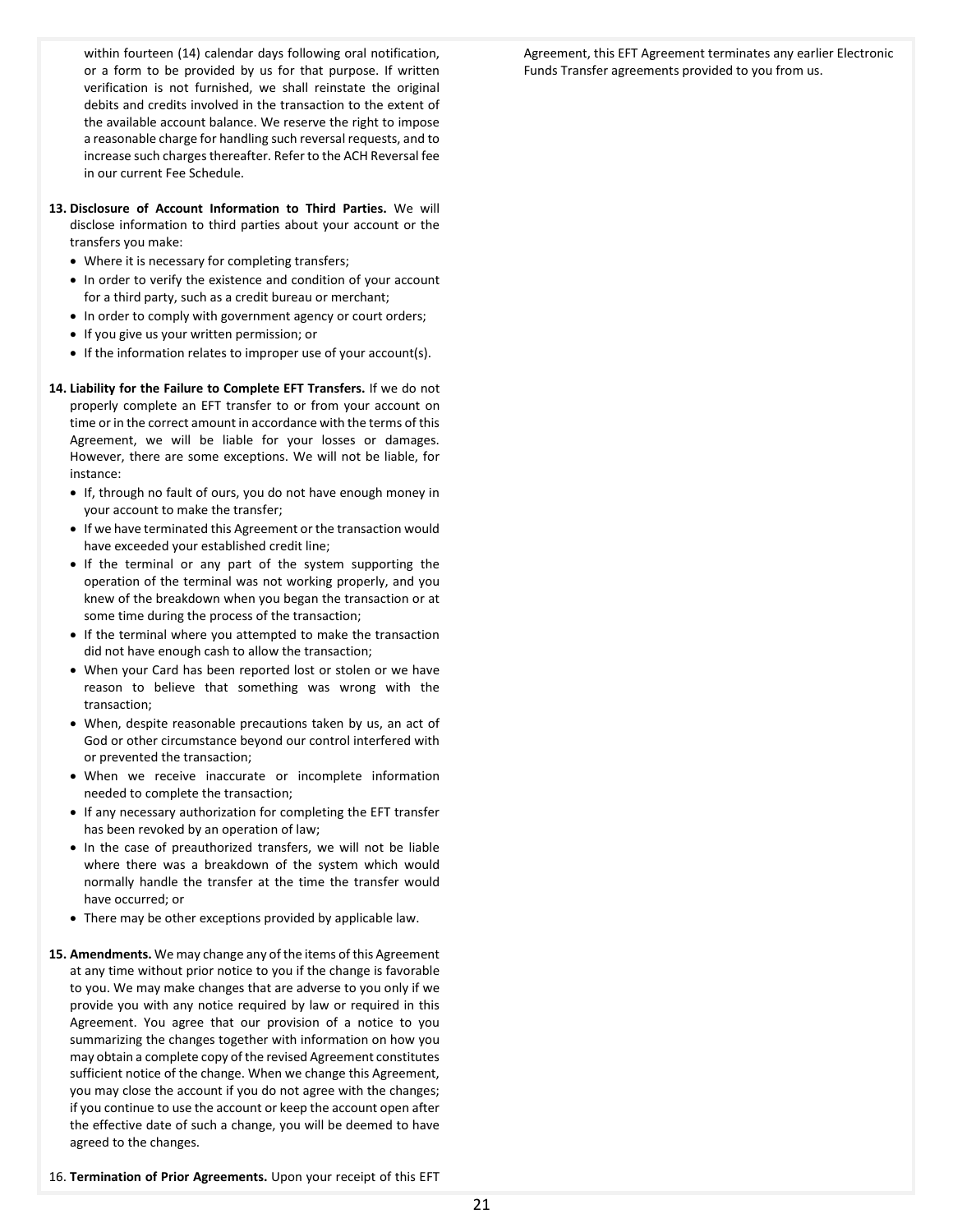# **Wire Transfer Agreement**

We may accept on your behalf, payments to your account or transfers fromyour account, which will be or have been transmitted by Fedwire, or through a similar wire transfer system, that is used primarily for transfers between financial institutions or between businesses. Your rights and obligations with respect to such transfers shall be construed in accordance with and governed by Regulation J, Subpart B - Funds Transfers through Fedwire, and the applicable Federal Reserve Bank Operating Circular. We may also accept on your behalf funds transfers which have been transmitted through one or more automated clearing houses (ACHs) and to the extent not governed by the Electronic Fund Transfer Act, your rights and obligations with respect to such wire transfers shall be construed in accordance with and governed by the laws of the State of New York, unless it is otherwise specified in a separate agreement that the law of some other state shall govern. Where none of the above stated rules apply, the transactions contemplated by this Agreement shall be governed by the laws of the State of Michigan, including Article 4A of the Michigan Uniform Commercial Code.

In general, we will accept wire transfer orders only if you agree to the terms of this Wire Transfers Agreement, and for outgoing wire transfers, have signed an Outgoing Wire Transfer form, have sufficient funds available in the appropriate account to execute the wire transfer order plus the appropriate fee (Refer to our Fee Schedule), and produce acceptable identification. If you have provided written wire transfer instructions for recurring wire transfers, we will accept telephonic funds transfer orders from you, provided our security procedures are followed.

Once you have agreed to the terms and conditions of this Wire Transfers Agreement, provided written wire transfer instructions, and provided us with a secret personal identification number(PIN), created by you, we will accept wire transfer orders from you via telephone, provided you have sufficient funds available in the appropriate account to execute the wire transfer, and you provide the PIN when you call to make your wire transfer. You hereby acknowledge that the security procedures described are commercially reasonable, that you have agreed to the security procedure offered by the Credit Union, and agree to follow the security procedure when making a wire transfer order via telephone. You hereby acknowledge that you will be liable for any wire transfer or communication amending or canceling a wire transfer, whether or not authorized, that is issued in your name and accepted by the Credit Union in compliance with the agreed upon security procedure. We will charge you a fee for each wire transfer request that we process (Refer to our current Fee Schedule). The Credit Union makes no warranties with respect to fees charged by other financial institutions with respect to your funds transfer orders.

We will not be liable for failure to comply with the terms of any wire transfer order when such failure is caused by legal constraint, interruption or failure of transmission and/or communications facilities, war, emergency, labor dispute, act of nature, or other circumstances beyond the control of the Credit Union. You hereby indemnify the Credit Union, its agents, and employees against any loss, liability, or expense (including attorney's fees) resulting from or arising out of any claim of any person in connection with any matters subject to this agreement, except where applicable law precludes your indemnification. We accept wire transfer orders into and out of your savings and/or checking account(s). We reserve the right to refuse to send an outgoing wire or accept an incoming wire at any

#### time for any reason.

If you give us, or we receive, a wire transfer order, which identifies a beneficiary's financial institution, an intermediary financial institution, or a beneficiary, by name and number, we and every receiving or beneficiary institution, may rely on the identifying number to make payment. This will be true even if the number provided to us identifies a different financial institution, person, or account other than the one named.

We will provide you with notification of an incoming wire transfer order as part of your periodic statement. Therefore, we will not provide a special notice every time we receive a wire transfer order into your account. Information is available regarding incoming wire transfer orders through our Digital Banking services or you may contact us at (800) 748-0451 if you are expecting a wire transfer order into your account.

Wire transfer requests are processed on business days as recognized by the Federal Reserve. The Credit Union's cut-of time for the processing of outgoing Domestic wire transfers is 4:00 p.m. Eastern Standard Time (EST). The Credit Union's cut-off time for the processing of outgoing International wire transfers is 2:00 p.m. EST. Any payment order or communication received on a day other than a business day or after the cut-off times on a business day, will be treated as if received at the opening of business on the next business day. Incoming wire transactions may be processed until 6:00 p.m. EST.

If we are obligated to pay interest to you on the amount of a wire transfer order, you shall be paid interest on a daily basis equal to the dividend rate otherwise applicable to the account from which the wire transfer should have occurred. In the event that we are ever liable to you for damages due to a wire transfer order, your damages will be limited to actual damages only. We will not be responsible for incidental or consequential damages, court costs or attorney's fees unless otherwise required by law or regulation. If you make a wire transfer order which instructs us to wire funds to foreign countries, we assume no liability as to the length of time necessary to complete such a transfer, provided we have acted in good faith, with ordinary care, and in compliance with applicable law. We may refuse to wire funds to foreign countries if we deem it to be a violation of law.

You hereby agree to notify us in writing of any unauthorized or erroneous wire transfer within (30) days from the date you first received notification from us either that the wire transfer order was accepted on your account or was debited with respect to the funds transfer order. Should you fail to notify us of any unauthorized or erroneous funds transfer order, we will not be liable to you for any subsequent similar occurrences that we could have prevented had we received such notice.

Credit given by us to you with respect to a wire transfer is provisional until we receive final settlement for such entry through a Federal Reserve Bank, or other intermediary bank. If we do not receive such final settlement, you are hereby notified and agree that we are entitled to a refund of the amount credited to you in connection with such an entry, and the party making payment to you via wire transfer shall not be deemed to have paid you in the amount of such entry.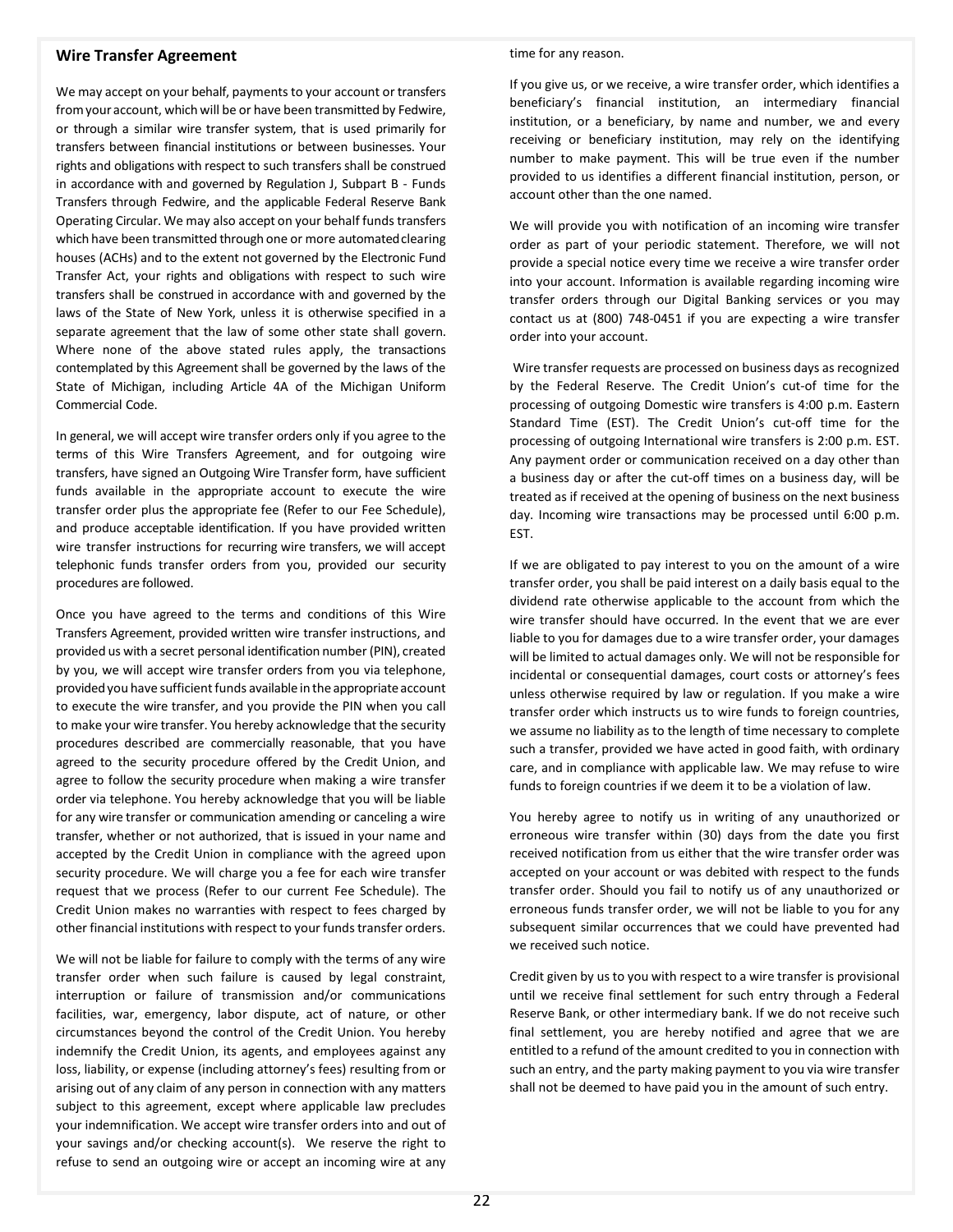# **Funds Availability Disclosure**

This disclosure statement applies to "transaction accounts" and your ability to withdraw funds from Financial Plus Credit Union ("FPCU" or "Credit Union"). Transaction accounts, in general, are accounts which permit an unlimited number of payments to third parties and an unlimited number of telephone and preauthorized transfers to other accounts of yours with us. Checking accounts are the most common transaction accounts. Please contact the Credit Union if you would like to inquire as to whether any of your other accounts might also be considered transaction accounts.

Our general policy is to make funds from your check deposits available to you on the first business day after the day we receive your deposit. Once the funds are available, you can withdraw the funds in cash and we will use the funds to pay checks that you have written and other electronic debits that are presented for payment.

For determining the availability of your deposits, the length of delay is counted in "business days". Everyday is a business day except for Saturdays, Sundays and holidays observed by the Credit Union. Our business days are Monday through Friday, excluding New Year's Day and the day preceding New Year's Day, Martin Luther King Jr. Day, President's Day, Good Friday, Memorial Day, Independence Day, Labor Day, Thanksgiving Day and the Friday after, Christmas Day and the day preceding Christmas Day, and on any day designated for their observance.

If you make a deposit at one of our branch locations before 5:00 p.m. on a business day that we are open, we will consider that day to be the day of your deposit. However, if you make the deposit after 5:00 p.m. or on a day that we are not open, we will consider the next business day that we are open as the day that your deposit was made.

After we have made the funds available to you and you have withdrawn the funds, you are still responsible for checks you deposited that are returned to us unpaid and for any other problems involving your deposit.

## **Same Day Availability**

Funds from the following deposits will be available on the same day we receive the deposit:

- Cash deposited in person to one of our employees;
- Funds from electronic deposits (ACH) to your account; or
- Checks drawn on the Credit Union deposited in person to one of our employees.

## **Next Day Availability**

Funds from the following deposits will be available on the first business day after the day of your deposit:

- Wire transfers to your account;
- U.S. Treasury checks and U.S. Postal Money orders that are payable to you;
- Federal Reserve Bank and Federal Home Loan Bank checks that are payable to you;
- State and local government checks that are payable to you;
- Cashier's, certified, and teller's checks that are payable to you; or
- Checks drawn on the Credit Union and deposited into our night depository receptacle.

If you do not make your deposit in person to one of our employees (for example, if you mail the deposit), funds from these deposits will be available on the second business day after the day we receive your deposit. However, the first \$225 of your deposits may be available on the first business day after the day of your deposit.

### **Longer Delays May Apply**

In some cases, we will not make all of the funds that you deposit by check available to you on the first business day after the day of your deposit. Depending on the type of check that you deposit, funds will generally be available on the second day after the day of your deposit. However, the first \$225 of your deposits may be available on the first business day.

If we are not going to make all of the funds from your deposit available on the first business day, we will notify you at the time you make your deposit. We will also tell you when the funds will be available. If your deposit is not made directly to one of our employees, or if we decide to take this action after you have left the premises, we will mail you the notice no later than the business day after we receive your deposit. If you will need funds from a deposit right away, you should ask us when the funds will be available.

Funds that you deposit by check may be delayed for a longer period under the following circumstances:

- Checks deposited via Remote Deposit Capture and proprietary ATM are subject to a two (2) business day hold;
- We believe a check you deposit will not be paid;
- You deposit checks totaling more than \$5,525 on any one day;
- You/we redeposit a check that has been returned unpaid;
- You have overdrawn your account repeatedly in the last six (6) months; or
- There is an emergency such as a natural disaster, failure of computer or communications equipment, or other situations that interrupt the processing of checks.

We will notify you if we delay your ability to withdraw funds for any of these reasons, and we will tell you when the funds will be available. They will generally be available no later than the seventh business day after the day of your deposit.

## **Special Rules for New Accounts**

If you are a new member, the following special rules will apply during the first thirty (30) days your account is open:

- Funds from in person deposits of cash and electronic deposits (ACH) to your account will be available on the day we receive the deposit.
- Funds from deposits of wire transfers and the first \$5,525 of a day's total deposits of cashier's, certified, teller's, traveler's, and federal, state and local government checks will be available on the first business day after the day of your deposit if the deposit meets certain conditions. For example, the checks must be payable to you. The excess over \$5,525 will be available on the ninth business day after the day of your deposit.
- If your deposit of checks noted above (other than a U.S. Treasury check), is not made in person to one of our employees, the first \$5,525 will not be available until the second business day after the day of your deposit.
- Funds from all other check deposits will be available no later than the tenth business day after the day of your deposit, unless other exceptions listed in the "Longer Delays May Apply" section above also apply.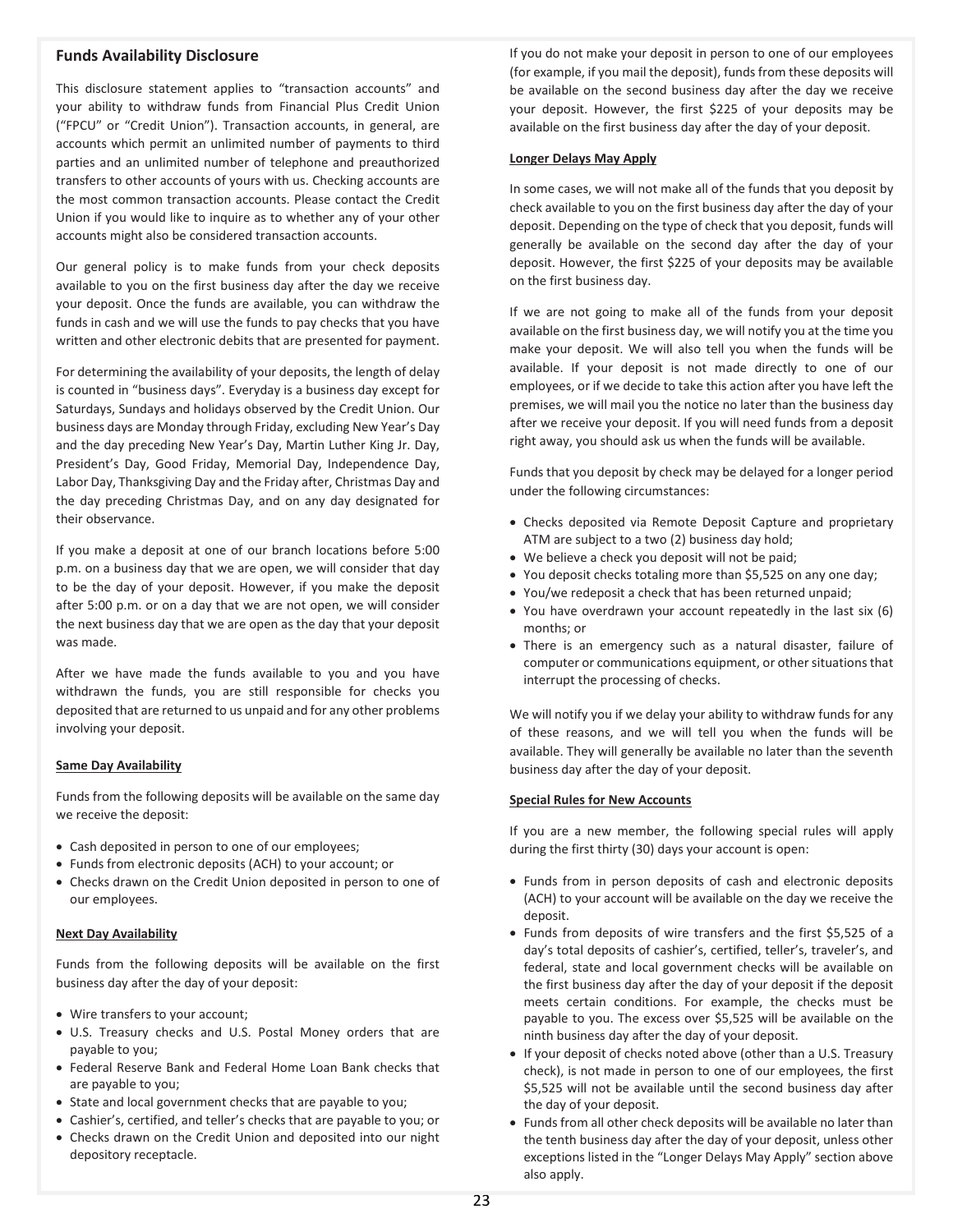# **Holds on Other Funds**

If we cash a check for you that is drawn on another financial institution, we may withhold the availability of a corresponding amount of funds that are already in your account. Those funds will be available at the time funds from the check we cashed would have been available if you had deposited it. If we accept for deposit a check that is drawn on another financial institution, we may make funds from the deposit available for withdrawal immediately but delay your ability to withdraw a corresponding amount of funds that you have on deposit in another account with is. The funds in the other account would then not be available for withdrawal until the time periods that are described elsewhere in this Funds Availability Disclosure for the type of check that you deposited.

## **Deposits at Proprietary ATMs**

The Credit Union owns and operates many of its own ATMs. These are clearly identified as Financial Plus Credit Union ATMs and can be found at any of our branch locations and within the communities we serve. We will keep you informed of changes and additions to these locations.

Our policy is to make funds deposited (cash or check) into a Credit Union ATM (other than Treasury checks and checks drawn on the Credit Union) available to you on the second business day after the day of your deposit. Treasury checks, checks drawn on the Credit Union, and the first \$225 of your deposits, however, will be available on the next business day after the day of the deposit, unless other exceptions referred to in the "Longer Delays May Apply" and "Special Rules for New Accounts" sections also apply.

Deposits made into an ATM on a business day prior to midnight are considered received the same business day. Deposits made into an ATM after midnight on Saturdays, Sundays or holidays observed by the Credit Union will be considered received the next business day we are open.

## **Deposits at Nonproprietary ATMs**

Funds from any deposits (cash or checks) made at an ATM we do not own or operate will not be available until the second business day after the date of your deposit.

Deposits made into an ATM on a business day prior to midnight are considered received the same business day. Deposits made into an ATM on Saturdays, Sundays or holidays observed by the Credit Union will be considered received the next business day we are open.

However, all ATM deposits are subject to the same conditions and exceptions referred to in the "Longer Delays May Apply" and "Special Rules for New Accounts" sections.

### **Foreign Checks**

Checks drawn on financial institutions located outside of the United States cannot be processed the same as checks drawn on United States financial institutions. Foreign checks are exempt from policies outlined in this Agreement. At this time, Financial Plus Credit Union does not accept foreign checks for deposit.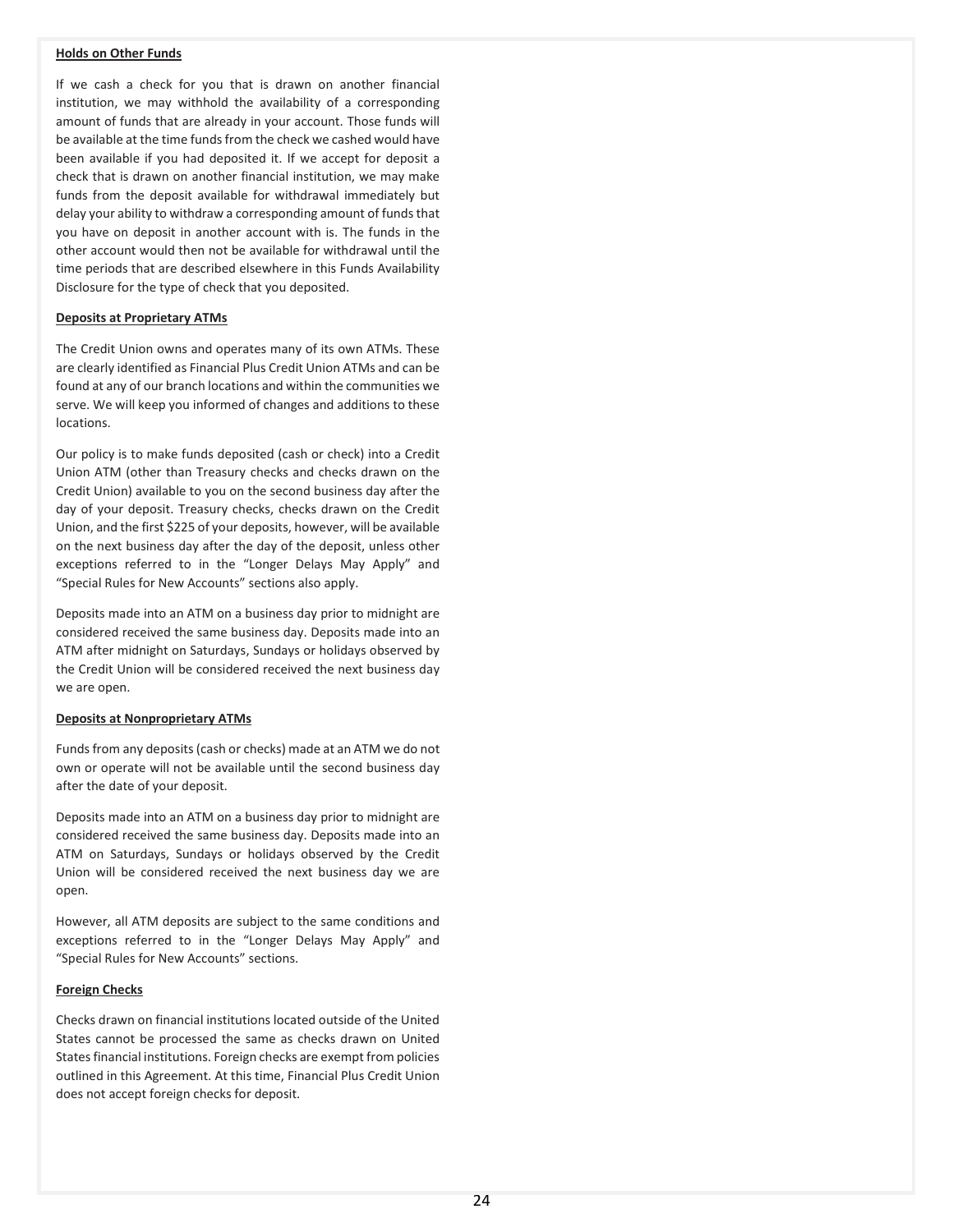# **Remote Deposit Capture (RDC) Agreement**

This Remote Deposit Capture Agreement ("Agreement") is the contract which covers both your rights and the rights and responsibilities concerning the Remote Deposit Capture ("RDC") service offered to you by Financial Plus Credit Union ("FPCU", "Credit Union"). The words "we", "us", and "our" mean Financial Plus Credit Union. The words "you", "your", and "yours" refer to the Consumer (any natural person, business, organization, or other legal entity). The word "service" means the remote deposit check capture service offered by Financial Plus Credit Union through Digital Banking Services. By using Remote Deposit Capture, the Consumer and any joint owners or authorized users, jointly and severally, agree to the terms and conditions of this Agreement and any amendments.

The terms and conditions in this Agreement do not replace, but are in addition to, any account agreements you have with the Credit Union, including the Membership and Account Agreement, Signature Card, Truth in Savings Disclosure, Fee Schedule or any accompanying schedules, FPCU's Electronic Funds Transfer Agreement, Funds Availability Disclosure, any overdraft protection agreement, and any change of terms notice.

## **REMOTE DEPOSIT CAPTURE SERVICE**

**Description of Service.** The Service is offered for the purpose of converting original checks to electronic images, as such term is defined in the Check Clearing for the 21st Century Act ("Check 21") and Federal Reserve Board Regulation CC ("Reg CC"). The service is designed to allow you to make deposits to your Credit Union share savings, checking, and money market accounts by scanning (taking a photograph using a mobile device) checks, creating an electronic image of the item, and delivering images and associated deposit information via the internet to the Credit Union or its designated processor.

**Funds Availability.** Funds from deposited items will be available according to our Funds Availability Policy, as amended from time to time. For purposes of determining the availability of funds, checks deposited via the Service are considered received by us when the check capture system expressly indicates the checks were received by or delivered to us. You agree the scanning and transmitting of checks does not constitute receipt by us. Checks scanned and transmitted will be considered received by us on the day of receipt. For the purpose of establishing funds availability, your deposits via the Service are deemed to be received by us at the time the system indicates a successful transaction is completed and sends an email receipt to you. Acknowledgment of receipt or delivery does not constitute an acknowledgment by us the transmission of a check or items does not contain errors.

It is the policy of the Credit Union to allow availability of funds deposited via the Service in "two business days" after we receive your deposit. All deposits made through the Service after 11:59pm Eastern Standard Time (EST) on weekdays and any time on Saturdays, Sundays, or holidays observed by us will be considered received the next "business day" we are open. However, all deposits are subject to the same conditions and exceptions referred to in the "Longer Delays May Apply" and "Special Rules for New Accounts" section of the Funds Availability Policy.

**Deposit Acceptance.** You agree that we may at any time, at our sole discretion, refuse to accept deposits of checks via the Service and that,

in the event it is not available, for any reason, including, but not limited to, communications, equipment or software outages, interruptions or failures, you may at your option, deposit originals of all checks inperson, at one of our branch locations, via night drop, mail or other contractually acceptable method (See Membership and Account Agreement). You shall continue to make deposits only in this manner until such time that that outage, interruption or failure is identified and resolved. The deposit of original checks at a branch shall be governed by the terms and conditions of the Membership and Account Agreement but not by the terms of this Agreement. You agree that we may, at our option, decline to accept the deposit of an item through the Service and require you to present the original item for deposit and processing.

# **CONSUMER ACCOUNT**

**Consumer Account.** You may use the Service to deposit checks into any of your FPCU accounts, with the exception of share certificate and IRA accounts. We shall provide you with details of the specific transactions, reported similarly as other transactions requested may be done, which were a result of access to the Service. You will be notified within the Service app when your deposit has been successfully submitted. You will receive an acknowledgement via email containing a reference number for the deposit at the time your deposit is approved.

**Responsibility for Scanning.** You are solely responsible for scanning deposit items, accessing the service, and maintaining your mobile device used for scanning items. You are responsible for the payment of all telecommunications expenses associated with the services. We shall not be responsible for providing or servicing any mobile equipment for your use of the Service.

**Hardware and Software Requirements (as of 6/16/20).** The Service has specific hardware and software requirements. In order to use the service, you will need Internet access and an appropriately enabled mobile device, and must be registered for the Credit Union's Digital Banking Service. In connection with its use of the Service, you shall only use the hardware described as follows or such other hardware and software as is approved in advance by FPCU:

- An Apple iOS device, version 11 or greater, running compatible software; or
- An Android device, version 5.0 or greater, running compatible software.

You understand that you must, and hereby agree to, at your sole cost and expense, use hardware and software that meets all technical requirements for the proper delivery of the Service as well as fulfills your obligation to obtain, maintain, and secure access to the Internet. You understand and agree you may also incur, and shall pay, any and all expenses related to the use of the Service, including, but not limited to, telephone service or Internet service charges. You are solely responsible for the payment of any and all costs and expenses associated with meeting and maintaining all technical requirements and additional items necessary for the proper use of the Service. You understand and agree that you are solely responsible for the operation, maintenance, repairs, upgrades and replacements, of your personal computing equipment. The Credit Union is not responsible for, and you hereby release FPCU from any and all claims or damages resulting from, or related to, any virus or related problems that may be associated with using electronic mail or the Internet. The Credit Union is not responsible for, and you hereby release FPCU from any and all claims or damages resulting from, or related to, defects in or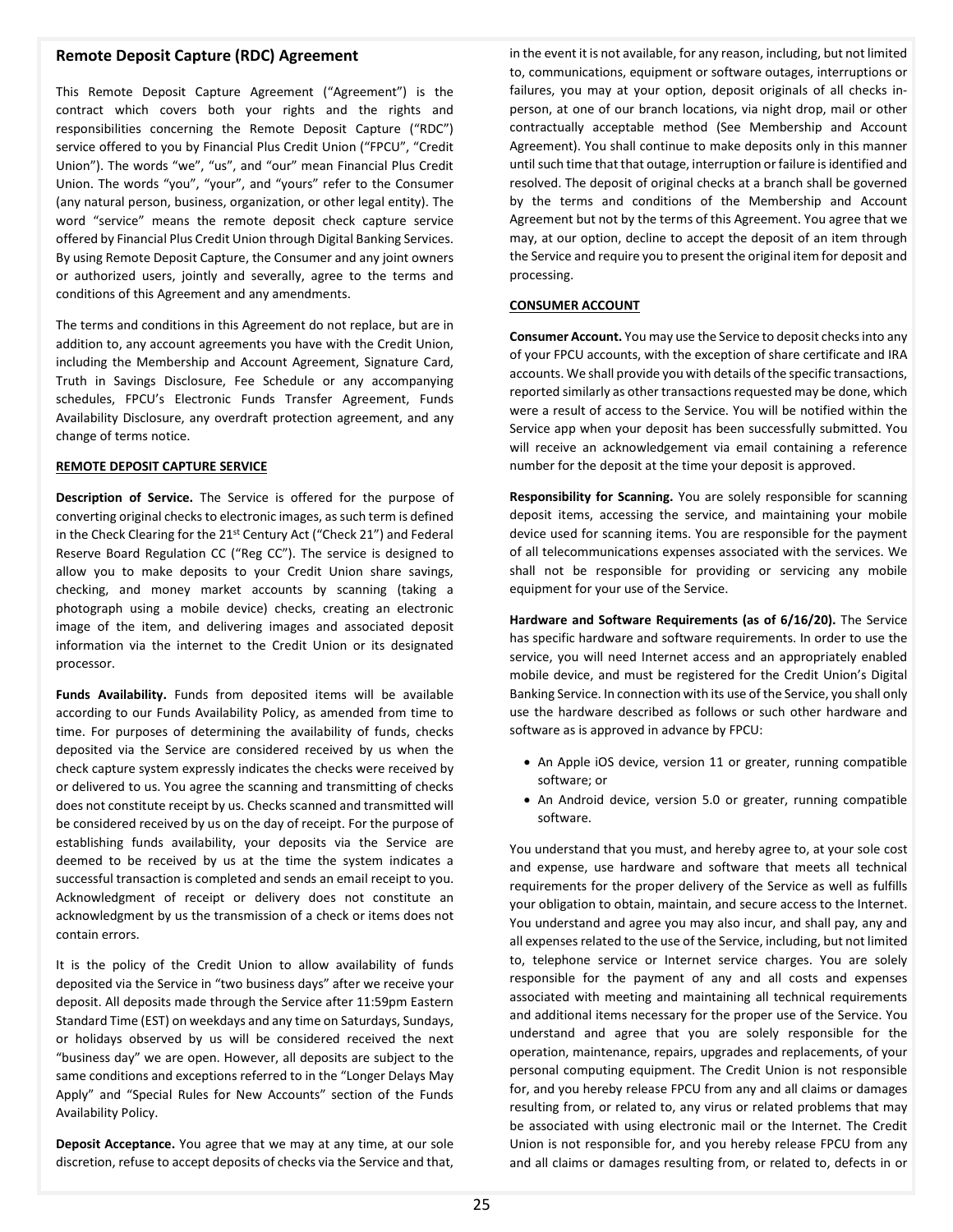malfunctions of your hardware or software, or failures of or interruptions in any electrical, telephone or Internet services. The Credit Union hereby advises you, and you hereby agree, to scan your hardware and software on a regular basis using a reliable virus detection product in order to detect and remove computer viruses.

**Data Protection.** You agree to keep confidential and secure any security procedures that we establish, to ensure your Digital Banking ID, password, and authentication methods are protected. You understand that whomever you have authorized to access Digital Banking will also have access to the Service. Your access to the Service through Digital Banking will be blocked in the event that your user ID and/or password is entered incorrectly on five (5) consecutive attempts. Notify us immediately if you have reason to believe that confidentiality or security pertaining to the Service or any check transmitted through the Service has been or may be breached. You agree that if you do not access Digital Banking for a period of fifteen (15) months or longer, you will not be able to access any Digital banking Services, including the Remote Deposit Capture Service, until you contact us to enable access. You agree that you have an obligation to notify us if you have reason to believe that the security features for Digital Banking have been compromised and immediately change the user ID and password. If your access to Digital Banking is blocked or you suspect a compromise of your user ID and password, you may call our Contact Center at (800)748-0451 or via chat conversation within the Digital Banking app. These services are available Monday through Friday, 8:30 a.m. to 5:30 p.m. and Saturday 9 a.m. to 1:00 p.m.

**Deposit Requirements.** You agree that each check you submit for deposit via the Service must meet our image quality standards, contain images of the front and the back of each check, and meet minimum image quality standards. Each image of each check shall be of such quality that the following information can clearly be read and understood by sight review of such image:

- The amount of the check;
- The payee of the check;
- The payee endorsement;
- The signature of the drawer of the check;
- The date of the check;
- The check number;
- The information identifying the maker and the paying financial institution that is printed on the check, including the Magnetic Ink Character Recognition (MICR) code line on the bottom of every check; and
- All other information placed on the check prior to the time and image of the check is captured, such as any required identification written on the front of the check and any endorsements applied to the back of the check.

Each image shall also meet all standards for image quality established by the American National Standards Institute (ANSI), and the Board of Governors of the Federal Reserve Bank or any other regulatory agency, clearing house or association. You shall also capture and transmit to FPCU the full-field MICR encoding on each check. In accordance with the procedures, you shall ensure that the following information is captured from the MICR line of each check:

- The American Bankers Association (ABA) routing transit number (RTN);
- The number of the account on which the check is drawn;
- When encoded, the amount of the check; and

• When encoded, the serial number and the process control field of the check.

**Endorsements and other Procedures.** You agree to restrictively endorse each item transmitted through the Service with "For Mobile Deposit Only" below your signature and to follow such other procedures as we may establish from time to time and disclose to you, including, without limitation, security procedures.

**Presentment Prohibitions.** You shall not present, or attempt to present, or allow others, either directly or indirectly, to present, or attempt to present for deposit by any means (i) any substitute check which has already been presented for deposit via the Service or (ii) any original check, the substitute check of which has already been presented for deposit via the Service.

You agree to scan and deposit only "check(s)" as that term is defined in Subpart D of Reg CC, and to the extent applicable, Subpart A. You also agree that the image of the check that is transmitted to the Credit Union shall be deemed an "item" within the meaning of Article 4 of the Uniform Commercial Code as enacted by the State of Michigan.

You agree you will not use the Service to deposit and otherwise process:

- Non-cash items;
- Checks payable to any person or entity other than you, (except for government checks payable to you and your spouse/domestic partner where you have provided the dual-endorsement required) or that include a third-party endorsement;
- Checks that are drawn on a deposit account of yours with us or at any other financial institution to manufacture funds or check kiting;
- Checks dated more than six (6) months prior to the date of deposit;
- Checks that contain obvious alterations on the front of the check or item, or which you know or suspect, is fraudulent or otherwise not authorized by the owner of the account on which the check is drawn, including checks received via Internet solicitations;
- Checks previously converted to a substitute check, as defined in Reg CC;
- Checks that are drawn on financial institutions that are located outside of the United States or that are not payable in US dollars;
- Checks that are a Remotely Created Check, as that term is defined in Reg CC;
- Checks that are not acceptable to FPCU for remote deposit, including Savings Bonds or mutilated checks;
- Checks that are from a foreign lottery, whether you entered the foreign lottery or not;
- Checks that are from a "work from home" or similar program that you find or finds you on the internet; or
- Checks that are prohibited by our then-current procedures pertaining to Service, or are otherwise not acceptable under the terms of your FPCU account, or are in violation of any law, rule or regulation. Current Membership and Account Agreement may be found within the Settings Menu of the Digital Services app.

Checks described above are each a "Prohibited Check" and, collectively, "Prohibited Checks". In the event you, or any third party, presents, or attempts to present, a deposit in violation of this Subsection, you agree to defend, indemnify, and hold us and our agents harmless from and against all liability, damage and loss arising out of any claims, suits, or demands brought by third parties with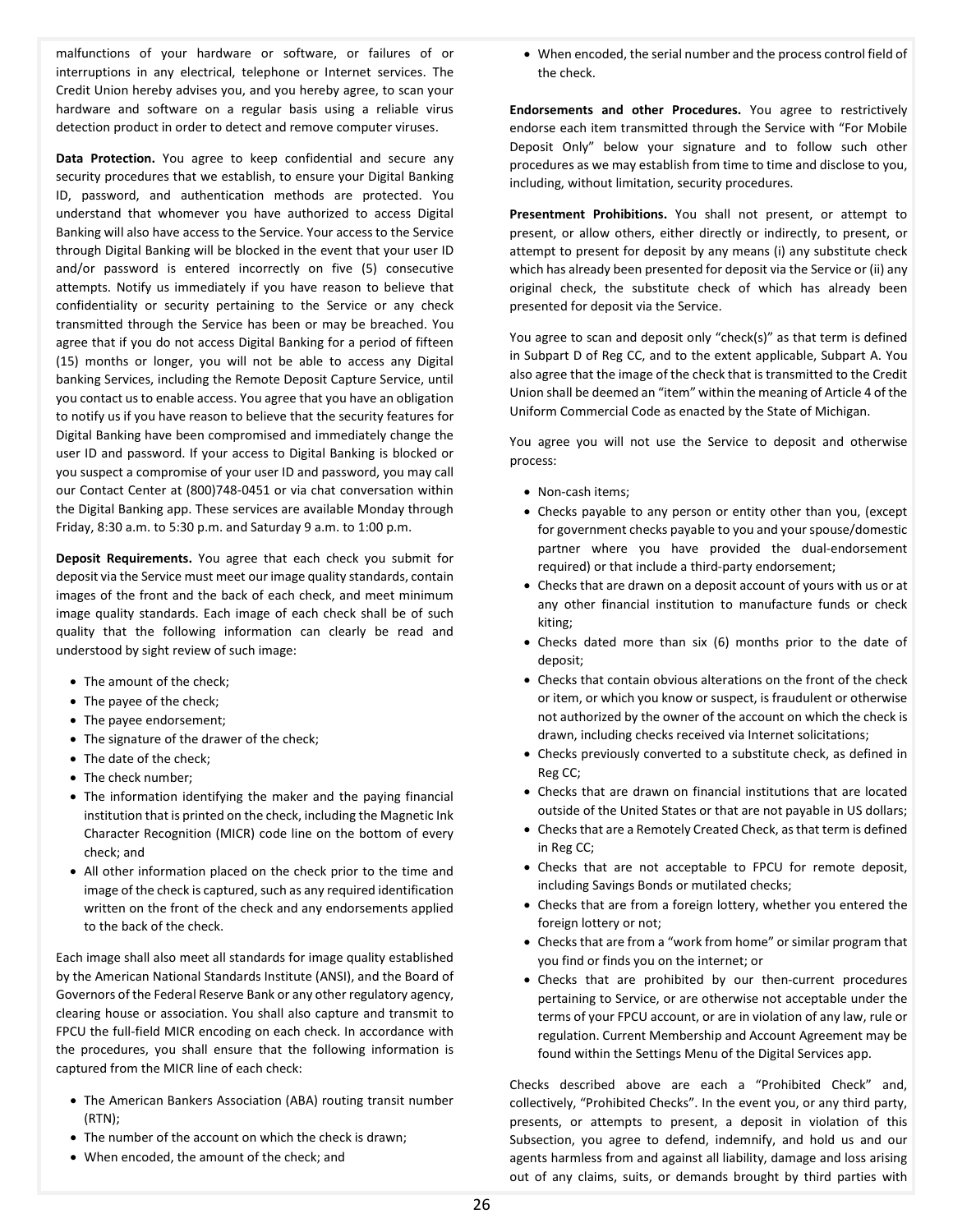respect to any such substitute check or original check. You agree the aggregate amount of any items which are deposited more than once will be debited from your account, and to the extent funds in your account are insufficient to cover such amount, any balance shall be debited by us from any other deposit accounts with us at our sole discretion. You further acknowledge that you, and not us, are responsible for the processing and handling of any original items which are imaged and deposited utilizing the Service and you assume all liability to the drawer of any item imaged using the Service or liability arising from the printing of any substitute check from those images.

**Check Retention & Destruction.** You agree that all items belong to you and not to the Credit Union and those items shall be handled in accordance with this Agreement. After we receive any transmission from you of imaged items for deposit to your account, we will acknowledge the receipt of such transmission. Your electronic transmission is subject to proof and verification. You shall retain the original copy of all imaged items that have been deposited via the Service for at least sixty (60) calendar days in order to verify settlement and credit or to balance your periodic statement, but in no case beyond sixty (60) calendar days from the date processed. You shall properly destroy and dispose of such original checks after such time. During the period you maintain the original checks, you understand and agree that you must use a high degree of care to protect these original checks against security risks. These risks include, without limitation, (i) theft or reproduction of the original checks for the purposes of presentment for deposit of these original checks (i.e., after the original checks have already been presented for deposit via the Service) and (ii) unauthorized use of information derived from the original checks. When you destroy, and dispose of the original checks pursuant to the requirements of this Agreement, you understand and agree that you must use a high degree of care when selecting and implementing destruction and disposal procedures. You must ensure that the original check(s) are not accessed by unauthorized persons during the destruction and disposal process and, once destroyed, the original checks are no longer readable or capable of being reconstructed (i.e., through the use of shredding equipment).

**User Warranties and Indemnity.** You warrant to the Credit Union that:

- You will comply with all federal and state laws, and rules and regulations applicable to Digital Banking transactions, including those of the National Automated Clearing House for ACH transactions;
- The original item was a paper check that you scanned;
- Each image of a check transmitted to us is a true and accurate image of the front and back of the original check, without any alteration;
- All signatures on each check are authentic and authorized;
- The maker of the check has no defense against payment of the check;
- You are authorized to endorse each item transmitted or are authorized to obtain payment of each item on behalf of a person entitled to enforce such transmitted item;
- Images will meet image quality standards;
- You will not transmit duplicate items;
- You will not deposit or re-present the original item or endorse to a third party the original item (the original check) and no person will receive a transfer, presentment, or return of, or otherwise be charged for, the item (either the original item, or a paper or electronic representation of the original item) such that the

person will be asked to make payment based on an item the person has already paid;

- All information you provide to FPCU is accurate and true;
- You will only transmit acceptable items for deposit and that you will have handled the original items in accordance with applicable laws and regulations; and
- Each check is made payable to you and is properly endorsed (no restrictive endorsements, multiple party endorsements, or second party endorsements will be accepted, except as previously described in this document) other than the required "For Mobile Deposit Only".

In the event you breach any of these representations or warranties, you agree to defend, indemnify and hold us and our agents harmless from and against all liability, damages and loss arising out of any claims, suits or demands brought on by third parties with respect to any such breach, including reasonable attorney's fees.

You further authorize us to charge your account for the amount of any such demand, claim or suit which constitutes a breach of warranty claim under the provisions of the Uniform Commercial Code. In addition, your account will be charged for any deposited check which is later returned to us owing to an actual or alleged breach of any such representation or warranty (Refer to our Fee Schedule).

**Financial Responsibility.** You are, and shall remain, solely and exclusively responsible for any and all financial risks, including, without limitation, insufficient funds, associated with accessing the Service. We shall not be liable in any manner for such risk unless we fail to follow the procedures described in materials for use of the Service. You assume exclusive responsibility for the consequences of any instructions you may give to us for your failure to access the Service properly in a manner prescribed by us and for your failure to supply accurate input information, including, without limitation, any information contained in an application.

**Account Reconciliation.** FPCU has no obligation to detect errors by you or others, even if we take certain actions from time to time to do so. To ensure accuracy, you agree to accurately enter the dollar amount of each deposit according to the legal amount rather than the courtesy amount if they differ. The legal amount is the written amount and the courtesy amount is the digital amount on a check.

You will verify and reconcile any out-of-balance condition, and promptly notify us of any errors within sixty (60) calendar days from receipt of your periodic account statement. If notified within such period, we shall correct and resubmit all erroneous files, reports, and other data at our standard charges, or at no charge, if the erroneous report or other data directly resulted from our error. If you fail to notify us within the sixty (60) days, such statement regarding deposits made through the service will be deemed correct, and you are prohibited from bringing a claim against us for an alleged error.

Upon request, you agree to provide copies of imaged documents (or original documents, if available) related to poor quality transmission, to resolve disputes, or to facilitate investigations related to unusual transactions.

To notify us of errors, please call our Contact Center at (800)748-0451 or initiate a chat conversation with a Contact Center agent via the Digital Banking app.

**Cooperation with Investigations.** You agree to cooperate with us in the investigation of unusual transactions, poor quality transmissions,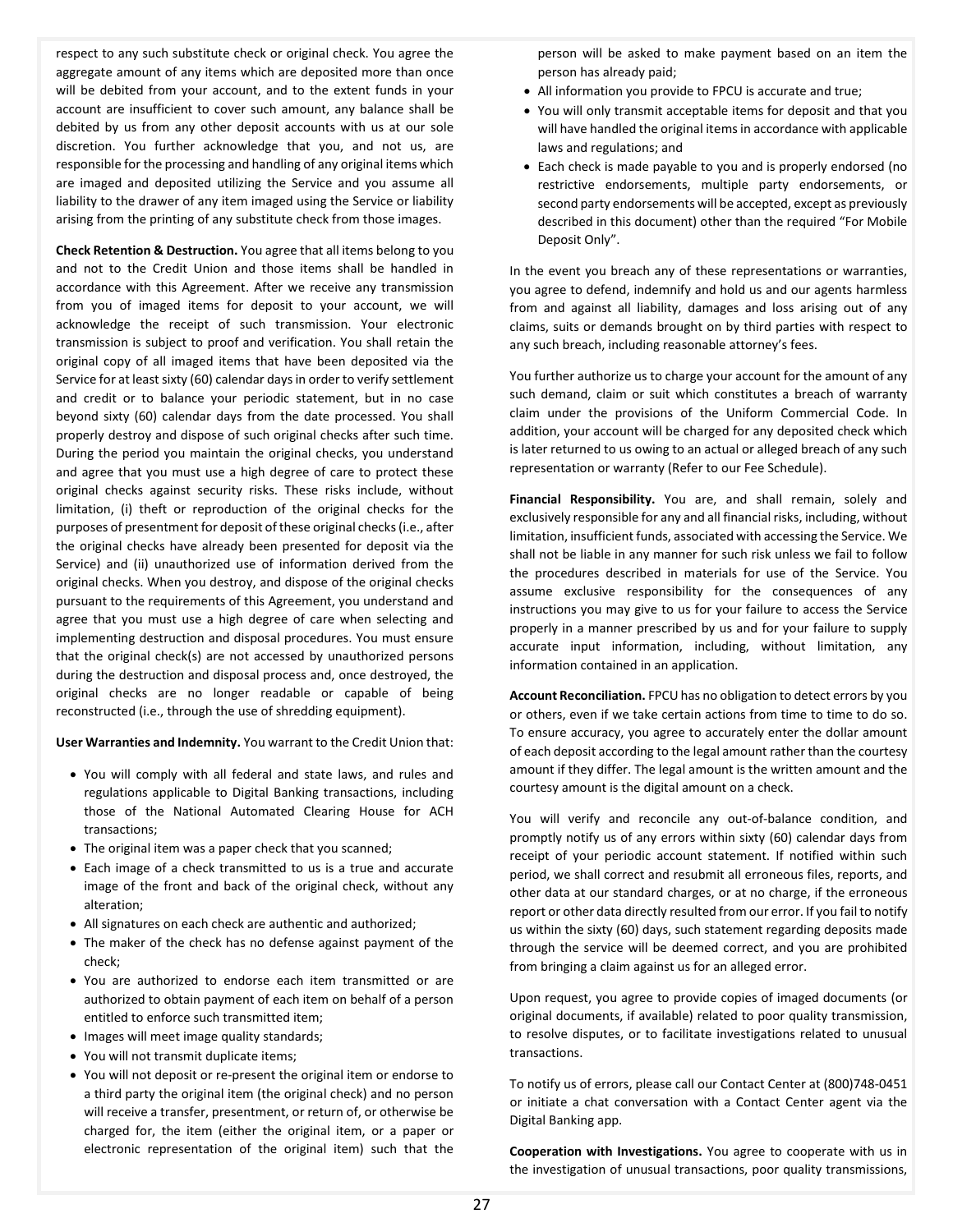and resolutions, and resolution of claims, including by providing, upon request and without further cost, any originals or copies of items deposited through the Service in your possession and your records relating to such items and transmissions. If we request the original check or copy of items deposited through the Service, you agree to provide the retained check or copy to us within two (2) business days.

### **FINANCIAL PLUS CREDIT UNION'S OBLIGATIONS**

**Financial Data.** We agree to transmit all the financial data under our control required to utilize the Service and to act on appropriate instructions received from you in connection with the use of the Service. We shall exercise due care in seeking both to preserve the confidentiality of the user number, password or other code or identifier and to prevent the use of the Service by unauthorized persons, but shall not otherwise be under any liability or have any responsibility of any kind for any loss incurred or damage suffered by you by reason or in consequence of any unauthorized person gaining access to or otherwise making use of the Service. You assume full responsibility for the consequences of any misuse or unauthorized use of or access to the service or disclosure of any confidential information or instructions of yours by any third party.

**Service Availability.** You understand that the availability of the Service is at all times conditioned upon the availability of those computer services and systems used in communicating your instructions and requests to us and our response. We shall not be liable or have any responsibility of any kind for any loss or damage thereby incurred or suffered by you in the event of any failure or interruption of such services or any part thereof, resulting from the act or omission of any third party, or from any other cause not reasonably within our control.

**Exception Items.** When we review and process your electronic file, we may reject any electronic image which we, at our sole discretion, determine to be ineligible for the service ("Exception Item") including, without limitation, electronic images of items drawn on banks located outside the United States, items drawn on U.S. Banks in foreign currency, electronic images which are illegible (due to poor image quality or otherwise), electronic images of items previously processed, electronic images previously converted to substitute checks, and electronic images with unreadable MICR information. We will notify you in writing of any Exception Items. You agree that if you wish to attempt to deposit any Exception Item to any account with us, you shall only do so by depositing the original item on which the Exception Item is based. You acknowledge and agree that even if we do not initially identify an electronic image as an Exception Item, the substitute check created may nevertheless be returned to us because, among other reasons, the electronic image is deemed illegible by a paying bank. Our failure to identify an Exception Item shall not preclude or limit your obligation to us.

**Transaction History.** We shall provide you with transaction history, including deposits made via the Service, using the standard monthly statements detailing items processed, returned items, and deposit adjustments.

#### **WARRANTIES; DISCLAIMER OF WARRANTIES**

**Service Warranty.** You perform the function of converting an original check to a substitute check. Therefore, you understand and agree you are responsible, to the extent permitted by law, for all warranties and indemnifications set forth in Check 21 applying to any Reconverting financial institution and the Truncating financial Institution, as such terms are defined by Check 21, including, without limitation, the

obligation to only convert an original check which allows for the creation of a substitute check which clearly and accurately represents the information on the front and back of the original check. We and our agents may, but shall have no obligation to, screen items or substitute checks for legal compliance. You agree to defend, indemnify, and hold us and our agents harmless from and against all liability, damage and loss arising out of any claims, suits, or demands brought by third parties with respect to any such substitute checks.

**Disclaimer of Liability.** YOU ACKNOWLEDGE THE SERVICE IS PROVIDED ON AN "AS IS" AND "AS AVAILABLE" BASIS. WE ARE NOT RESPONSIBLE FOR ANY ERRORS OR OMISSIONS IN OR TO ANY INFORMATION RESULTING FROM YOUR USE OF THE SERVICE. WE MAKE NO WARRANTIES AND DISCLAIM ALL WARRANTIES, EXPRESS OR IMPLIED, REGARDING THE SERVICE INCLUDING THE WARRANTY OF TITLE AND THE IMPLIED WARRANTIES OF MERCHANTABILITY, FITNESS FOR A PARTICULAR PURPOSE AND NONINFRINGEMENT. WITHOUT LIMITING THE GENERALITY OF THE FOREGOING, WE DISCLAIM ANY WARRANTIES REGARDING THE OPERATION, PERFORMANCE OR FUNCTIONALITY OF THE SERVICE (INCLUDING, WITHOUT LIMITATION, THAT THE SERVICE WILL OPERATE WITHOUT INTERRUPTION OR BE ERROR FREE). YOU FURTHER ACKNOWLEDGE THERE ARE CERTAIN SECURITY, CORRUPTION, TRANSMISSION ERROR AND ACCESS AVAILABILITY RISKS ASSOCIATED WITH USING OPEN NETWORKS SUCH AS THE INTERNET AND/OR TELECOMMUNICATION LINES OR CIRCUITS. YOU HEREBY ASSUME ALL RISKS RELATING TO THE FOREGOING.

# **FINANCIAL PLUS CREDIT UNION'S LIABILITIES**

**Direct Damages.** OUR LIABILITY SHALL BE LIMITED TO DIRECT DAMAGES SUSTAINED BY YOU AND ONLY TO THE EXTENT SUCH DAMAGES ARE A DIRECT RESULT OF OUR GROSS NEGLIGENCE OR WILLFUL MISCONDUCT. IN NO EVENT SHALL WE BE LIABLE FOR SPECIAL, INCIDENTAL, PUNITIVE OR CONSEQUENTIAL LOSS OR DAMAGE OF ANY KIND INCLUDING LOST PROFITS WHETHER OR NOT WE HAVE BEEN ADVISED OF THE POSSIBILITY OF SUCH LOSS OR DAMAGE. OUR LICENSORS OR SUPPLIERS WILL NOT BE SUBJECT TO ANY LIABILITY TO YOU IN CONNECTION WITH ANY MATTER.

**Your Duty to Report Errors.** You shall notify us of any errors, omissions, or interruptions in, or delay or unavailability of, the Services as promptly as practicable, and in any event sixty (60) days after the earliest of discovery thereof, or the date discovery should have occurred through the exercise of reasonable care, and, in the case of any error, within sixty (60) days of the date of the earliest notice to you which reflects the error. Your failure to notify us of any error, omission, or other discrepancy within sixty (60) days from the date of a loss shall relieve us of any liability for such error, omission, or discrepancy.

**Financial Plus Credit Union's Performance.** You acknowledge and agree we shall not be liable for any damages or loss of any kind resulting from any unintentional error or omission by us in performing the services, in accordance with or unintentional deviation from the terms and conditions of this agreement, including exhibits or addenda. You acknowledge our systems and procedures established for providing the Service are commercially reasonable. You shall defend, indemnify, and hold us harmless from and against all liability, damage, and loss arising out of any claims, suits, or demands brought by third parties with respect to the Service.

**Limitation.** We shall have no liability to you, or any other person or entity for any loss, damage, cost, or expense arising out of this Agreement or the Service regardless of the form in which asserted,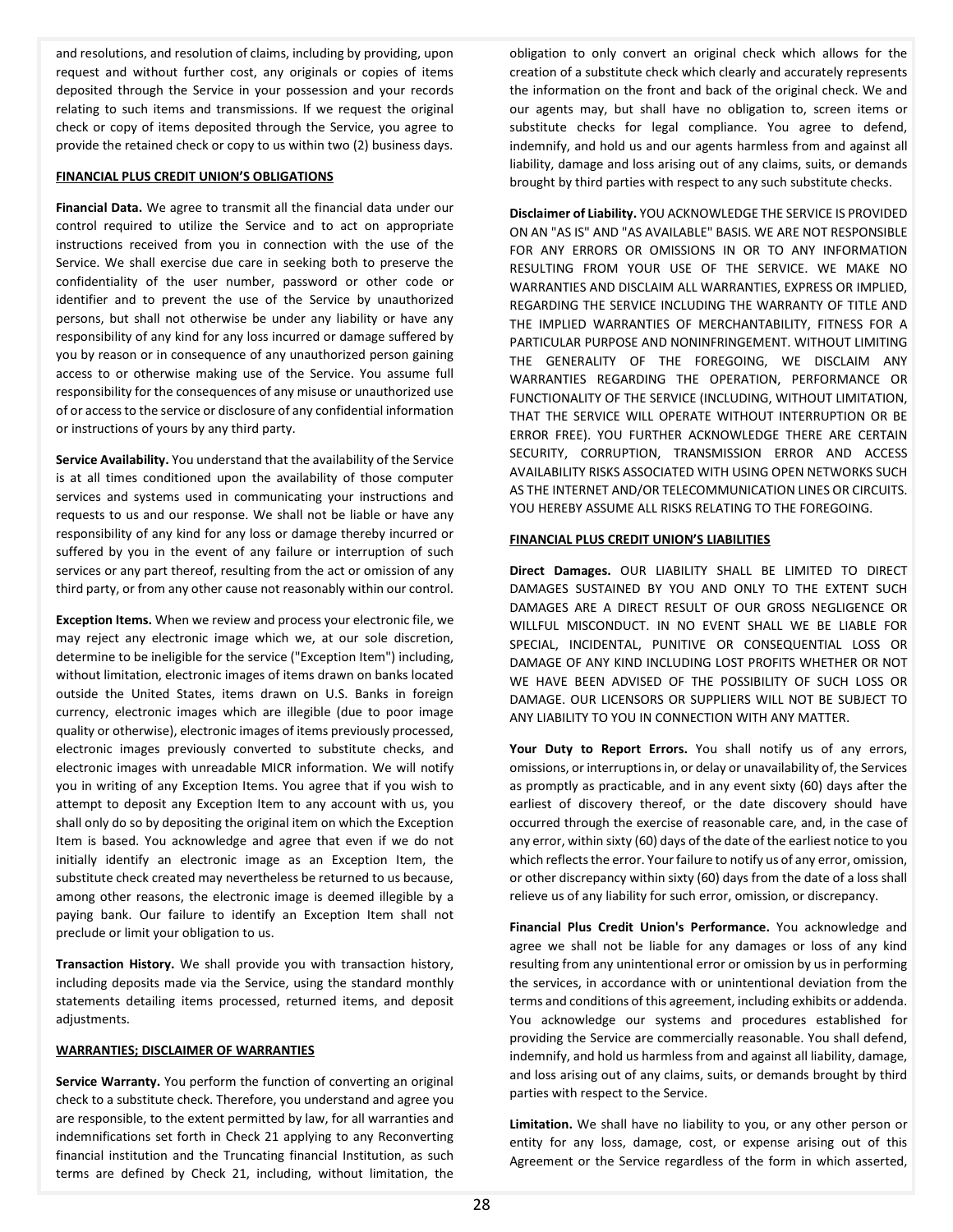whether in contract, tort (including negligence), warranty, or any other legal or equitable grounds, and regardless of whether the remedies available fail their essential purpose, except as provided by applicable law for any error or delay in performing the services provided for in this Agreement, and shall have no liability for not effecting an Entry, if:

- We receive actual notice or have reason to believe you have filed or commenced a petition or proceeding for relief under any bankruptcy or similar law;
- The ownership of funds involving an Entry or the Authorized Representative's authority to transmit an Entry is in question;
- We suspect a breach of the Security procedures;
- We suspect the account has been used for illegal or fraudulent purposes; or
- We reasonably believe an Entry is prohibited by federal law or regulation, or otherwise so provided in the Agreement.

We will not be liable if you fail to report timely any error or discrepancy reflected in a statement prepared by us, or if you fail to report a breach of a security procedure. If we fail to perform under this Agreement in accordance with the standards set herein, our liability for damages, losses, and other compensation owing to you shall be limited to the total fees paid by you to us for our failure to perform resulting in such liability in the sixty (60) day period preceding the date the claim accrued. We shall not be liable for any loss, damage, liability, or claim arising directly or indirectly from any error, delay, or failure to perform hereunder which is caused by earthquakes, fires, natural disasters, civil or foreign disturbances, power outages, acts of government, labor disputes, failures in either communication or computer networks, legal constraints, or any other event beyond its control. In no event will we be liable for any indirect, consequential, punitive, or special damages. We will also be excused from failing to transmit or delay in transmitting an entry if such transmittal would result in it exceeding any limitation imposed on it by any governmental or regulatory body.

**FORCE MAJEURE.** We shall not be responsible for liability, loss, or damage of any kind resulting from any delay in the performance of or failure to perform its responsibilities hereunder due to causes beyond our reasonable control.

**TERMINATION.** We reserve the right to terminate this Agreement or limit your use of the Remote Deposit Capture service at any time and for any reason at our discretion, and without prior notice. Examples of when we may cancel this Agreement and the use of the Remote Deposit Capture Service without prior notice include, but are not limited to:

- If you breach this or any other agreement we may have with you;
- If we have reason to believe there has been or may be an unauthorized use of your Digital Banking user ID, password, authentication method, or accounts;
- If there are conflicting claims as to the funds in any of your accounts;
- If you request us to do so;
- If you do not access Digital Banking for a period of 15 months or longer;
- Any time for any reason at our sole discretion.

You may cancel the Remote Deposit Capture service at any time by calling our Contact Center at (800) 748-0451 or visiting a branch location during normal business hours. Your access to the Service will be suspended within one (1) business day of our receipt of your instructions to cancel. Termination will not affect your liability or

obligations under this Agreement for transactions which have been processed on your behalf. You will remain responsible for all outstanding fees and charges incurred prior to the date of termination. Termination will apply only to the Remote Deposit Capture service and does not terminate your other relationships with us. Any termination will not affect obligations arising prior to termination, such as the obligation to process any checks and electronic items (including returned electronic items) which were in the process of being transmitted or collected prior to the termination date. If any such liabilities exceed the amount in the applicable account, we may charge such excess against any of your other accounts with us, and you will pay immediately upon demand to us any amount remaining unpaid. You will also continue to retain checks and forward checks to us.

**INDEMNIFICATION.** You agree to indemnify, defend and hold harmless Financial Plus Credit Union and its shareholders, directors, officers, employees and agents (the "Indemnified Parties") from and against any and all losses, costs, expenses, fees (including, but not limited to, reasonable attorney fees and disbursements), claims, damages, liabilities and causes of actions of third parties resulting or arising from: (a) Your failure to abide by or perform any obligation imposed upon You under this Agreement, (b) the willful misconduct, fraud, criminal activity, intentional tort or negligence of you or any of your representatives involving use of the service; (c) the actions, omissions or commissions of you, your employees, consultants and/or agents relating to the service; and (d) any transmission or instruction, whether or not authorized, acted upon by us in good faith. You shall be provided with prompt notice of any claims and given full authority and assistance (at your expense) for the defense of any such claims; provided we may participate in such defense and settlement with counsel of our own choosing at our own expense; provided, further, however, you shall have no authority to settle any claim against any Indemnified Party without the prior written consent of such Indemnified Party (which consent shall not be unreasonably withheld).

**MODIFICATION OF SERVICES.** We reserve the right to modify the Service from time to time without making prior notice to you, provided, however, we will give you at least 30 calendar days' notice prior to making any modifications to the Service which would materially alter functionality. Further, you agree the continued use of the Service constitutes agreement to the modification. If you wish to decline to be bound by the modification, you must terminate use of the Service. Otherwise, you will be deemed to have accepted and agreed to the modification.

**ENFORCEMENT.** You agree to be liable to us for any liability, loss, or expense as provided in this Agreement which we incur as a result of any dispute involving your accounts or services. You authorize us to deduct any such liability, loss, or expense from your account without prior notice to you. This Agreement shall be governed by and construed under the laws of the State of Michigan as applied to contracts entered into solely between residents of, and to be performed entirely in, such state. In the event either party brings a legal action to enforce the Agreement or collect any overdrawn funds on accounts accessed under this Agreement, the prevailing party shall be entitled, subject to laws enacted by the State of Michigan, to payment by the other party of its reasonable attorney's fees and costs, including fees on any appeal, bankruptcy proceedings, and any postjudgment collection actions, if applicable. Should any one or more provisions of this Agreement be determined illegal or unenforceable in any relevant jurisdiction, then such provision may be modified by the proper court, if possible, but only to the extent necessary to make the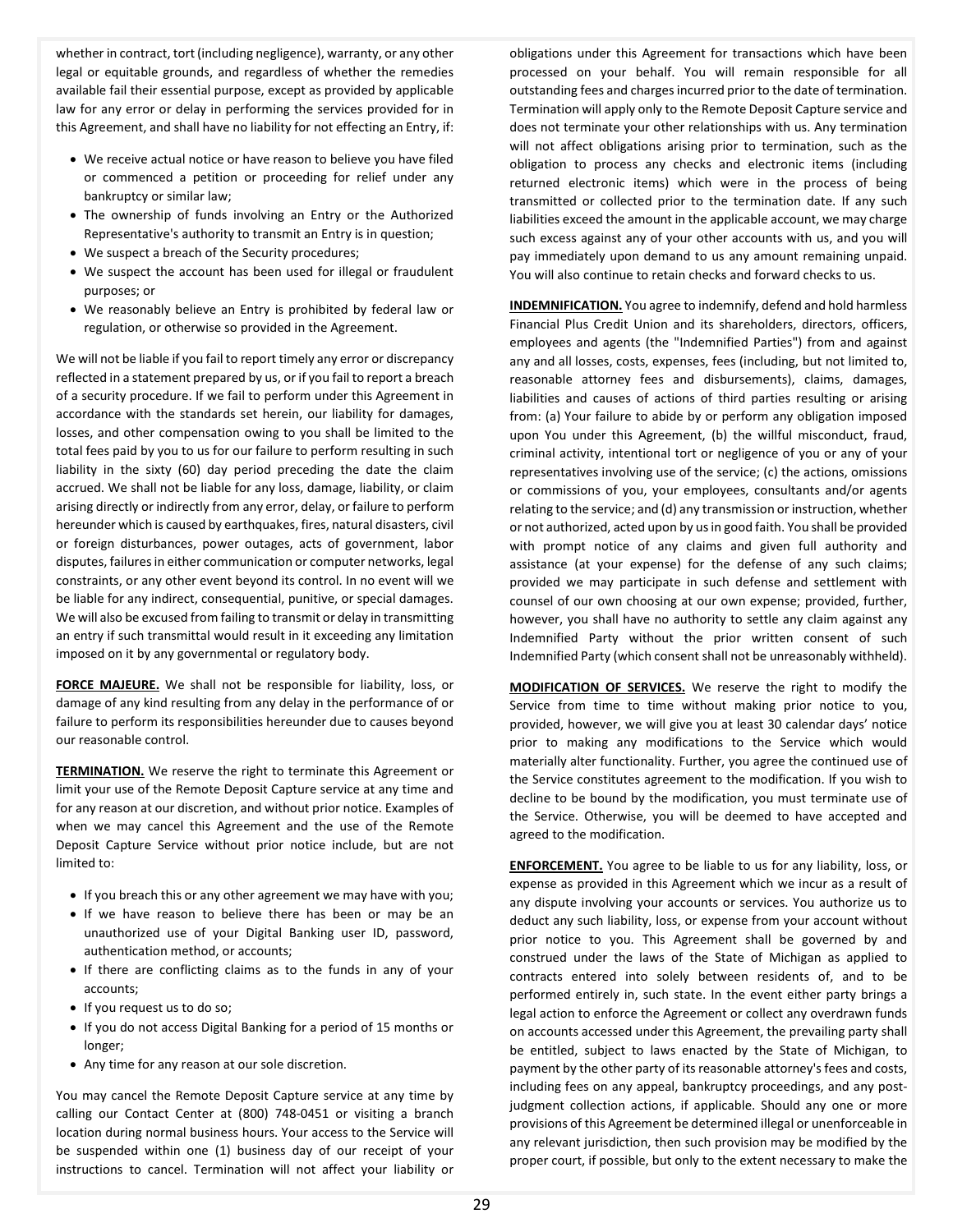provision enforceable and such modification shall not affect any other provision of this Agreement.

**FINANCIAL INFORMATION.** We may from time to time request information from you in order to evaluate a continuation of service to be provided by us under this agreement. You agree to provide the requested financial information immediately upon request by us, in the form required by us. You authorize us to investigate or reinvestigate at any time any information provided by you in connection with this agreement or service and to request reports from credit bureaus and reporting agencies for such purpose. Upon request by us, you hereby agree to comply with a request by us for information for the purpose of ensuring you are in compliance with this agreement. If you refuse to provide the requested information, or if we conclude, at our sole discretion, the risk posed by you is unacceptable, we may terminate service according to the provisions hereof.